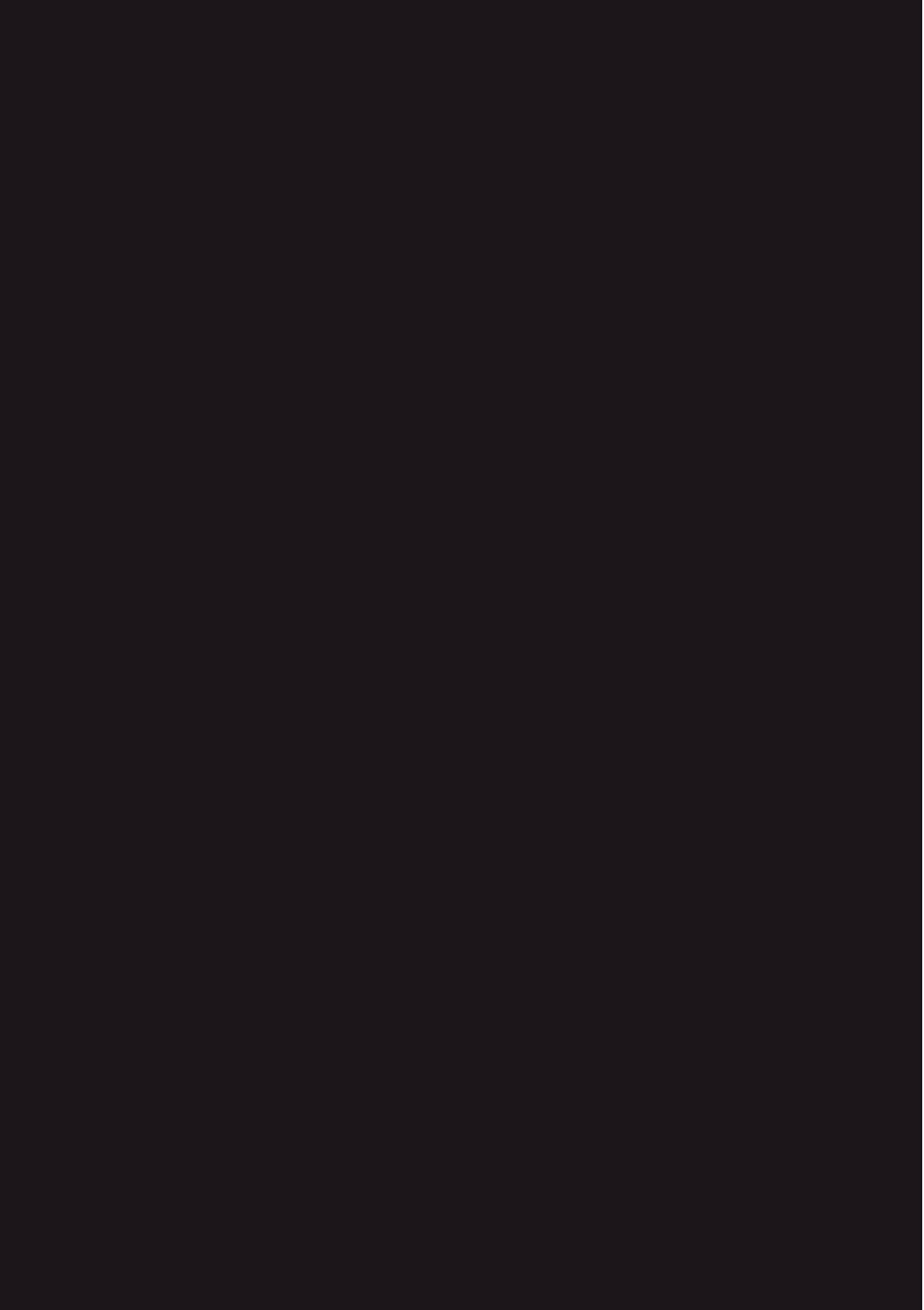# **Contents**

|      | 08 We Are Digital Public Space - Introducing Digital Public Spaces<br>Drew Hemment and Bill Thompson     |
|------|----------------------------------------------------------------------------------------------------------|
|      | 06 Why the Digital Public Space Matters<br>Tony Ageh                                                     |
| 08 I | The Library and the Forum<br>James Bridle                                                                |
| 10   | Modelling the Digital Public Space: The New Renaissance<br>Neville Brody                                 |
|      | <b>12</b> Creating the Backbone<br>Jill Cousins                                                          |
| 14   | <b>Digital Networks, Public Spaces</b><br>Steve Crossan                                                  |
| 16   | Digital Public Space - A Challenge<br>Paula Le Dieu                                                      |
| 18   | <b>Culture Unlimited - New Interfaces for Culture</b><br>Drew Hemment                                    |
|      | 20 Personal Learning in Organised Complexity: Navigating the Digital Public Space<br>Andrew Hiskens      |
| 22   | <b>Taxonomy of the Digital Public Space</b><br>Naomi Jacobs, Bill Thompson, Jeremy Myerson, Kasia Molga  |
| 24   | <b>Building a Digital Public Space</b><br>Mo McRoberts                                                   |
| 26   | Reverberations of the Digital Renaissance<br>Emma Mulqueeny                                              |
| 28   | <b>Digital Common Space: Remixability</b><br>Jussi Parikka, Paul Caplan                                  |
| 30   | The Measure of Success<br>Aaron Straup Cope                                                              |
| 32   | <b>Public Domain 4.0</b><br>Marleen Stikker                                                              |
|      | 64. A Short Meditation on a Cartography of Hybrid Space and How to Intervene Within It<br>Michelle Teran |
| 36   | <b>Constructing a Digital Public Space</b><br>Bill Thompson, Drew Hemment, Rachel Cooper, Charlie Gere   |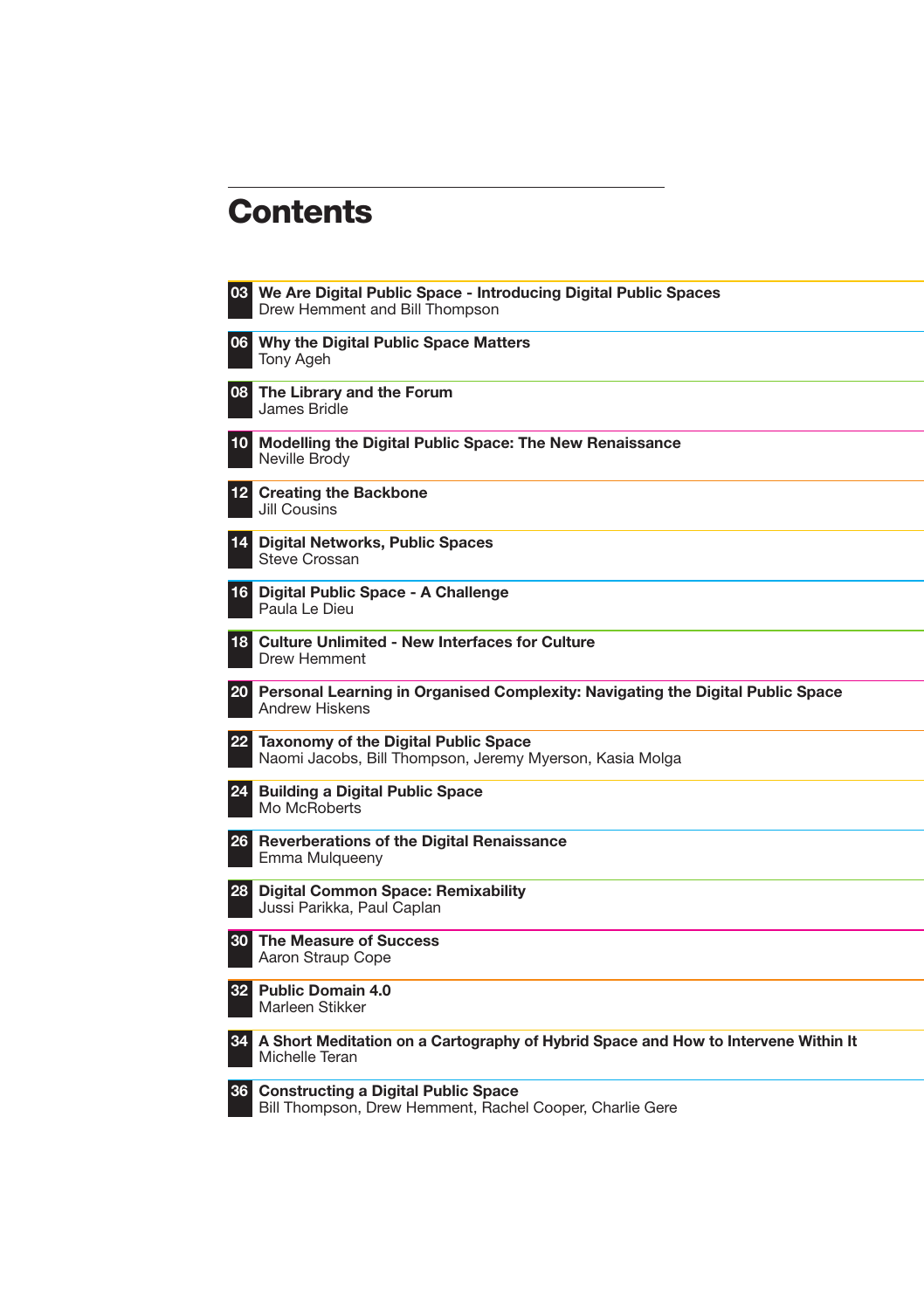# **About FutureEverything Publications**

Each year *FutureEverything* proposes, develops and responds to particular themes. These themes are provocations, designed to open up a space for debate and practice, made tangible through art and design projects. FutureEverything Publications seek to contribute to an international dialogue around these themes.

The *Digital Public Spaces* publication has been developed by FutureEverything working with Bill Thompson of the BBC and in association with The Creative Exchange.

**Drew Hemment Founder and CEO FutureEverything**

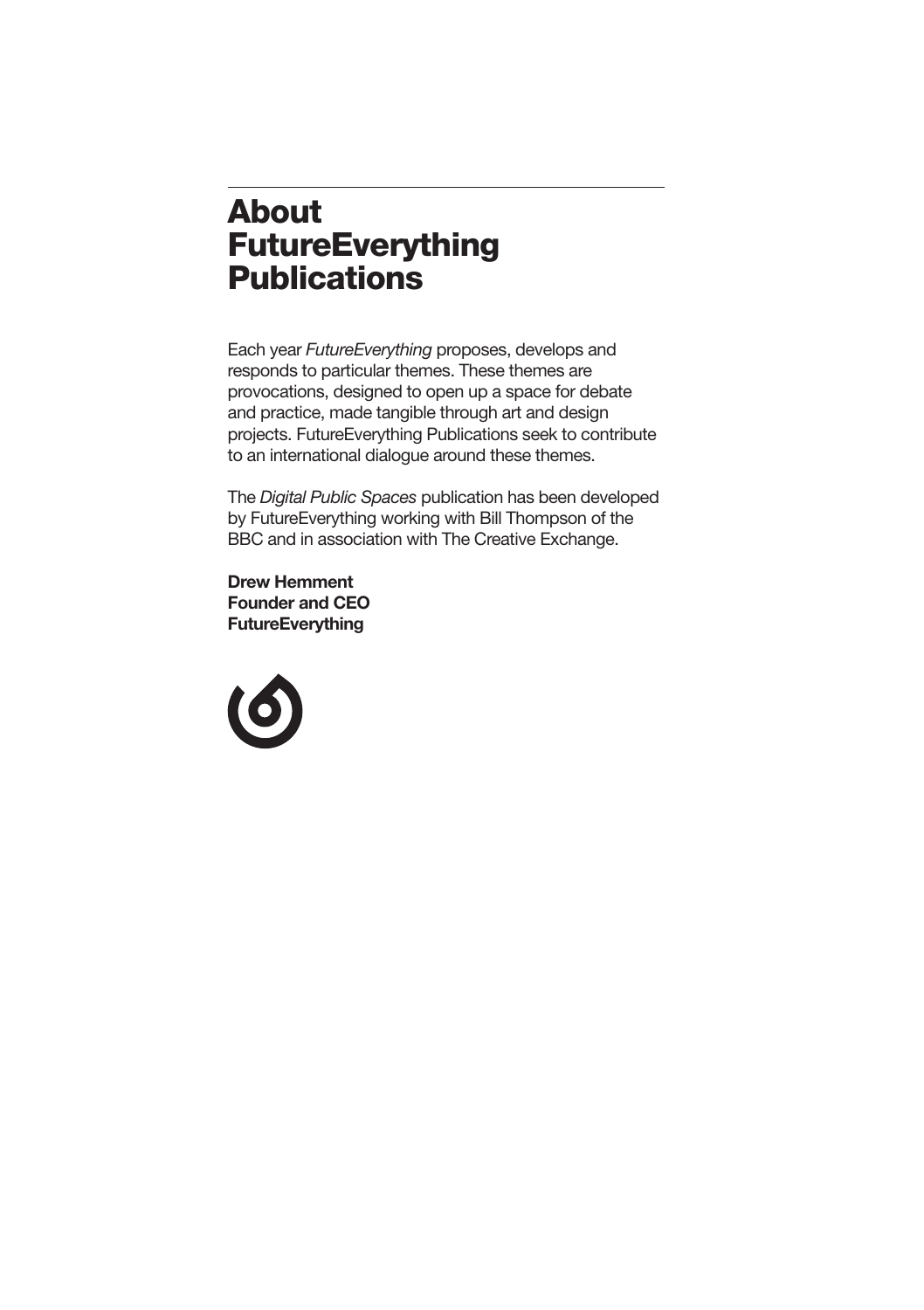**Drew Hemment and Bill Thompson**

This publication gathers a range of short explorations of the idea of the *Digital Public Space*. Together they provide insight into the future development of the internet as a zone of engagement as web technologies mature, mobile access becomes dominant and new devices allow us to consume, learn, create and share with each other.

The central vision of the Digital Public Space is to give everyone everywhere unrestricted access to an open resource of culture and knowledge. This vision has emerged from ideas around building platforms for engagement around cultural archives to become something wider, which this publication is seeking to hone and explore.

Contributors include some of the people who are working to make the Digital Public Space happen. But this is not the story of a few people. This is everybody's culture, we are all Digital Public Space.

The Digital Public Space initiative began life within BBC Archive Development and is now being investigated by the BBC, BFI, Tate, British Library, Arts Council England, FutureEverything, The Creative Exchange and many more.

The Digital Public Space is in one sense a new perspective on the international effort around open technology and open culture. It mirrors the work of Tim Berners-Lee and the World Wide Web Consortium (W3C) around open standards, and strives to do for digitised cultural content what the Open Data campaign is doing for publiclyfunded datasets. It does not replace the open Web, but demonstrates what it might deliver if its full potential were achieved.

This represents a sea change in thinking about expertise and ownership of cultural heritage. The gatekeepers of knowledge and culture, the 'experts', realise the need to open this effort up, and to actively

engage many actors and citizens. Two of the early architects of the Digital Public Space – Tony Ageh and Bill Thompson – have seeded the idea beyond the confines of the BBC. 1

The truly deep shifts are now happening to culture from the bottom-up. This can be seen in the collaborative code ethic of GitHub – an open source code repository – and the communities of coders and artists who share code and effort online. This is radically different to the traditional approach to building and refining code – or any form of culture – in a closed and inaccessible way.

This publication and events such as the FutureEverything Summit are helping to frame and expand the debate. Here we place Digital Public Space alongside related international initiatives, from the Google Cultural Institute to Europeana. These are part of the international effort to construct the underlying infrastructure and standards that are a precursor to a Digital Public Space.

The Digital Public Space is made up of networks of technical infrastructure, data models and standards for authentication, rights management and identity, digital assets such as images, video and information, data trails, software layers, coders, designers, museums, broadcasters, galleries, corporations, and the communities who share their interactions online.

Work to build the Digital Public Space is already widespread, through efforts at BBC Archive Development including the recently-announced Research and Education Space, alongside Europeana offering a model for a comprehensive catalogue of digitised cultural assets, ResearchSpace showing how linked data can transform academic research and The Space (thespace.org), the Arts Council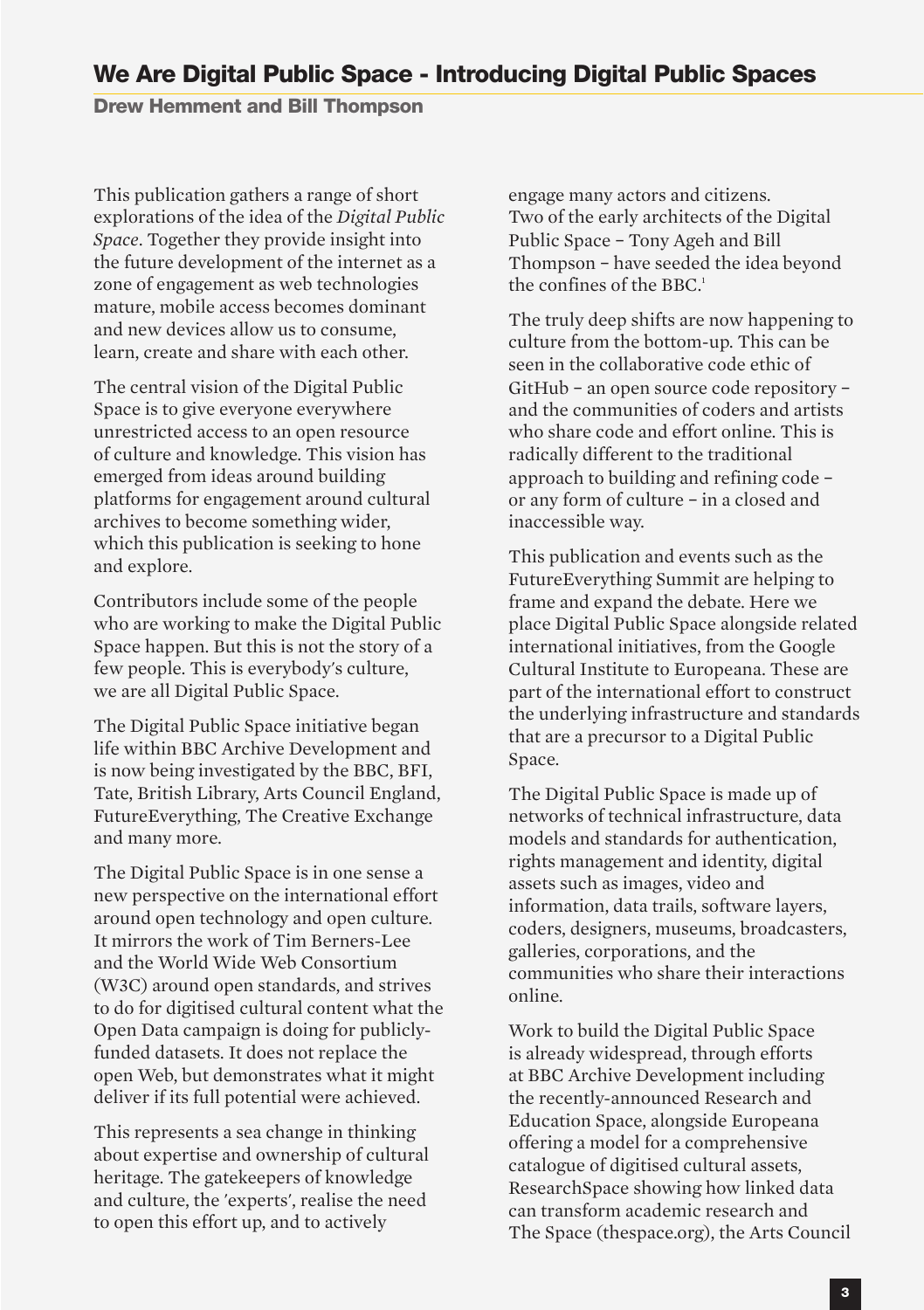### **We Are Digital Public Space - Introducing Digital Public Spaces**

**Drew Hemment and Bill Thompson**

England/BBC experimental service, delivering digital art to multiple devices during summer 2012.

FutureEverything has been engaged with the ideas behind the Digital Public Space since its inception. As a result the idea of the Digital Public Space has been colonised by artists and makers as well as curators and technologists, and the resulting fusion has demonstrated yet again the enormous impact of this creative approach to technology and culture.

FutureEverything has helped to make the Digital Public Space come alive through advocacy and discussion forums, and by leading workshops, developing artworks, prototypes and experiences, which can push at the possible, to chip away at the barriers, to show that it can, and must, be done.

The Creative Exchange (CX) knowledge exchange hub is also building on this and aims to create new products, experiences and business opportunities which empower anyone, anywhere to access, explore and create with the newly accessible collections of media, public information and data trails which form the Digital Public Space.

If this were design science fiction, Bill Thompson and Tony Ageh at the BBC would have us each travel through n-dimensional space of discovery in a Tardis of our own making, a sentient sensing device able to parse any place or time, with a soundtrack by Delia Derbyshire like the warbling of a time traveling modem.

In one commission for The Space by Blast Theory working with FutureEverything – I'd Hide You (2012) – the archive was a real-time stream of video, chat and images generated by players in the street and online. The innovation was a novel form of interface and performance, a new

space-time-experience.

The *emoto* (2012) data visualisation artwork for London 2012 Festival set out to create a new interface to the Olympics out of the stuff of a new limitless context, the interactions of millions of people online. *Chattr* (2013) developed by FutureEverything with the Creative Exchange looks at the ethical and social dimensions when personal conversations are leaked and become public online.

This is a process of critical design that enables us to interrogate the limits of the Digital Public Space. It is also participatory infrastructure and policy, creating the conditions for the Digital Public Space to exist. We are building and testing as we go, working to bring more people along, putting into play networks of people, things, protocols. Ask not where the Digital Public Space ends, ask which part we can make.

An approach FutureEverything has previously employed (Open Data Cities, 2009-11; *DataGM*, 2010) is to address the entire ecosystem at once, by engaging developers, rights owners, public bodies, all the intermediaries, on many different levels, as agents of change.

Over the coming years an ambition is to make and demonstrate FutureEverything as a prototype for the way that cultural organisations need to evolve to exist within the DPS.

Contributors were asked to respond in whatever way they feel appropriate to the question, what could a Digital Public Space contain, and how might it be created, used, explored? <sup>2</sup> We hope this publication will prove to be a useful benchmark as we move the Digital Public Space forward.

Drew Hemment and Bill Thompson - for the editors.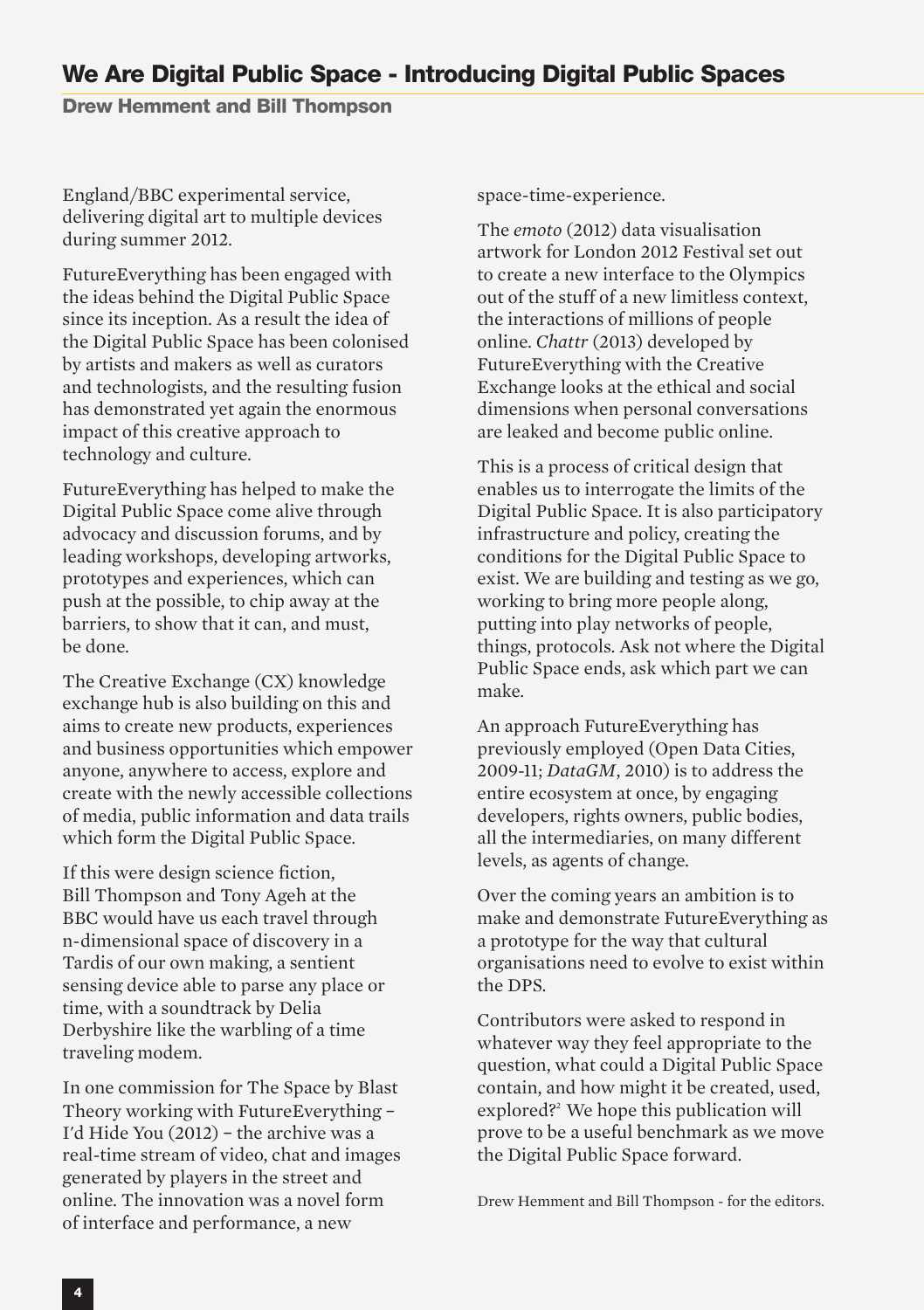#### *References:*

*Blast Theory (2012) I'd Hide You [Performance]. The Space and FutureEverything 2012, Manchester, 17-19 May.*

*Dalton, B. et al (2013) Chattr [Art Prototype]. FutureEverything 2013 and The Creative Exchange, Manchester, 21-24 March.*

*Hemment, D. & Tait, J (2010) DataGM: The Greater Manchester Datastore [Data Policy]. FutureEverything & Trafford Council, Manchester, 21 February.*

*Stefaner, M., Hemment, D., Thiel, S., Fiedler, S (2012) emoto: Visualising Online Emotion [Data Visualisation and Art Installation]. London 2012 Festival, London, 27 July-9 September.*

<sup>1</sup> The term Digital Public Space was coined by Tony Ageh but the concept owes much to earlier work by others. For example, that of Neville Brody on models for digital engagement based on his work with the BBC and other broadcasters.

<sup>2</sup> Constructing a Digital Public Space' was first published by FutureEverything in May 2012.

*Drew Hemment is an artist, curator and researcher. He is Founder and CEO of FutureEverything, Associate Director of ImaginationLancaster at Lancaster University, and Deputy Director of The Creative Exchange (CX). His work over 20 years in digital culture has been recognised in awards including Lever Prize 2010, Big Chip International Award for Innovation 2010 and Honorary Mention Prix Ars Electronica 2008. Drew is a member of the Manchester Innovation Group and the Leonardo Editorial Board. In 1999, awarded a PhD at Lancaster University, in 2009 elected a Fellow of the Royal Society of the Arts (UK), and in 2010 an Eyebeam resident (USA).*

*Bill Thompson has been working in, on and around the Internet since 1984 and spends his time thinking, writing and speaking about the ways digital technologies are changing our world. A well-known technology journalist, he is Head of Partnership Development in the BBC's Archive Development Group, building relationships with museums, galleries and other institutions around ways to make archive material more accessible, and a Visiting Professor at the Royal College of Art.*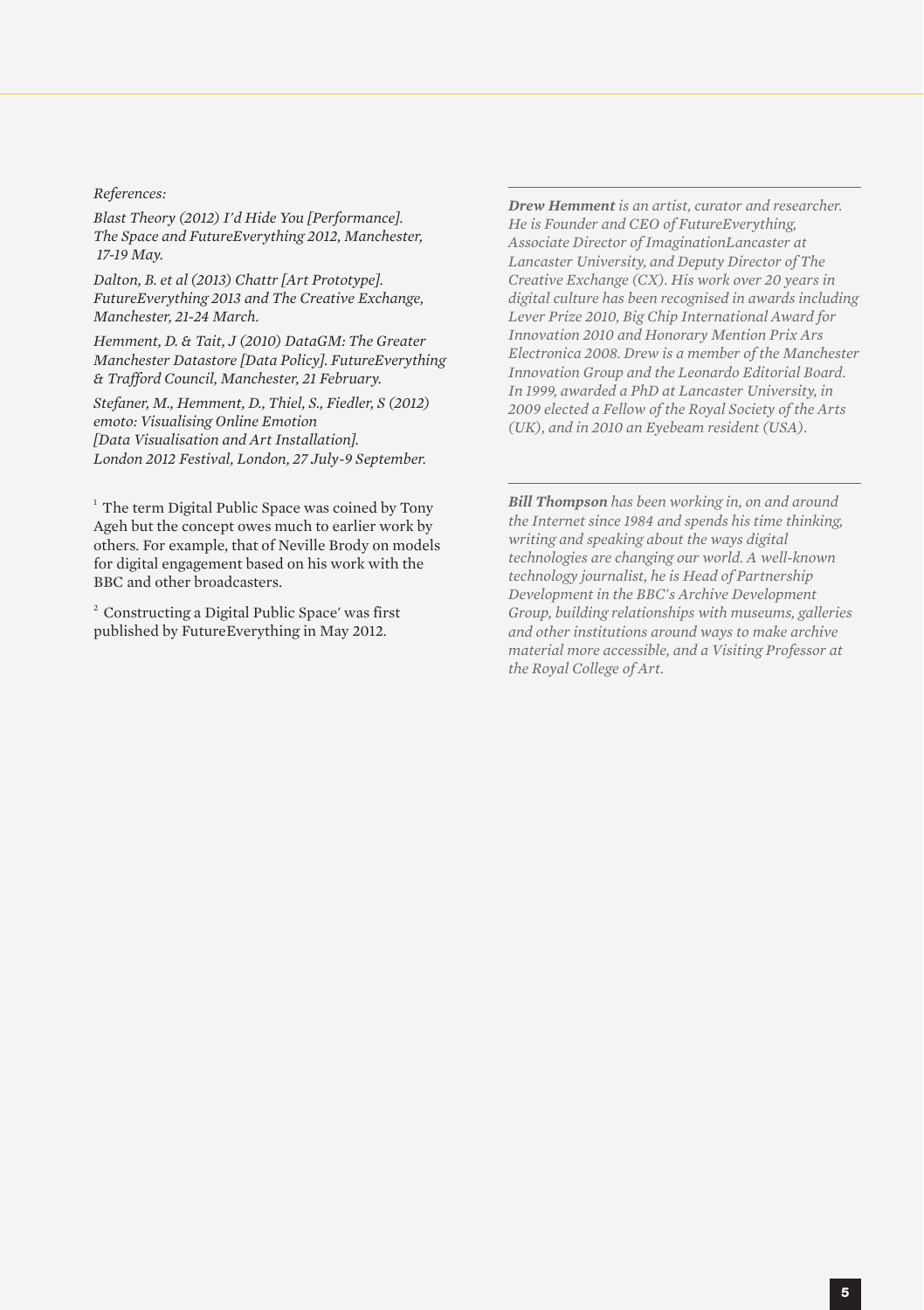# **Why the Digital Public Space Matters**

**Tony Ageh**

*Extracted from The Digital Public Space: What it is, why it matters and how we can all help develop it. , delivered by Tony Ageh Controller, Archive Development at the Economies of the Commons conference, Amsterdam Thursday, October 11, 2012*

Since its formation in 1922 as the *British Broadcasting Corporation* the BBC has played a key role in shaping broadcast technology, initially for sound and more recently for vision. It remains heavily involved in their further development. Now, with online distribution and engagement such a key part of the ways in which the BBC fulfils its public purposes, we are working with many other organisations to shape the Digital Public Space, helping to define a roadmap or a blueprint for an emerging digital environment whose defining characteristics are openness, persistence, engagement, partnerships, access and public benefit.

The Digital Public Space is not a product or a service, but an arrangement of shared technologies, standards and processes that will be collaboratively developed and commonly applied, to deliver a set of principles, objectives and purposes against which collective enterprise can be evaluated.

Nor is it a 'better Internet' or an alternative to the Web but rather something that emerges from the full and proper application of Web technologies, current and under development, to address the problems that face organisations and individuals that want to share their digitised assets in a structured way.

The model of the DPS emerged from the growing realisation that the environment within which broadcasters, memory institutions and individuals were creating, distributing and storing the things they made or curated was being transformed by digital technologies, and that certain key issues were not being properly addressed.

For example, our approach to permanence, or at least of potential permanence, was not well thought through. Things no longer 'need' to disappear after a certain period of time. Material that once would have flourished only briefly before being locked up or even thrown away — can now be made available forever. At the BBC we realised that Licence Fee Payers increasingly expect this to be the way of things, and we will soon need to have a very good reason for why anything at all disappears from view or is not permanently accessible in some way or other.

That is why the Digital Public Space has placed the continuing and permanent availability of all publicly-funded media, and its associated information, as the default and founding principle. Everything else then becomes possible.

Then there is the issue of the cost and control of distribution. Before the advent of the Internet, all anybody needed was access to a suitable receiving device and some form of electricity, in order to be connected to a broadcasting network that brought them an unmetered supply of information, education and entertainment.

The Internet brings many benefits, but it brings additional complexity, with more devices, different controls, new charges and a potential loss of privacy, and the BBC's history as a broadcaster does not necessarily give us the expertise needed to deal with these challenges.

In the UK the search for some of these solutions may have started within the BBC but we soon embraced partners including Arts Council England, the British Film Institute, the British Library, The National Archives, Jisc (formerly the Joint Information Systems Committee) and a number of other libraries, archives and memory institutions.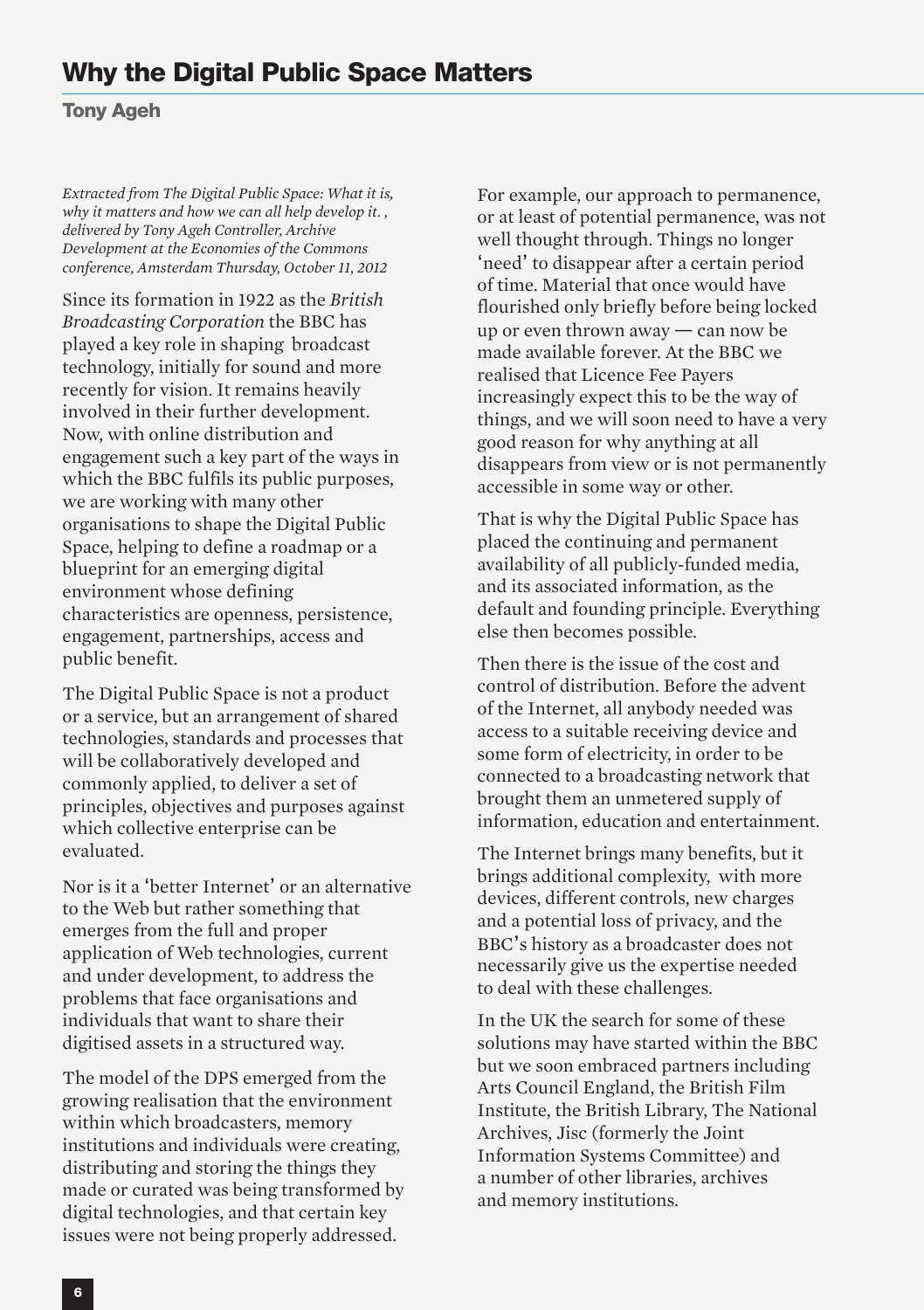Outside the UK we've talked to the European Commission in Brussels and in particular to Europeana, we've got conversations going on with potential partners in Australia, and there is a genuine recognition in America that such an approach has the capacity to help drive growth across the creative economy.

Achieving what we have in mind will take a collaborative effort, on a global scale, between all interested parties to organise their currently disorganised resources around a common purpose. This is why partnership, one involving the broadest possible coalition, with partners from all over the world, is so key – it is only by working together that we can possibly deliver on our ambitions at scale.

It has been the BBC's aspiration from the beginning to be not merely universal but available equally to all. The benefits of the broadcast medium were to be shared by every single citizen of the UK. In founder Lords Reith's own words, the BBC's mission was "To bring the best of everything to the greatest number of homes", free from direct political or commercial considerations, and ensuring an equivalence of opportunity – regardless of status or income or doctrine or ability – to be informed, educated, entertained.

The DPS is a way to deliver the most we possibly can from our vast and priceless archives, and in so doing to remind ourselves of all that the BBC has achieved to date and position it appropriately for the Digital Age and, in doing so, stimulate the creative industries to inspire innovation and deliver growth throughout our economies. This will have profound implications for how we all, across Europe and beyond, experience and participate in culture, education and citizenship.

It will also stimulate the wider creative economy. Digitising cultural assets and developing an ever expanding range of ways legitimately to access and exploit them will create entirely new industries, providing for highly skilled jobs and new opportunities for entrepreneurs.

*Tony Ageh has held various roles at the BBC since 2002. As Controller, Internet he was responsible for the creation and delivery of the BBC iPlayer. He is currently Controller, Archive Development, delivering the BBC*'*s strategy for making the programme archive more available and developing the Digital Public Space.*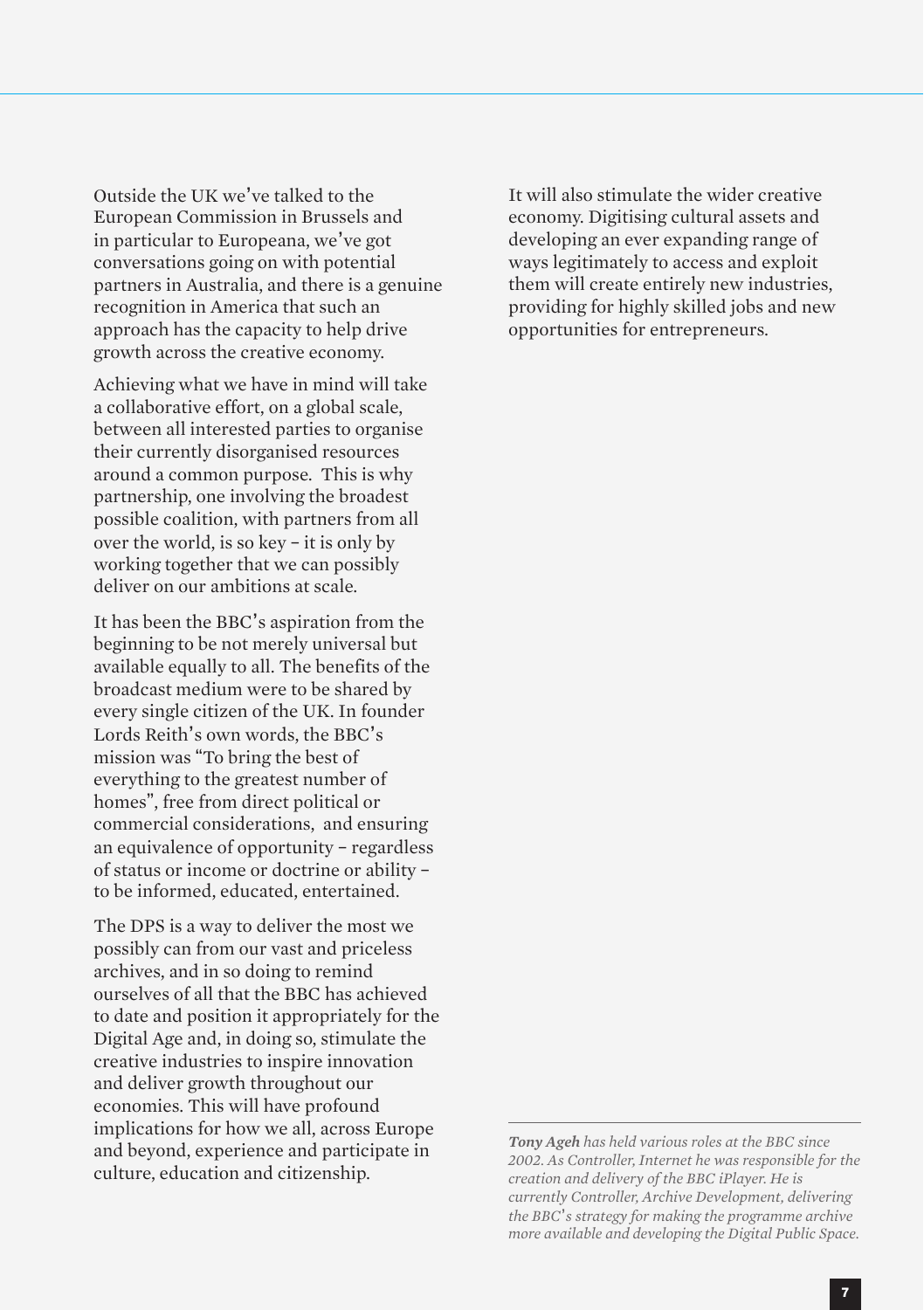#### **James Bridle**

The public library is often put forward as one articulation of public space: access to knowledge for all, equally, with an emphasis on personal agency and privacy. If we are to consider digital public spaces, then what qualities would it share with the space of a public library? What, indeed, are digital products and services doing to the library?

On the face of it, ebooks should be a boon to libraries, encouraging wider reading and sharing, reducing costs, and increasing provision for poorer, older, and differently abled people. Digital books can be shared many times at once, effectively increasing library stocks. Catalogues can be exponentially, if not infinitely, larger. While there are many good arguments to retain ebook prices on the open market at levels which allow publishers and authors to continue to make a living - and this is true too of library editions, which often form a significant proportion of publisher revenues - accommodations can certainly be made in the name of the public good, as they always have been. Digital texts can also be turned into speaking books for the blind, or large format editions, at the touch of a button. But in practice, this is not the way ebooks have been affecting libraries in the real world.

Digital books actually return a huge amount of agency to the publisher, and publishers have been using this leverage to control how libraries stock and issue their books. Ebooks are often stocked on the condition that they continue to be loaned in the same manner as physical books: many libraries still mark a borrowed ebook as "out" (and therefore unavailable to other readers) just like a paper book, despite the electronic copy's infinite reproducibility. Others insist readers visit the actual building to download and "check out" ebooks. In 2011, *HarperCollins* tried to stipulate that its ebooks could only be borrowed 26 times.

After this, the file would self-destruct, in accordance with the belief that this is the average lifespan of a worn-and-torn paper lending copy. Finally, many ebook producers are attempting to destroy the "first sale doctrine" which states that those who purchase a book (or many other items) have the right to sell it on, loan it out, and so on. First sale is one of the "traditional safety valves" of copyright laws, ensuring that reasonable copyright is not overextended. When a library cannot control the conditions of loan of their books, and when they are prevented from selling on overstocked or out-of-date holdings, they lose an ongoing source of revenue, as well as their own autonomy. All of these effects are direct consequences of the political, corporate control which it is possible to embed into digital systems.

While libraries retain many important uses that make them important to retain, it may turn out that many of the book-centric operations of the public library are simply incompatible with digital books. Libraries are not just places to read books, they are public spaces providing a range of services. These are essential to people on lower incomes, beneficial to all, and they are adjusting to different roles. Many contemporary institutions are learning to emphasise the library as a space to work, think and connect. Plenty of physical media can be retained, but their use might well be secondary, while much of visitor's activity is conducted online and with one another as with the collection.

What this tells us is that libraries as public spaces are conditional on them being physical spaces, as all other values are slowly reabsorbed back into corporate, private space. The problems with ebooks in the context of the library are a microcosm of the problem of all concepts of digital public space. The form of public space articulated by the library cannot exist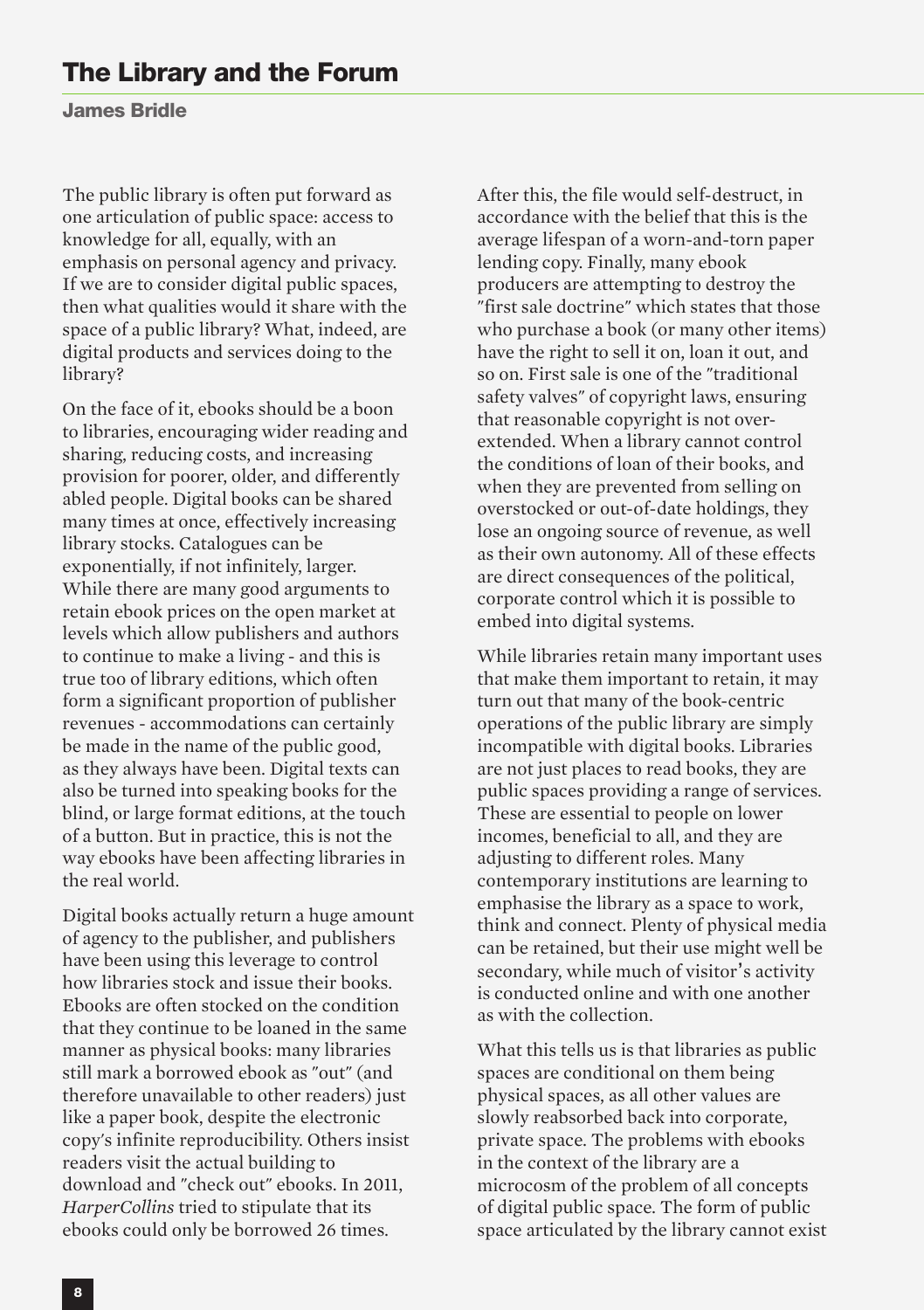online, which is always subject to corporate and geographic pressures which may be distant from, and obscure to, its users. The post-geographic conception of the internet is a fallacy, exposed by its interaction with other systems, including legal and meteorological ones. It is not outside geographical influence if it is subject to the weather, as in the major disruption to Amazon's cloud services by severe storms in June of 2012. It is not outside political control if it can be disrupted by legal demands, whether that is cryptographic control of ebook affordances, or judicial oversight of physical servers and data facilities. Digital space is always owned in some way: there is no true commons online.

This should not be news. Out with the library, the wrath visited upon attempts at asserting the right of public protest across multiple interests and locations in the last few years should show to what extent the concept of public space has been degraded. True public space has been under attack from every direction in the UK and elsewhere for far longer than the internet has been around, and it would be naive to think that this trend is not continued online, in a space that emerges from military research and governmentalcorporate administration.

The only truly public space of books is and always has been the space of the imagination. This would appear to be true of digital spaces as well.

*James Bridle is a writer, artist and technologist based in London, UK. He exhibits and speaks worldwide on the subjects of literature and technology, networks and culture. His work can be found at http://booktwo.org.*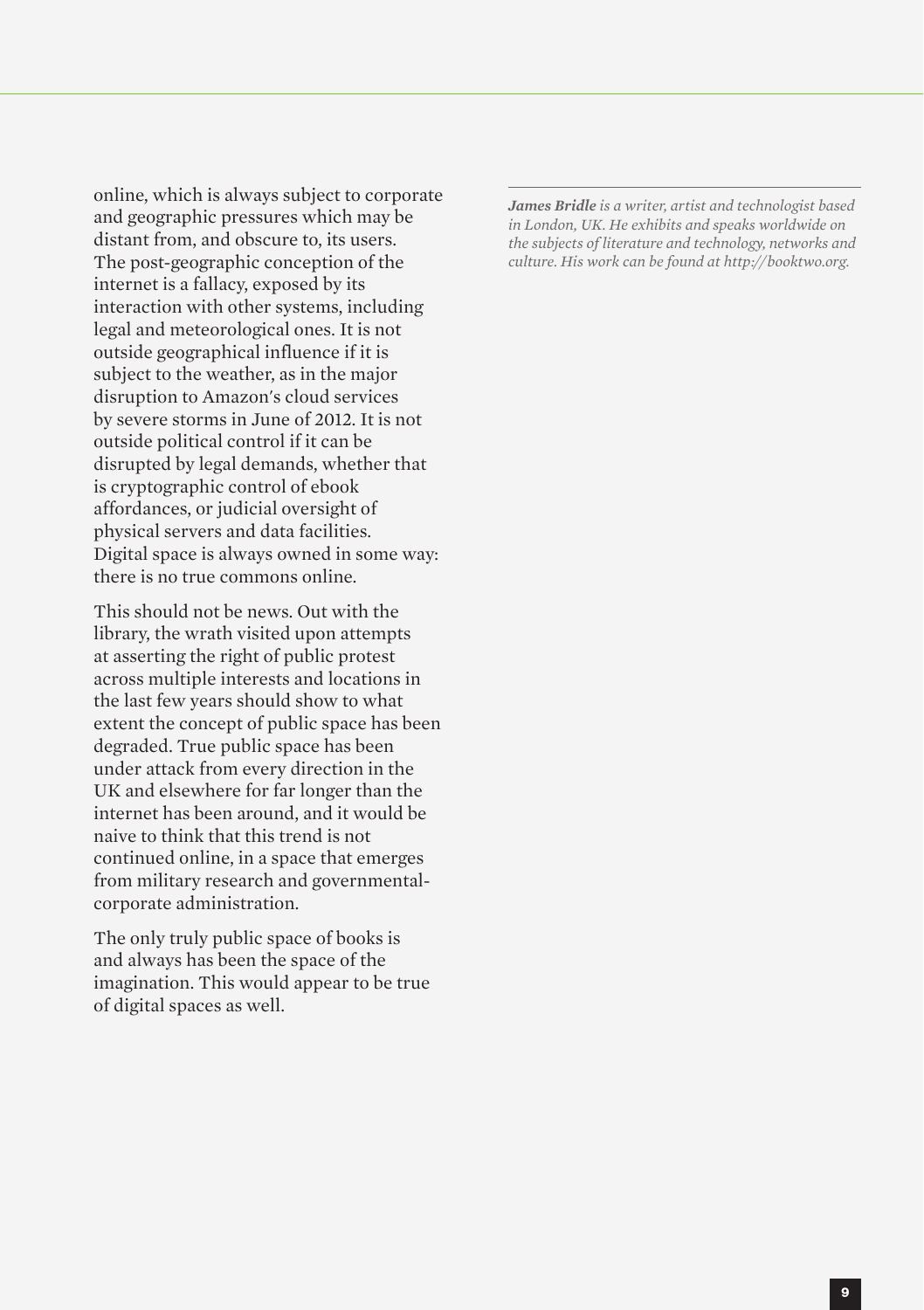# **Modelling the Digital Public Space: The New Renaissance**

**Neville Brody**

The Digital Public Space, a BBC-initiated collaborative project involving the BFI, British Library, National Archive of Births and Deaths, Tate, Arts Council and many others, stands as an amazing and unprecedented opportunity to develop new tools to store, share, exchange and develop human knowledge.

It arrives at a critical juncture in the development of the internet, the fourth major leap in our capability to spread human knowledge after the flowering of cave-painting, the birth of writing and the alphabet, and the invention of printing with the Gutenberg Press. It potentially heralds a new renaissance, leading to a period of unprecedented enlightenment and access.

What started as a process to understand and define what an archive is in the 21st century, is evolving into something much more significant, the core for developing a unique and powerful project, a cultural and living genome of the UK.

A digital archive is not a closed space, nor a museum of dusty objects, but, through the premise that digital data is fluid, is an active and dynamic one, wherein every interaction with any piece of content, plus the paths, journeys and connections through the content space itself, will be stored as part of the growing pool of knowledge. How a piece of data is used is as fundamentally significant as the piece of data itself, and reveals dynamic, responsive and powerful shifting patterns of information that grow and evolve.

Whilst a book, DVD or linear broadcast are fixed storage and delivery forms, the ability to store how any piece of content is interacted with, and information about any other piece of content that the item is connected to, is the catalyst that pushes this space into a whole new level, that of living information.

The ability to store information about usage in a header that sits within any piece of information allows each item to be converted into the equivalent of a living cell. The line of code monitoring the action of a piece of data is active, always on, and can be designed to form responses that change the nature of the cell. This allows us to build a self-organising knowledge space, a living organism, one that is constantly responsive, capable of producing new ideas and solutions. Built-in sentience would allow Swarm Dynamics, leading to knowledge clustering through adjacencyawareness.

This space enables anyone to access any information anywhere at any time on any platform, and anyone else accessing that space, akin to the growth in the availability of information and the spread of knowledge that immediately preceded the Renaissance.

The DPS is essentially a protocol, a common compression algorithm and universal metadata language, meaning any piece of information can be crossreferenced and accessed from any point. This allows new forms of evolving narrative to be told. Artists will construct living narratives through this interconnected space: the future *Dahl, or Adam Curtis, or Orson Welles, Jane Campion or Warhol* will create dramatic scenarios utilising text, moving image, sound, information, design, interaction and synthetic sense to create dramas and art.

One direct consequence will be the dissolution of disciplines. Not antidiscipline, but post-discipline. *Da Vinci* combined science with art, anatomy with poetry, engineering with invention, architecture and design. No longer will we be limited by a socio-industrial model requiring us to adhere to a particular restricted skill or craft.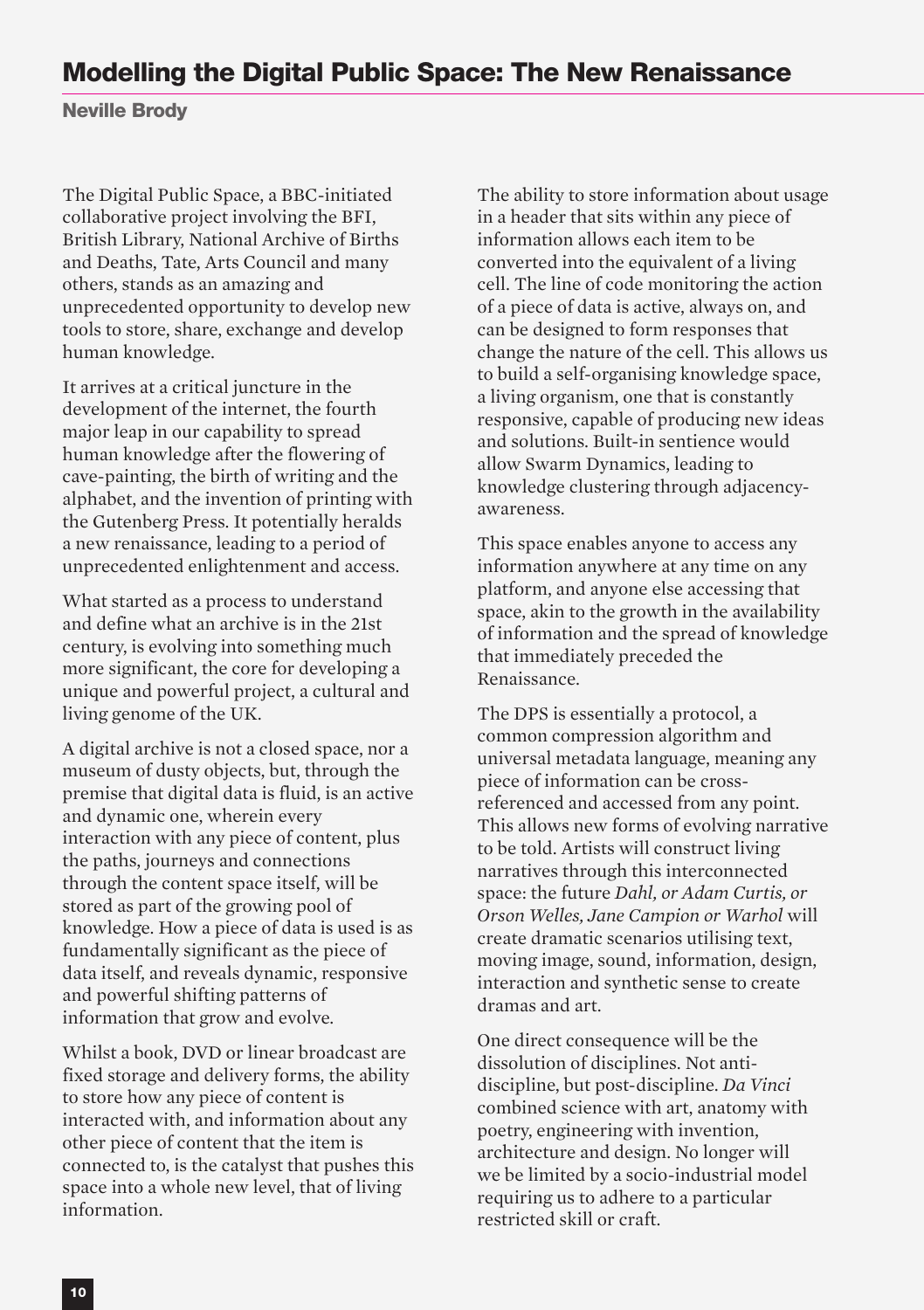This venture will have a massive impact on every facet of our lives, from new forms of governance and community to new methods for learning and teaching; new trading mechanisms and economic models; new forms of culture, new dynamics of audience participation, new narratives, new ways to solve problems.

What are the appropriate models for building the necessary catalogue and analytics? Yahoo's cataloguing system, with trees and branches, was replaced with a more fluid engine. The next search and reference model will use contextual criteria including time, relevance and usage. How should a discovery engine work, and how do we create filters and controls?

Should we personally interact with this space through avatars, vessels or robots? Is the DPS an embryonic AI organism that should be allowed to develop an apparent level of sentience and act as a unique being?

How should we imagine this space, what are the visual and experiential metaphors? Should we build dynamic 3-dimensional or 4-dimensional models? What does a map look like in this space? How should we make sense of our journey lines? Who will be the farmers, shepherds and librarians?

In the search for the appropriate physics model, the dynamic for this knowledge space could be fixed and regulated, or self-regulating. We could utilise quantum principles of probability, or use more familiar, recognisable and analogue structures. Are we building a new brain, or do we just want a library or Blockbuster?

Digital is to a potential Knowledge Revolution what Steam was to the Industrial Revolution. The process of building massive synthetic intelligence structured on an organic model raises a significant number of critical and urgent ethical issues: Memory, Identity and

Privacy; Governance, Democracy and Access; Control, Ownership, Commercialisation and Copyright; Work and Life.

This is an extraordinary time and opportunity, and the challenge ahead is to ensure that the DPS remains dedicated to the public good, is democratic and not institutionalised or commercialised, works for humanity, and is allowed to evolve fully and limitlessly, helping us to take the next leap in the development, growth and sharing of human knowledge.

*World-renowned graphic designer and art director Professor Neville Brody is Dean of the School of Communication at the Royal College of Art, and is President of D&AD. He currently sits on a number of committees with a specific remit of furthering the reach, access and quality of education for all. Brody*'*s Research Studios, with offices on London, Paris, Berlin and Barcelona, was responsible for designing The Times newspaper and the BBC website, and has recently carried out a redesign of the RCA brand. In 2010, the studio produced the Anti Design Festival, and has been responsible for the production of FUSE, the typographic laboratory.*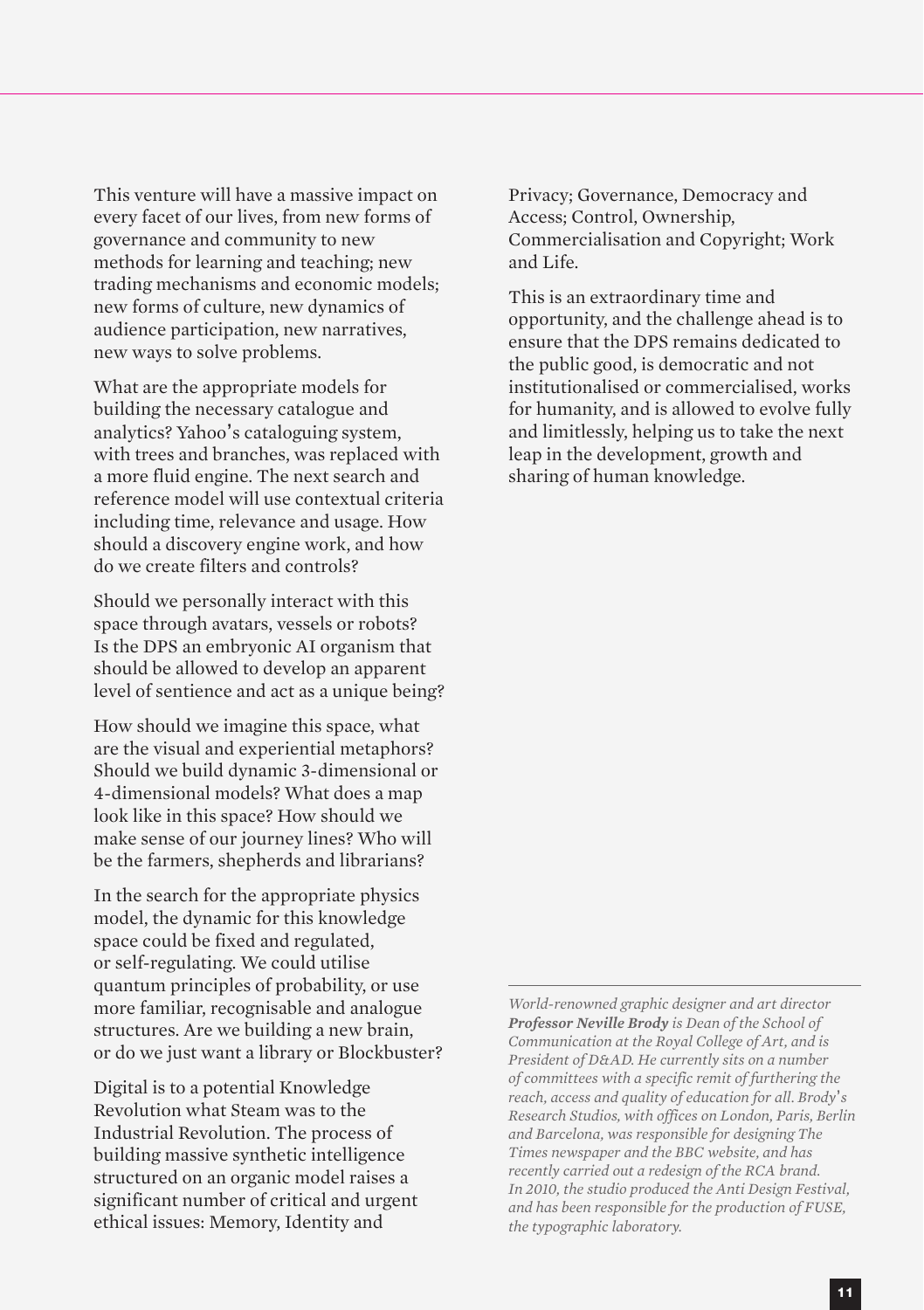**Jill Cousins**

'Public Mission' was a reason given by the Museums, Libraries, Archives and Audio-Visual collections for allowing Europeana to apply a CC0<sup>1</sup> license to their metadata. This discussion and outcome with European cultural heritage institutions was fundamental to be able to move from an archive that gave limited access to their digital content to creating a repository that could be distributed and used in new devices and creative compilations, for new and old web audiences. It took 3 years but culminated in the release of over 20 million metadata records into the public domain in September 2012. This has since climbed to 26 million and is set to continue to rise.

As cultural organisations and their audiences move to an age of massparticipation and social media, our sector is increasingly challenged to find a new way of expressing and delivering our public principle. If consumers have the right to access and participate in their culture, how can we deliver a cultural offer that is best-suited to the needs and expectations of an always-connected, always-on, multiplatform digital world? What would this mean for our institutions and their positioning in the cultural landscape the way they relate to their user communities, to other stakeholders and to each other? Is there an opportunity for new types of relationship with private enterprises in the cultural sector, supported by some form of open content, i.e. content in the public domain or bearing a creative commons license? How would such products and services relate to the commercial offer of publishers and other content companies?

In a series of meetings with strategists, policy makers and content owners within the Europeana Network<sup>2</sup>, the concept of a 'commons' or a ' public space' was acknowledged to be a potential mechanism to address some of these questions.

The vision of a common principle that unites the digital programmes and ambitions of both Europe's cultural and creative industries - a Cultural Commons for Europe.

The key values of a Cultural Commons are participation and reciprocity, which could give the key to how organizations enhance their creativity and grow potential innovation<sup>3</sup> and to the future of visions such as the Digital Public Space or Europeana as a European Core Service Platform. 4

The idea of the Commons is fundamental to the successful operation of the web ecology of content and services. Underpinning the foundation of the commons is a set of resources in the public domain that are owned collectively or 'held in common' and shared openly among a community. The key feature is that, unlike private property, the ownership of resources held in common is inherently inclusive. However such a commons need not be only about content. It can deliver protocols, ontologies, open source software solutions, linked open data, open data models……… Core services that allow for sharing and reduce the cost of developing the required underlying infrastructures, building on what we have done already.

Europeana and the UK's Digital Public Space<sup> $5$ </sup> – which is defined as a set of protocols, services and resources unified under the public domain to raise public awareness and power new forms of engagement- are very similar in concept and vision. They both started out with the idea of creating access to archives but now also provide core services to give open access to resources and technologies for others to innovate and to develop. They reconcile rights for content owners. They develop interoperability and standards and multilingualism to make this possible.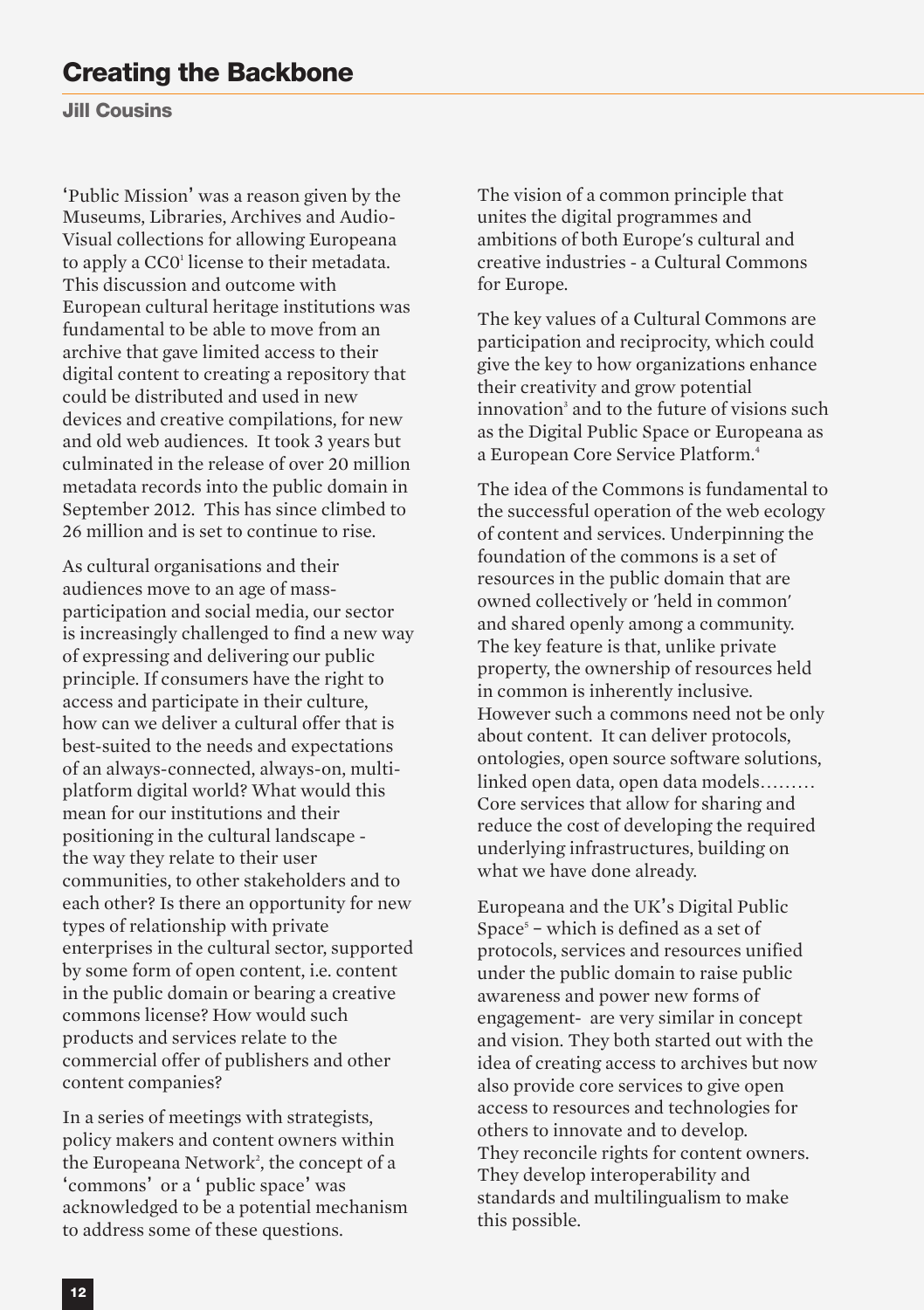They can be the backbones for sharing and community.

2013 will see 3 pilots at Europeana that make use of the principles conceived by the Europeana Network for a Cultural Commons. The idea is to find out if the Europeana core service platform can live up to these principles and deliver the content, tools and services needed to create the pilots in mutually beneficial ways. Is the Digital Public Space a fourth? Can we provide the underlying platforms and technologies to enable others to manipulate, transport, remix and reform the archival content. It means that we are not sexy but we are publicly available and necessary.

With thanks to the work of Charlotte Hess, Michael Edson, Merete Sanderhoff, Nick Poole, Harry Verwayen and Louise Edwards and the Europeana Network Cultural Commons task force members.

<sup>1</sup> *http://creativecommons.org/publicdomain/zero/1.0/*

- <sup>2</sup> *The Commons: from Concept to Action. European Cultural Commons, Cyprus, October 2012*
- <sup>3</sup> *Understanding knowledge as a commons: from theory to practice. Edited by Charlotte Hess and Elinor Ostrom. Cambridge MA: MIT Press, 2007*
- <sup>4</sup> *http://pro.europeana.eu/web/guest/cultural-commons*
- <sup>5</sup> *http://www.bbc.co.uk/blogs/bbcinternet/2011/10/ digital\_public\_space\_idea.html*

*Jill Cousins is Executive Director of the Europeana Foundation. Her responsibilities include Europeana.eu; the flagship portal of the European Union that brings together and distributes the content of the Archives, Audio visual collections, Libraries and Museums of Europe. She has many years experience in web publishing including the commercial publishing world as European Business Development Director of VNU New Media and scholarly publishing with Blackwell Publishing.*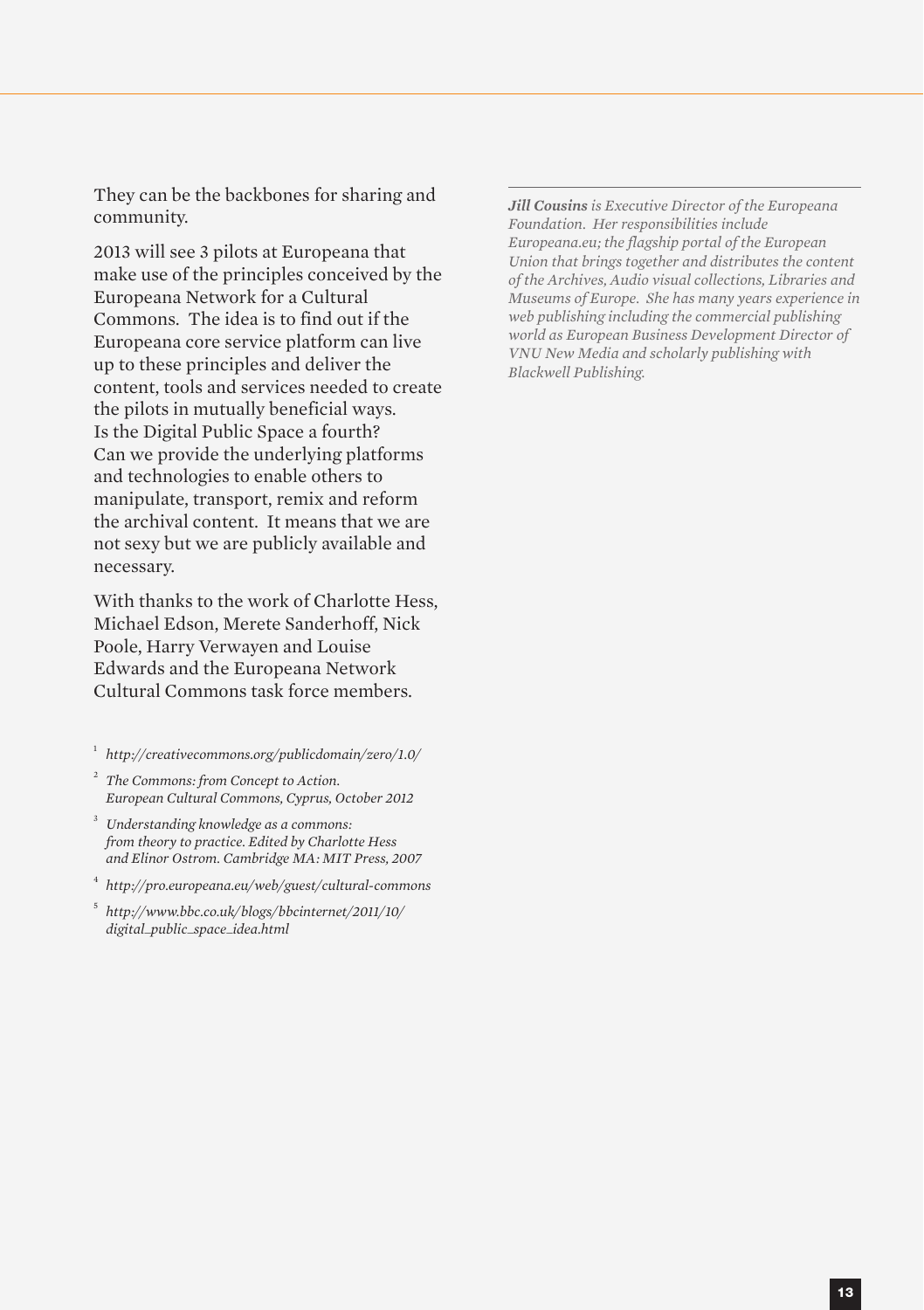# **Digital Networks, Public Spaces**

**Steve Crossan**

Digital networks can connect people and data on a very large scale. One consequence of this connection is the opportunity for relatively small actions undertaken by large numbers of people in a loosely co-ordinated way to have a large impact. Wikipedia is perhaps the canonical example within information management, but in other ways social movements like the Arab Spring or the Occupy movement demonstrate the same idea.

There's an obvious parallel here with the idea of the agora, the public space where to which everyone has access, where it's possible to meet anyone else, and where everyone's voice can be heard. Except that, if the internet is a city, it's one with a plethora of public spaces rather than a single one. These spaces are very flexible, adapted to particular tasks, and can become popular and widely known though sometimes only for short periods.

The question then is how do we create a bigger, more permanent public space? With city planning, the task is more straightforward. The city has a centre; typically you want to put your public space there. Once you've built the infrastructure, and identified it, everyone knows where it is. Most people will come across it every day. It will only go away if you knock it down and build something else instead.

But on the web, that public space could be anywhere. There isn't an obvious centre to the city. Anyone can decide to build a shared space, and many do. By definition no-one is in charge (a good thing in most ways) so no-one can decide which is the public space.

There are a bunch of solutions to this issue. One is partnership; if a lot of (probably public) organisations can come together and put their weight behind a single space, they can get some traction perhaps within

a particular vertical like culture thespace.org is a great example of this.

The Computer Science solution to this kind of problem (multiple incompatible ways of doing the same thing) is typically to push the means of doing it further down the stack. This of course is why the web works at all; it's based on a standard set of protocols for publishing and reading multimedia content, and for linking between that content. This 'protocolisation' of the problem is a great solution - if it gets adopted. That the web is in many ways one big public space is down to the success of a few simple protocols like HTML and HTTP.

HTML though doesn't protocolise everything we might want to do in a public space. It's great at making anyone a potential publisher and anyone else a potential reader - but it's less good on ways of connecting people socially, or on standardising the structure of information. This is exactly why Tim Berners Lee and the W3C have spent the last 15 years evangelizing for the semantic web: to expand the capabilities of the public space. There's a direct line of inheritance from these efforts to the Linked Open Data movement within cultural organisations. And of course when the 2 come together (partnership and protocolisation) you can create some very large federated public spaces such as Europeana.

#### *Shared Context, Big History*

To realize the promise of the public space though, there's something else that's needed: you want to be able to look at everything that's going on in the same context.

A Geographical Information System can display a huge variety of information in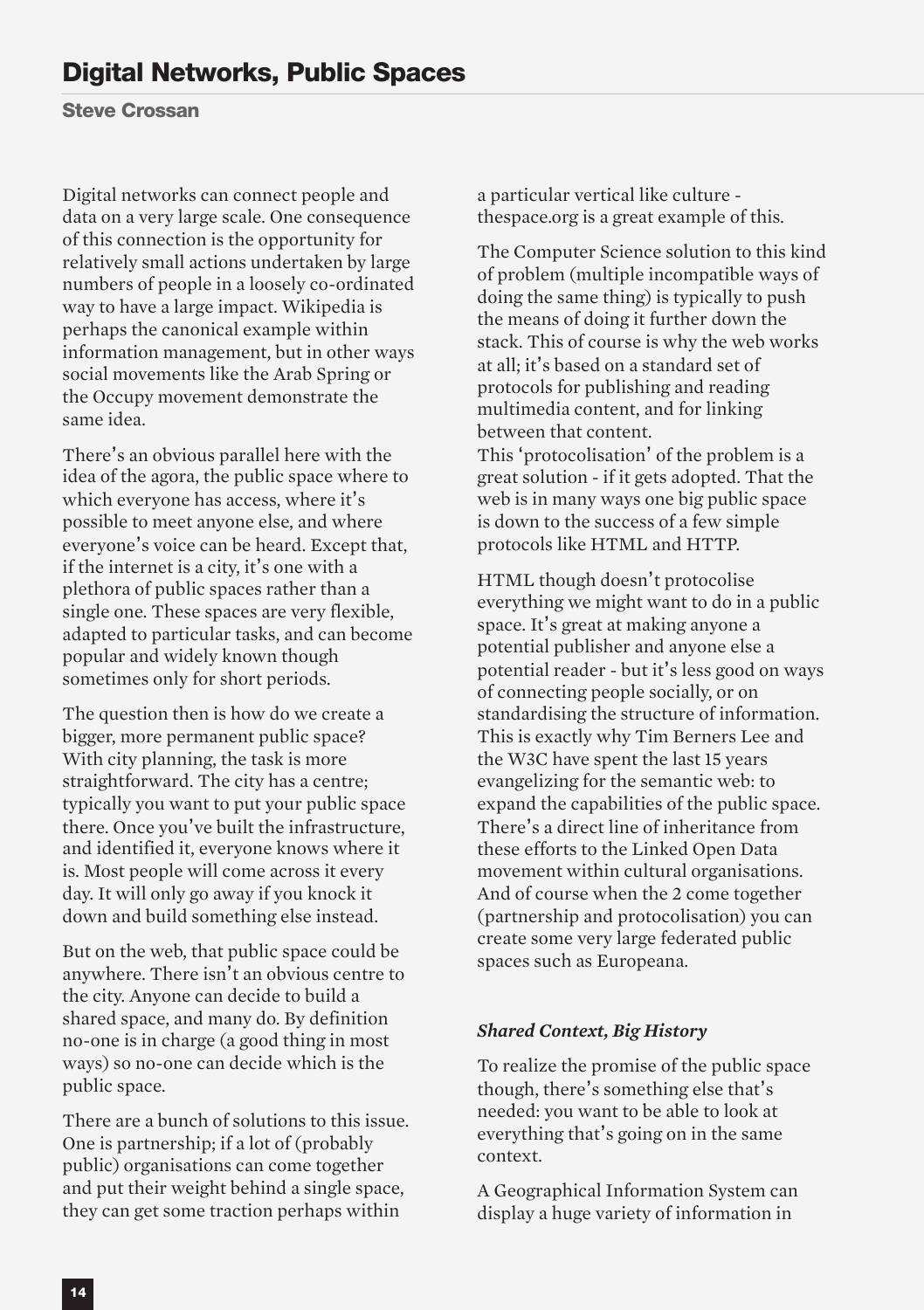the same context (a map) because that information is georeferenced. This provides a very intuitive way of understanding a wide variety of data, but more importantly a way of comparing different datasets, and starting to understand the relationships between them.

With historical and cultural data we need to do the same thing, but adding the element of time - call it spacetime referencing.

As with maps, once all the evidence is registered together, and publicly available, new comparisons become possible that were not possible before. Scholars and students can build on this referenced evidence to create interpretations that can be navigated and compared (not to mention mined for statistical correlations) in loosely coupled ways that are very powerful. By analogy with Big Data, you might term this Big History, or Big Culture.

#### *Coverage and the Commons*

The final piece of the puzzle is coverage. A public space is only interesting if the good stuff can be found there.

Libraries have the same problem - whence the idea of a copyright library. Governments pass regulations which mandate that any time anything is published a copy needs to be sent to one of a small number of reference libraries ensuring that these collections cover as much as possible of the universe of published information.

So what's the analogy in the digital sphere? How about a Digital Copyleft Archive. This would need to be something international. Let's say that participants agreed that, any time a public institution undertook digitisation of some of their

heritage (or paid for digitisation with public money) a copy of that work must be sent to the Digital Copyleft Archive (itself a publicly funded organisation). The Archive would have a long term digital preservation remit, but also the remit to standardise to a basic set of metadata (place, time, people) based on W3C standards to enable discovery, comparison, visualization etc.

A Digital Copyleft Archive - all of our digitised culture, referenced to the same frame, connected to our conversations would be a public space worth dreaming about.

*Steve Crossan is the Head of Google's Cultural Institute, and prior to that helped build out Google's first R&D centre outside the US in Zürich, Switzerland and spent 2 years in California as a Product Manager for Gmail. Before Google he founded 3 startups in the UK (2 still exist ..) and studied History at Oxford and Computer Science at University College London (studying the history of technology took him from one to the other). He grew up in Africa, France and the UK.*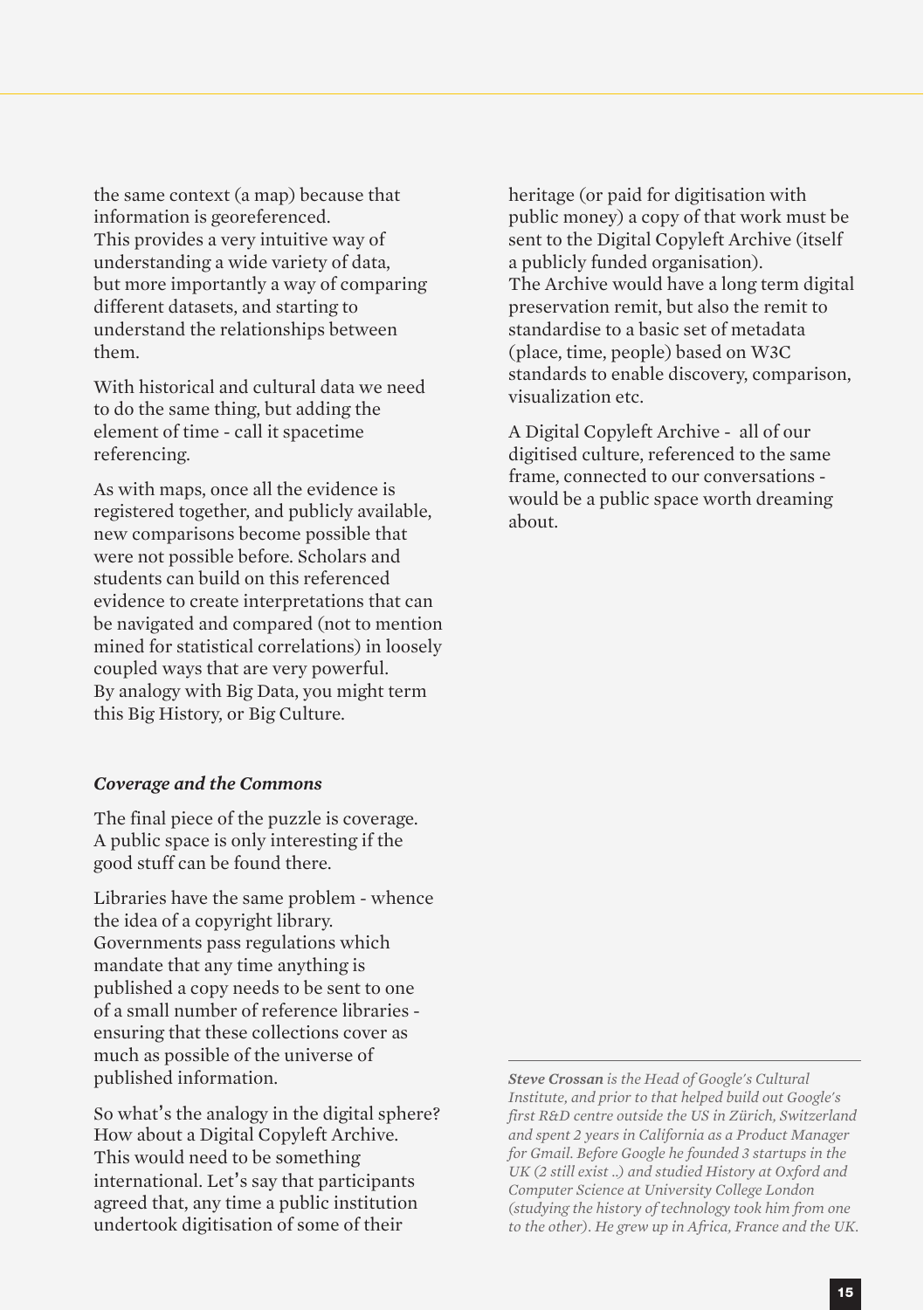**Paula Le Dieu**

At its simplest, the ambition of the Digital Public Space is to create safe digital havens that house our formal cultural heritage on the web. It will be the foundation for the digital homes of our extraordinary sound, image and text archives and the repository of contemporary cultural outputs. It will bring all the value creation of our great institutions - the collections, the curation, the expertise, the knowledge and the stories - to the public wherever they may be, through the web.

Yet, for all this, this paper contends that the discourse and outcomes of Digital Public Space thus far have not been nearly ambitious enough on behalf of the public it seeks to serve. We have failed to address the fundamental affordances of the open web as a Digital Public Space in favour of an overly pragmatic response to the challenges of this early stage of the connected era. In continuing to do so, we fail to create the conditions for a generation to fully understand, participate in and develop cultural, civic and entrepreneurial life in the connected era.

This paper seeks to outline a much more ambitious stage for the Digital Public Space, one that recognises the affordances of the connected era. It imagines a new role for our cultural institutions that positions them as central to public cultural life and positions the public as central to cultural production and understanding.

#### *The Open Web is Digital Public Space*

The Digital Public Space was born of years of failed attempts to make significant volumes of archival material available on the web. Those of us working within efforts to provide digital access to the great publicly funded cultural collections have time and again failed to crack the digitisation, rights, mission triumvirate.

That is, we couldn't secure the funds to digitise significant volumes without the rights to distribute and we failed to inspire institutions to prioritise digitisation funding and rights negotiations when their mission statements did not reference nor have any awareness of the opportunities of the connected era.

The Digital Public Space is designed to help overcome the challenges of this triumvirate by providing compromised experiences. By designing the Digital Public Space as closed content worlds it is hoped rights holders will be more inclined to allow access to their work by siloing it from the open, remixable web. By creating highly curated experiences it is hoped it will fit more closely to 20th century institutional missions making them more comfortable with participating; and by providing only small amounts of public funding we constantly downscale and rationalise expectations around how much of our cultural heritage should be digitised.

However we are already seeing progress that should make us question the need to compromise. New copyright legislation addresses issues such as orphan works and format shifting, both artefacts of the connected era. We are seeing institutions declare themselves digital first and radically re-interpreting their missions in doing so. It is not yet enough but it points to change. We must be designing a Digital Public Space that imagines a mature connected age. It must be at the leading edge of its medium, and of the open web with all the possibilities and opportunities that creates. We must not let our failures thus far design against the extraordinary opportunities of the connected era.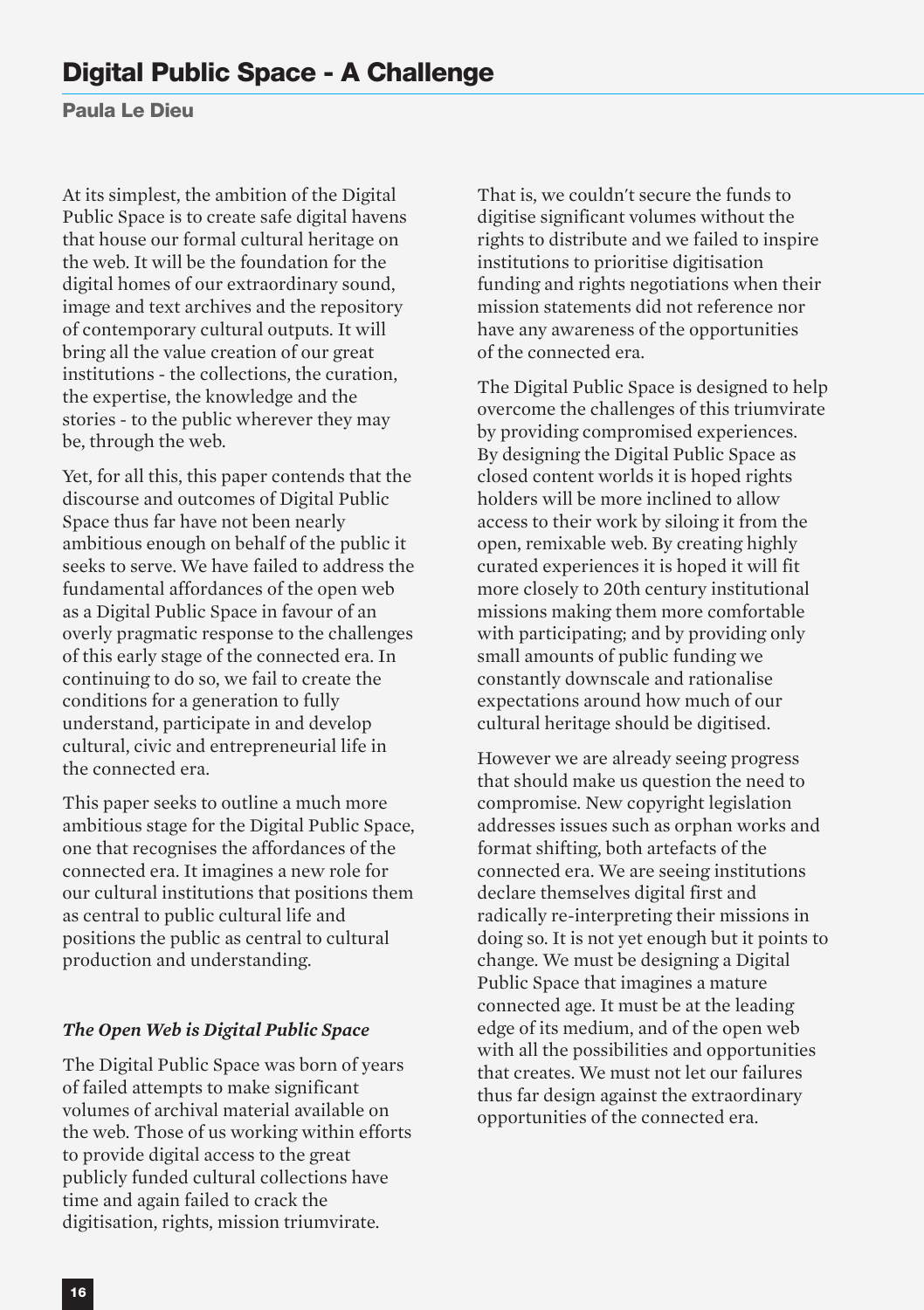#### *Making the Digital Public Space*

In re-situating the Digital Public Space within the open web we tap into exciting new affordances: sharing as default (right click download, linking, API services), access to the creative backbone (view source) and remixing as standard (see Mozilla's Popcorn or Xray goggles as examples). These, along with what Mimi Ito et al describe as Connected Learning, are compelling cultural, civic and entrepreneurial participatory tools and models that when situated in the vast cultural context of the open web create powerful networks of public expression and participation. They ensure that the public does not just consume the artefacts of the Digital Public Space but that the Public can make Digital Public Spaces.

In this design of the Digital Public Space we can also imagine a far more participatory and central role for our cultural institutions. They can become facilitators, mentors and guides to a public of cultural creators, curators, interpreters, researchers and knowledge producers even as they are key participants. Our cultural heritage becomes part of the fabric of the open web as the public discovers the power of quotable culture and embeds it within their digital discourse. Our cultural institutions will demonstrate a new and powerful relevance as they are once again at the vanguard of public learning, cultural appreciation and production.

#### *Digital Public Space*

The Digital Public Space has the opportunity to be the very best of the open web. As such it can inform, enrich and accelerate the social transformation from public consumption of culture to public participation in culture. Significant challenges remain before we can fully realise the Digital Public Space described in this paper. We must continue our efforts to overcome those challenges and commit to the very best of Digital Public Spaces. If not, we risk a generation for whom their cultural heritage is at best quaint and at worst irrelevant.

*Paula Le Dieu has worked with many media and cultural organisations such as the BFI, BBC, Guardian, Fairfax and Ofcom as well as international digital activism and film making communities. Her experience spans making digital products & experiences, shaping the future of public service media, shaping the role of archives in the digital age and leading international communities of volunteers. She also sits on the executive boards of Sheffield's Doc/Fest and the Open Knowledge Foundation. Most recently Paula was the Digital Director at the BFI. Paula is currently working with the Mozilla Foundation on their Webmaker programme in the UK as well as continuing to develop her own projects.*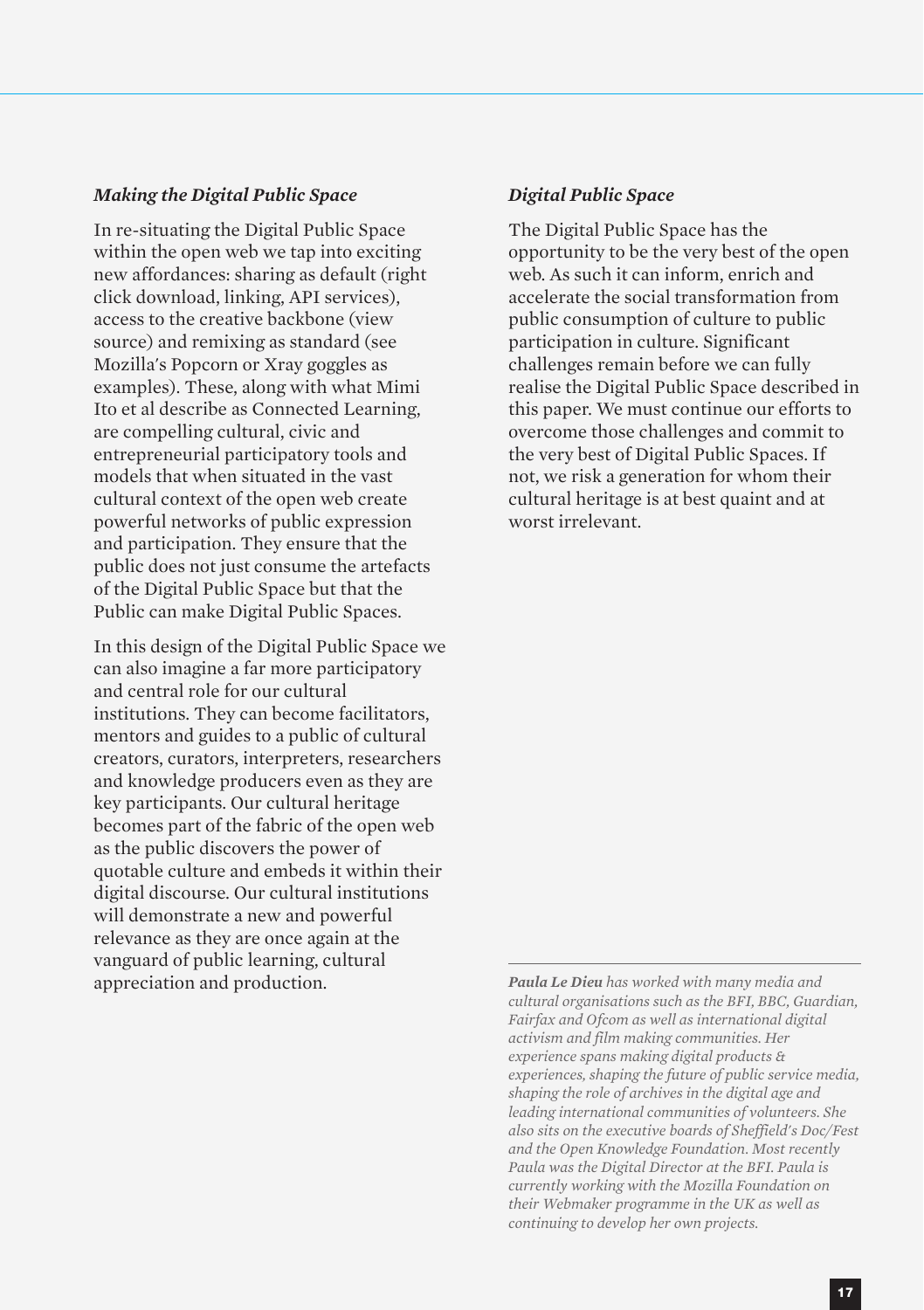## **Culture Unlimited - New Interfaces for Culture**

**Drew Hemment**

The central vision of the Digital Public Space is to give everyone everywhere unrestricted access to an open resource of culture and knowledge. It is an ambitious plan to create an entirely new dimension to the way we experience culture.

This idea can sometimes sound infinite and limitless – as opposed to a reality embedded in the messy details of rights and royalties. So how far do we yet have to travel to get to this vision of open culture and knowledge? To what extent is today's social web a public space? What limits do we face today if we want to access, reuse, collaborate and co-create online? What kinds of new public online experiences of culture can we build today?

We were able to take a reading of this during the biggest global event there is, the Olympics.

The *emoto* (2012) data visualisation artwork for London 2012 set out to create a new way to experience the Olympics as a global online event. This was an art experiment in making tangible the interactions of millions of people online, and it enabled us to examine how 'open', or closed, is today's online world.

The Internet is a new and apparently limitless context for our activities. There are the interactions between tweets, comments, 'likes', photos and video uploads from the online audience and the multitudinous products of traditional media activity, from shared headlines and images, the stats and stories on sport federation sites and the medals table and other data streams. This is a new form of living collective memory that lives in the shared online space – the sensorium of the Olympics as a global online event.

*emoto* set out to create a new interface to London 2012 out of the stuff of this limitless context, the ever-expanding dimension of data which overlays our

everyday, a novel way to engage in and sense the drama of the sporting events. It was the first project to capture and visualise the online sentiments towards a major global event in real-time.

From the get-go we looked where and how we could detect the online 'public' response to the Games. In the early stages we made the case for open data to the New Media team at the London Organising Committee of the Olympic Games (LOCOG). In the end LOCOG data was released on the London Datastore. But to us, the most interesting context to the sporting events was the engagement of ordinary people online, and we turned to social media.

We wanted to read and make visible the attention, emotion and interaction of the audience, the athletes and everybody participating, not just in the stadia, but around the world. But when dealing with social media, there is no global space. There is a patchwork of territories, platforms and connectivity. We limited our focus to the online response on a single platform, Twitter.

*emoto* tracked Twitter for themes related to the Games, analysed the messages for content and emotional tone, and visualised the dynamic audience response as events unfolded. It sculpted message content, associated metadata and derived intelligence into a real-time web-based visualization. After the Games a tangible data sculpture served as an aggregate archive of the collective response to London 2012.

There is nothing outside the archive. We did not integrate the stream of medals data, but the 'real' events could be seen as a shadow on the social graph. Everything leaves a shadow and anything can be looked at anew from the perspective of the network.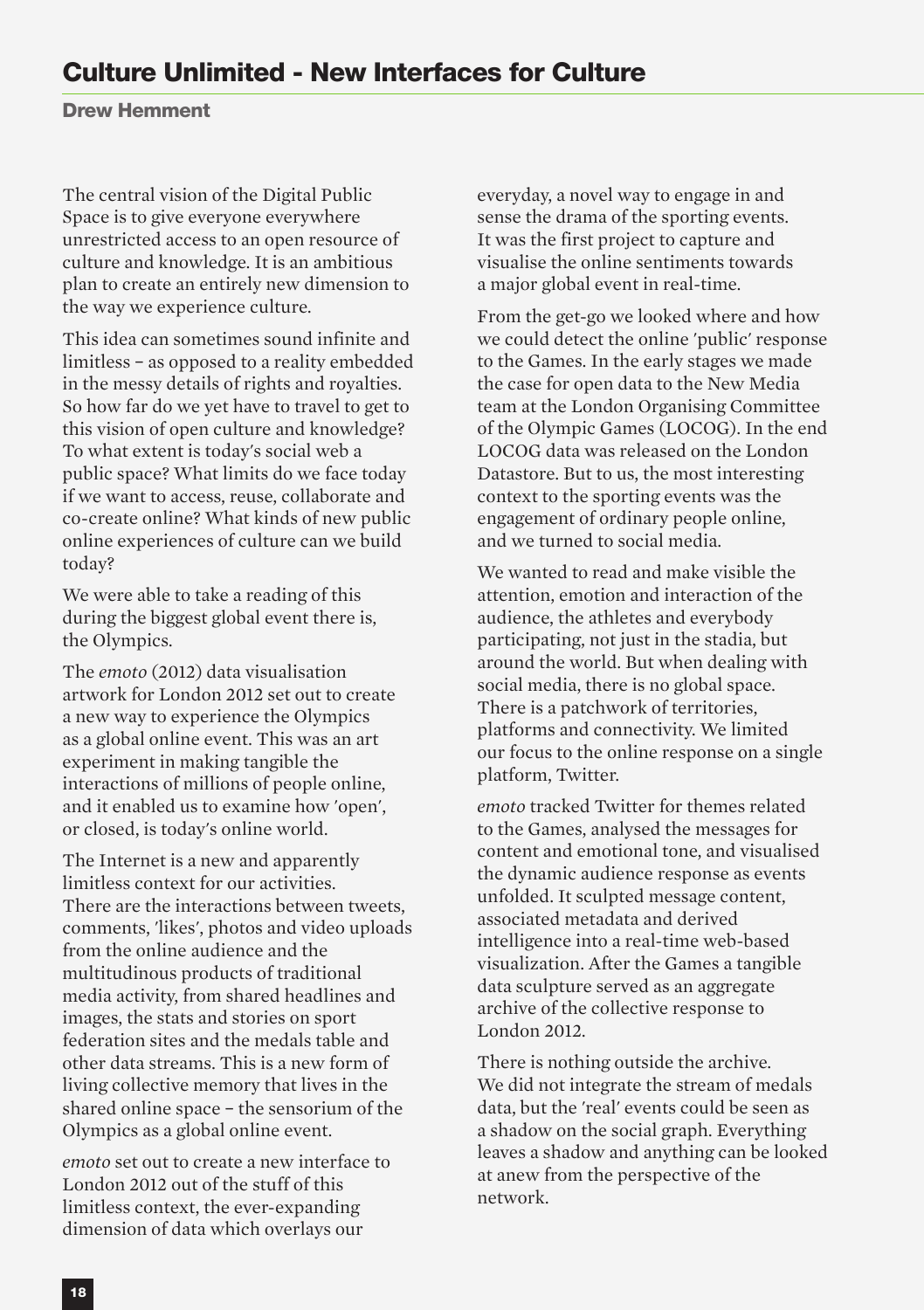Part of the promise of the Digital Public Space is that it will be n-dimensional. Once the underlying data structures and standards are in place there is an unlimited number of user interfaces that can be layered on top, each one opening a unique perspective and vista.

In the Digital Public Space everything becomes context for everything else. When we can infinitely discover threads of connected things then culture becomes unlimited too.

But *emoto* came up with a bump upon the limits of the corporate version of the Digital Public Space as it is being built today.

Two weeks before launch, Twitter turned off the tap. We had access through one of the two resellers to the 'Firehose', the massive, real-time stream of all (100%) the Tweets flowing through the network. Then Twitter changed their Terms of Service, and they moved to pull Tweets off third party platforms, so they can monitor and monitise the flow of data. Tweets were pulled off LinkedIn, so what hope we, a small arts outfit! We spoke to Twitter in the USA, in Germany, to their Olympics lead in the UK. To no avail.

Only two weeks before our launch during the Olympics Opening Ceremony, we had to devise a workaround. We built new infrastructure, and turned to the "Public API", giving us access to 1% of Tweets. In the end, our artwork was a success. We could derive the intelligence we needed from the sampled, statistically valid stream of the 'Spritzer'. In that difference – that 99% – we see how far social platforms like Twitter are from a true Digital Public Space.

For a long while Twitter was the poster child of the social media age. But *emoto* may prove to be the last Twitter visualisation of its kind if they stay on this course. Whole ecologies of businesses and projects thrive around the APIs of such

platforms, and can be destroyed on a whim – a phenomenon we are exploring in the API Economy session in the FutureEverything Summit this March.

*emoto* pushed at the limits placed on access and creative reuse when the social web is dominated by a small number of closed platforms. The opportunities for culture and for commerce are infinitely more profound when the technology, and the intelligence, is open. Where the walls are permeable, collaboration and value cocreation becomes easier and the parts, services and experiences become scaleable and sustainable. This is a space for free culture which can also enable new business models, digital marketplaces and value systems, where for example, citizens can curate and trade their own datatrails.

The Digital Public Space is culture unlimited. The DPS must be built, or you may be turned off too.

#### *References*

*Derrida, J (1976) Of Grammatology. Baltimore: The Johns Hopkins University Press.*

*Hemment, D. & Tait, J (2010) DataGM: The Greater Manchester Datastore [Data Policy]. FutureEverything & Trafford Council, Manchester.*

*Law, J (1992) 'Notes on the Theory of the Actor-Network'. Systems Practice. Vol. 5 No. 4.*

*Stefaner, M., Hemment, D., Thiel, S., Fiedler, S (2012) emoto: Visualising Online Emotion [Data Visualisation and Art Installation]. London 2012 Festival, London, 27 July-9 September.*

*Drew Hemment is an artist, curator and researcher. He is Founder and CEO of FutureEverything, Associate Director of ImaginationLancaster at Lancaster University, and Deputy Director of The Creative Exchange (CX). His work over 20 years in digital culture has been recognised in awards including Lever Prize 2010, Big Chip International Award for Innovation 2010 and Honorary Mention Prix Ars Electronica 2008. Drew is a member of the Manchester Innovation Group and the Leonardo Editorial Board. In 1999, awarded a PhD at Lancaster University, in 2009 elected a Fellow of the Royal Society of the Arts (UK), and in 2010 an Eyebeam resident (USA).*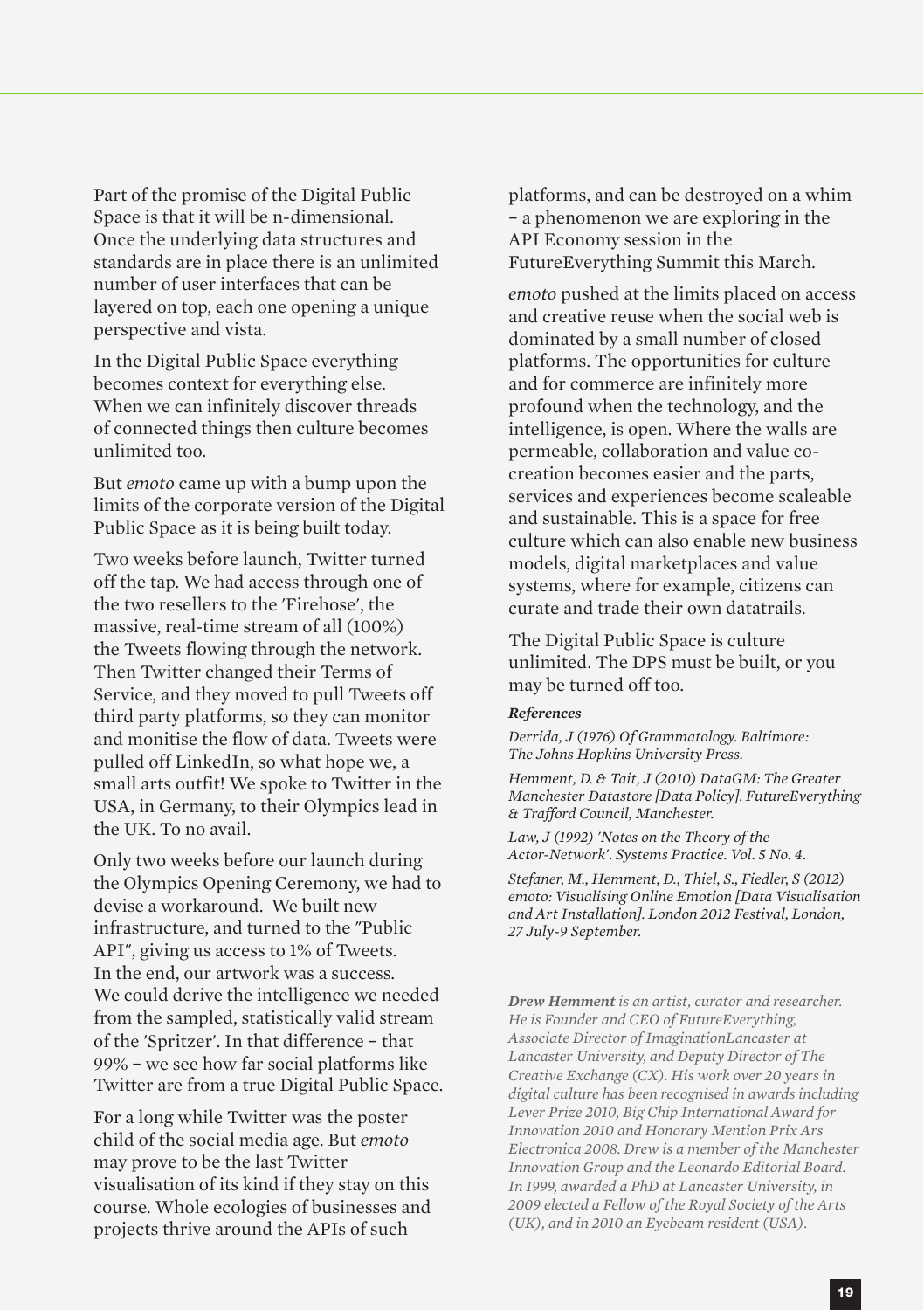# **Personal Learning in Organised Complexity: Navigating the Digital Public Space**

**Andrew Hiskens**

Like any well-occupied public space in the real world, such as a city, the Digital Public Space exhibits all of the characteristics of organised complexity – the dynamic inter-relationships of systems, of processes, of emergent self-organisation.

And like cities, there are those who want to bulldoze the complexity and everyday messiness, and replace it with something new and slick and with nice clean lines. As *Jane Jacobs*, the author, urban theorist and activist once memorably noted:

*"The trouble with paternalists is that they want to make impossibly profound changes, and they choose impossibly superficial means for doing so." (Jacobs, 2000)*

You see this tendency in the online world, often disguised as 'doing good'. A proposal to filter the entire web coming into Australia to keep us safe from child pornography and terrorism was only rejected relatively recently. And, in schools in particular, the 'digital school fence', cutting off access to social media and a host of other things which could genuinely support learning is commonplace.

But the truth is that, if you want people to learn road sense, it is better for them to experience crossing the road than remain safely indoors. And the same is true of the Digital Public Space.

Over the past several years, the *State Library of Victoria* has run an online professional development program for teachers and school library staff called the *Personal Learning Network* or *PLN*. The genesis for the program was a wonderful model created in 2006 by *Helene Blowers* called 23 Things, which we adapted as a platform for shared social learning around technology in education.

In part this was designed to counteract the received wisdom that students – Prensky's

(2001) 'digital natives' – were uniformly great at technology and that teachers all needed remedial classes. The reality is that teachers are experts in learning and, given the opportunity, most will model how to be good online learners for their students. We also wanted to do something which didn't focus on the early adopters often targeted by tech companies for their special programs, but on the group in the middle of the bell curve who are typically time poor and just a little anxious about technology.

The beginners' program covers – getting started, organising information, building networks, teaching and learning tools, making the most of resources, changing practice in a digital environment and the future of learning. The course structure is constantly changing, as we reconsider options from beginner to advanced and specialised programs on topics dear to libraries such as research skills.

The program not only exposes people to a range of technologies from social media to research tools, but it has purposefully utilised quite different delivery platforms, ranging from a Wordpress blog, to Lore and Edmodo. Choosing the right tool from a large and constantly changing pool of options is also part of the learning; it is learning how to navigate the digital public space in action.

The results have been phenomenal. We surveyed participants in late 2012 against a set of characteristics based on people's best learning experiences and found:

- 90% had a sense of having learned
- 88% felt that there was an audience for their learning
- 95% felt supported
- 83% felt that it was social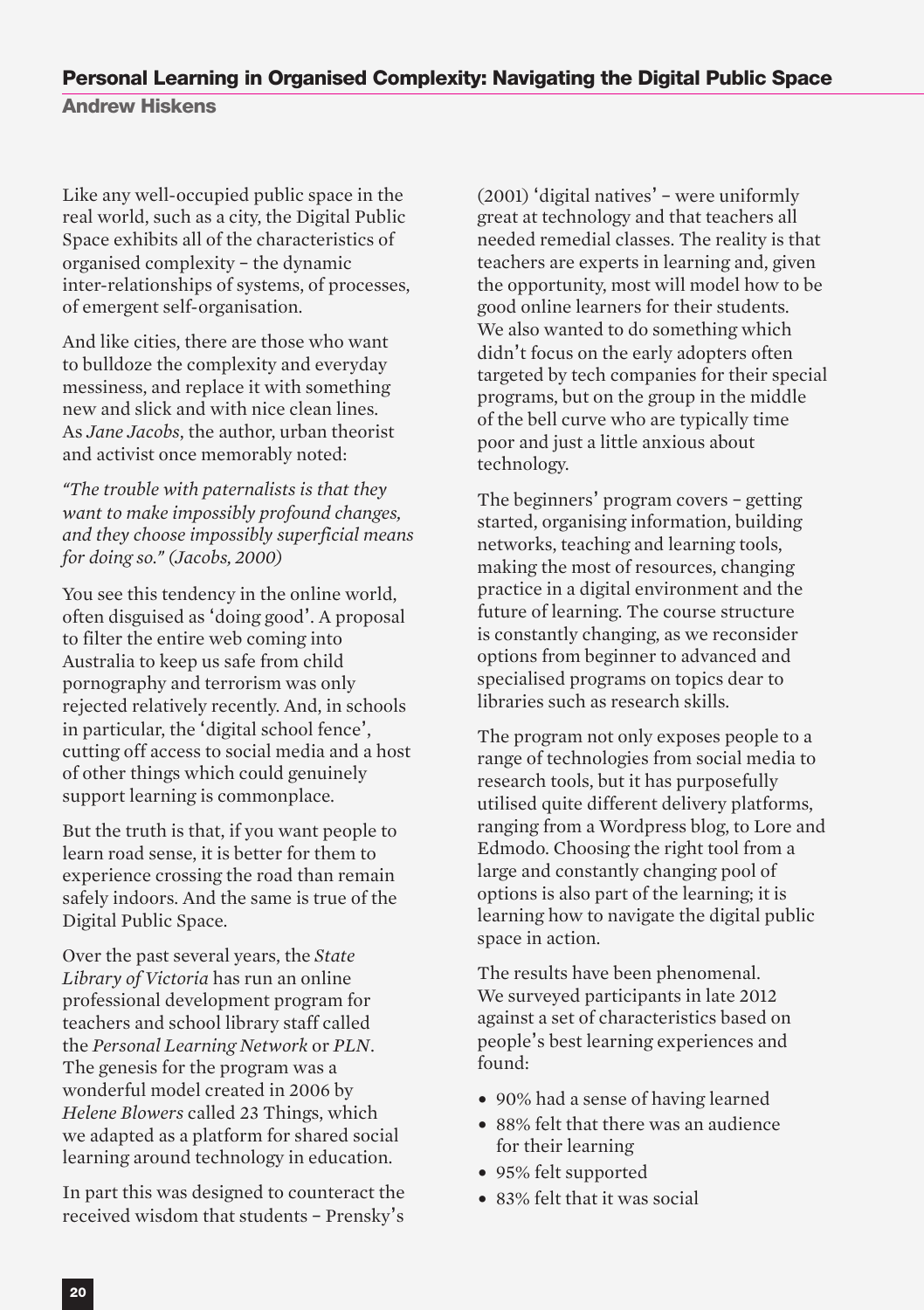We were also interested in people's experience of flow and found that 81% found the program 'tough' and only 4% 'too tough'

- 23% felt 'a bit' of personal progression, 14% 'quite a bit', 27% 'a lot' and 32% 'heaps*'*
- 55% were 'excited' and 18% 'passionate' about the program
- 93% said they would recommend it to colleagues.

This was an older cohort – 63% had been working in education for more than 15 years. And that made it all the more remarkable that, when asked how the PLN affected their professional practice, 21% said it changed it a little, 50% said it changed it somewhat, and 19% said it changed their practice completely. For a group who had been in the workforce that long, that 19% is a remarkable result.

We have had a new community develop each year the program has run. One year people will flock around Facebook, another rally around Twitter, or Diigo, or a range of other options. It's messy, there are multiple channels and there is no 'neat and tidy'. If you give people their head to explore the digital public space, you will see organized complexity and the creation of emergent value.

As one participant described the program:

*"Brilliant. Comprehensive and fun. I am now in contact with educators from all around the world."*

You can't simply build communities, but you can help people work out how to connect.

#### *References:*

*Jacobs, J. 2000. The death and life of great American cities. London: Pimlico. p284. Prensky, M. Digital natives, digital immigrants Part 2: Do they really think differently?. On the horizon 9.6 (2001): 1-6.*

*Andrew Hiskens is the Manager of Learning Services at the State Library of Victoria in Melbourne, Australia. The Library runs a range of programs in support of digital literacy, engagement with books and writing, the history and culture of Melbourne and Victoria, and discussion about the future of learning in rapidly changing world. He is interested in the intersection of learning, technology, ideas and creativity.*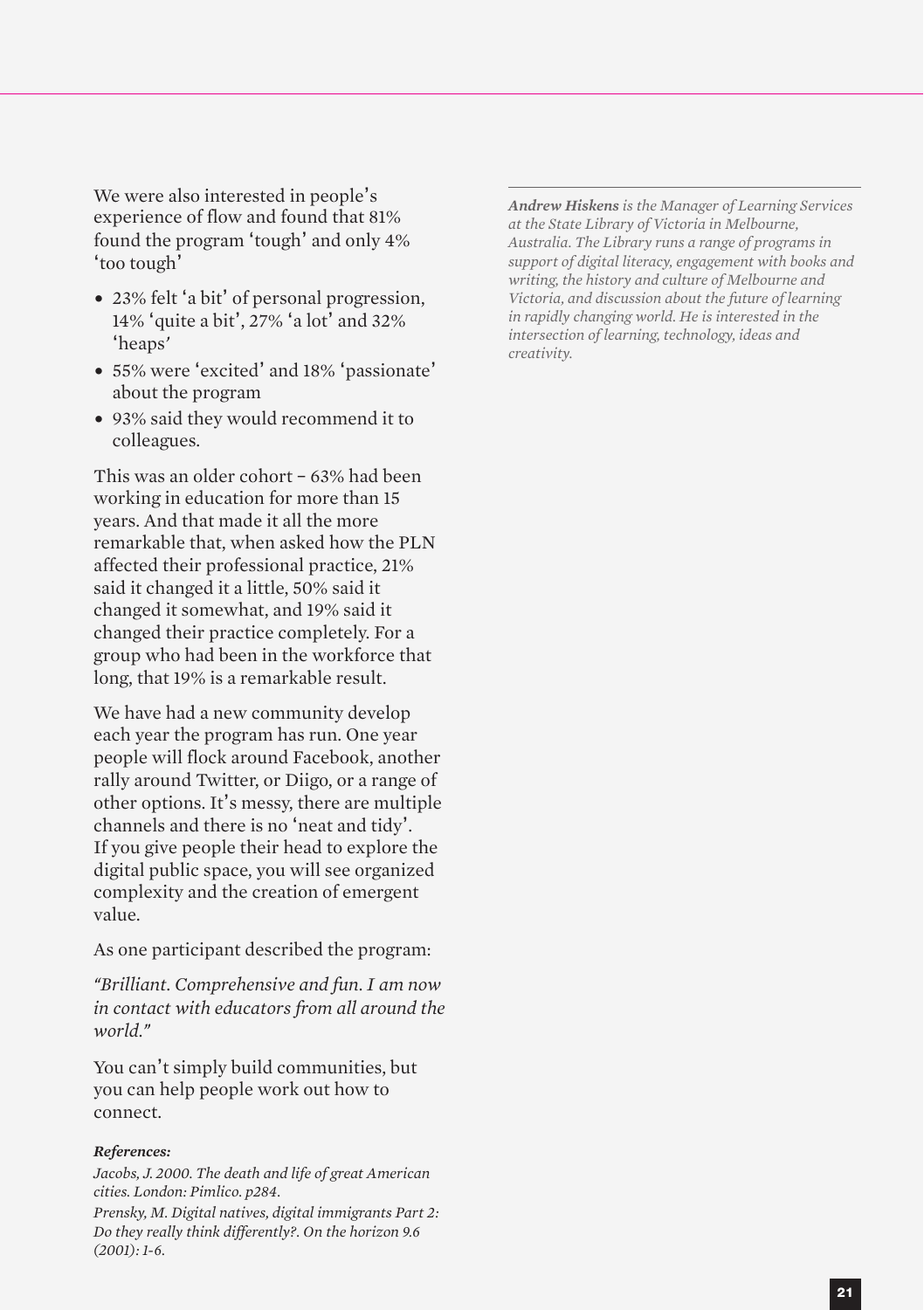#### **Naomi Jacobs, Bill Thompson, Jeremy Myerson, Kasia Molga**

When talking about connected spaces, traditional terms used include the following: Personal, Private, Public, Social. These are not necessarily mutually exclusive terms, but a space, object or interaction exists along each of these spectra. They can be perceived as referring to the assumed degree of control in each situation. Personal spaces or objects are specific and tailored to the individual. An item that is personal may be shared or not, but personal spaces may be invaded by intrusion of others who are not explicitly invited to do so. For example a notebook used for keeping notes is a personal object that the owner might not wish to share with others, whereas one might own a personal copy of a book and lend it to others to read. Control is centred on an individual. Private spaces have a restricted access list; there is a high degree of control. This does not necessarily mean limited to a specific small number – a private party may have a large attendance but the key factor is that not everybody is able to attend. Public assumes that access and usage is open to all. This may mean that no one particular person has ownership over the space or item – usage is shared, such as a bench in a municipally owned park. It might be argued that public and private are opposite ends of a spectrum. The final term under consideration, social, may be defined as referring to the amount of interaction between persons, either in terms of a space that is shared or an item that is designed for use by many people at once or to facilitate interaction. An example of such a space might be a café.

Social or cultural factors may influence suitability and usage of the above terms for any particular example – for example what counts as a personal space may vary between cultures, and although a park bench is 'public' and can be used by anyone, the social constructs of interaction

mean that rules govern who sits on a bench at a particular time – if there are several empty benches and one occupied, an approaching person will not generally sit next to the stranger and if they do so unwelcome conclusions may be drawn.

The digital space requires new paradigms to represent these aspects. The table below provides suggested equivalent terms to reflect the nature of the new spaces:

| Personal         | Private          |
|------------------|------------------|
| Created          | Encrypted        |
| Public           | Social           |
| <i>Indexable</i> | <i>Shareable</i> |

A personal digital space or object is one that is created by an individual for their own purposes and usages. This may be created for many different purposes. If this is private, then it must be encrypted and locked so that use is restricted to a particular set. This in some cases may be restricted to one person (the creator) or in other cases to a group of users – either a large or a small group. The critical aspect is that it cannot be accessed by all, or at least the perception must be there that it is not widely accessible. It may be the case that the 'locked door' is notional only, that people could walk around the door but do not go through it because they perceive the way to be barred. The opposite of this is a public object which is indexable and can thus be found by anyone and is connected to the rest of the digital space. Social objects are sharable, they can be easily linked and transmitted to others who may be able to pass them on to others, or cocreate and change the nature of the object or space before sending it out again to be shared by others.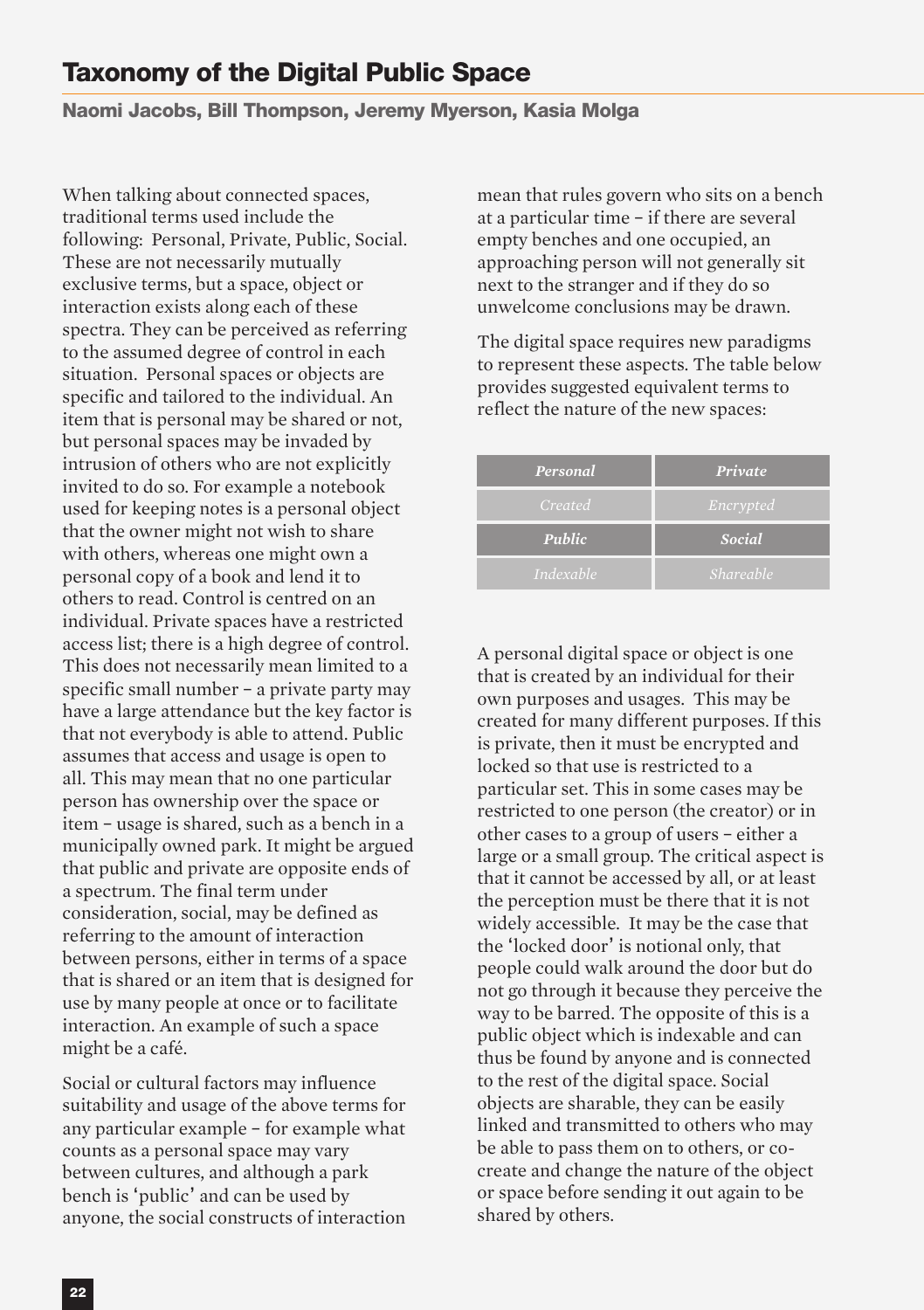The notion of findability is critical in a space where so much data and content is being created. If something cannot be easily accessed then to some extent it does not exist for those who cannot find it. This may in some cases be desirable if the item in question is desired as private, but for content which is produced as being open it is critical that users can find it. There are related issues regarding serendipity and how people can 'stumble across' items that are of use to them. Serendipity does not occur simply because many things are laid out available to find, they must be closely enough related that they are likely to appeal to someone who was actually looking for something else. There are issues with the way that search engines such as Google function in that they 'design out' serendipity by only returning exactly the thing that was being sought.

*Naomi Jacobs is a Senior Research Associate in ImaginationLancaster. Her general research interests include knowledge exchange, interdisciplinarity, and experimental psychology; the latter area being the field of her PhD which looked at the role of hand gestures in conversational speech. She is currently working as part of the The Creative Exchange.*

*Bill Thompson has been working in, on and around the Internet since 1984 and spends his time thinking, writing and speaking about the ways digital technologies are changing our world. A well-known technology journalist, he is Head of Partnership Development in the BBC's Archive Development Group, building relationships with museums, galleries and other institutions around ways to make archive material more accessible, and a Visiting Professor at the Royal College of Art.*

*Jeremy Myerson is an academic, author and activist in design. He is based at the Royal College of Art where he holds the Helen Hamlyn Chair of Design. He is a Co-Investigator of the Creative Exchange.*

*Kasia Molga is a media artist and interaction designer whose practice is concerned with changes in our perception and relationship with the planet in the increasingly technologically mediated world.*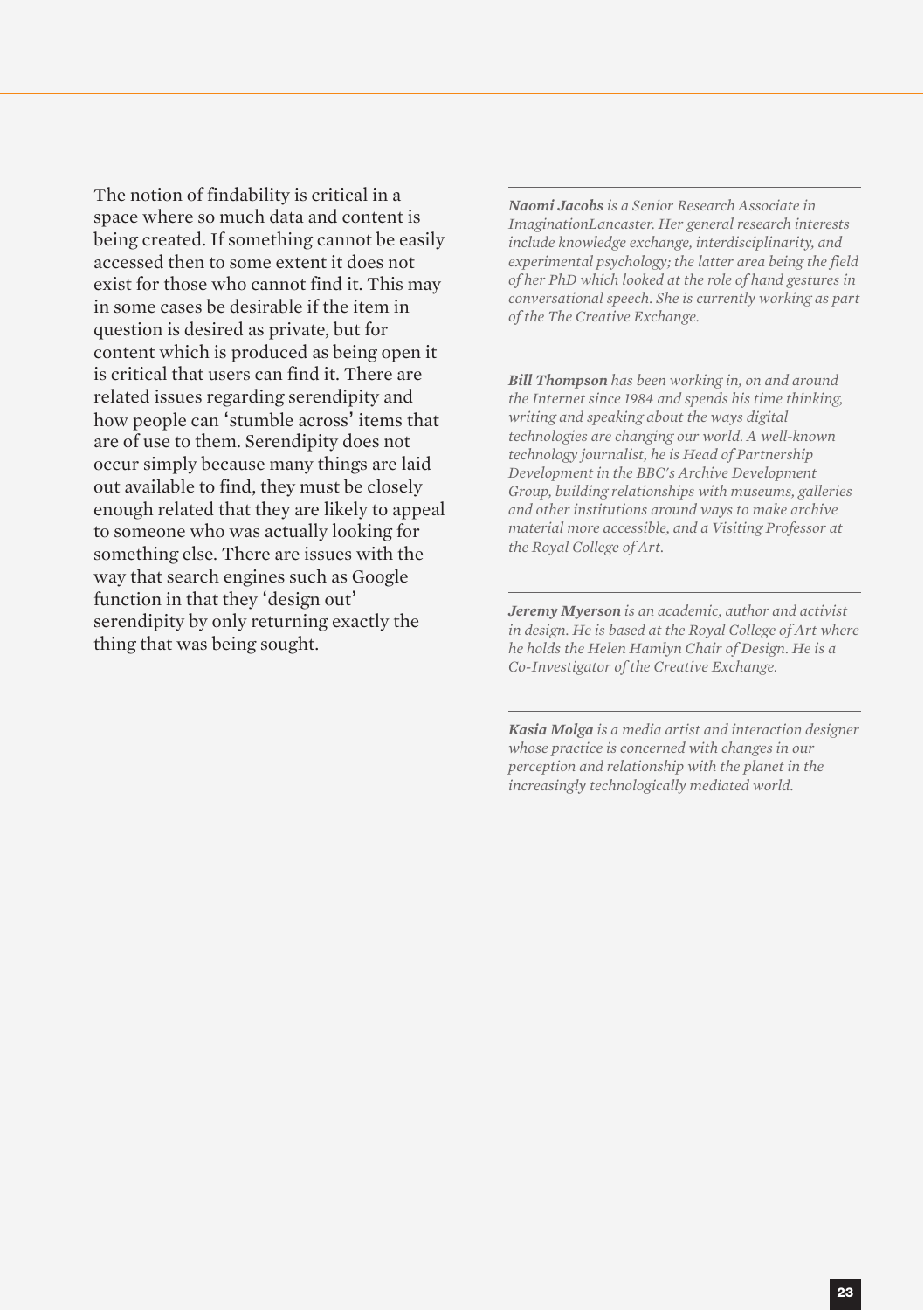**Mo McRoberts**

The most valuable things in the world are those which can be bought and sold by nobody but are accessible to everybody.

Parks and commons, roads and walkways, works of art held on behalf by public institutions all fall into this category and help to define our public space, but so does the ability of anybody to send a letter to any recipient they wish. For while public *spaces* are physical environments, "the public space" is a more ephemeral term, capturing the conceptual nexus of the public and the resources that are readily accessible for its benefit.

Throughout human history, society (and as a consequence the public space) has been shaped by new means of communicating with one another. The movable-type printing press put the power of mass dissemination into the hands of the many, to the dismay of the establishment, while a universal postal service did much the same for one-to-one communication.

Although there have been various experiments, particularly in the latter half of the 20th century, it wasn't until the explosion in popularity of the public Internet in the 1990s that there was a broadly-accessible medium which allowed for *both* mass and peer-to-peer communication in one swoop. We are still adapting-slowly-to this newfound capability.

A key part of this adaptation is that of evolving public expectation. The Internetsavvy public is now in the majority in Britain, and the age of being *surprised* by the ability to accomplish something on the Internet has long since passed us by.

The public *expects* to be able to catch up on television and radio that they've missed, and browse the catalogues of libraries, museums, and galleries. Meeting (or exceeding) the expectations of the public is the currency by which public institutions are valued, and so if those institutions are to remain relevant to

the public, it is vital that the interactions in the public space evolve as expectations do.

Meeting these expectations is not without challenges, and many of them are not a matter of technical capability. The evolution of the public space to embrace the Internetthe emergence of a *digital* public space-carries with it some significant pitfalls, but it also some of the greatest opportunities that society has had within its grasp.

There are many applications built on the Internet, but the World Wide Web has so far eclipsed all others, not least in terms of accessibility and flexibility. The Web has changed the way that we communicate with one another: not only in the mechanisms that we use, but in what we say and the way that we say it. It's not at all uncommon to pass comment on something happening in "the real world" by annotating a link to a page describing it. And although we don't necessarily often think of it in those terms, every time somebody "likes" a page on *Facebook* or leaves a comment on it, shares a video on *YouTube* or a photo on *Flickr*, that's what we're doing.

Sir Tim Berners-Lee intended the Web to be incredibly flexible. A great deal more flexible than most people realise, in fact. One feature built into nearly web server in existence is the ability to provide different representations of content depending upon what the client's capabilities are. Often that client will be an ordinary web browser (although of course the range of devices on which an "ordinary web browser" runs is so vast that the term is almost meaningless) and so the most useful representation will be a web page written in HTML that the browser can display.

A few years after creating the Web, Sir Tim realised that the identifiers we use in browsers to locate web pages-URIs-could also be used to identify things which aren't (or even can't be) on the Web. The chair you're sitting on, for example; or the person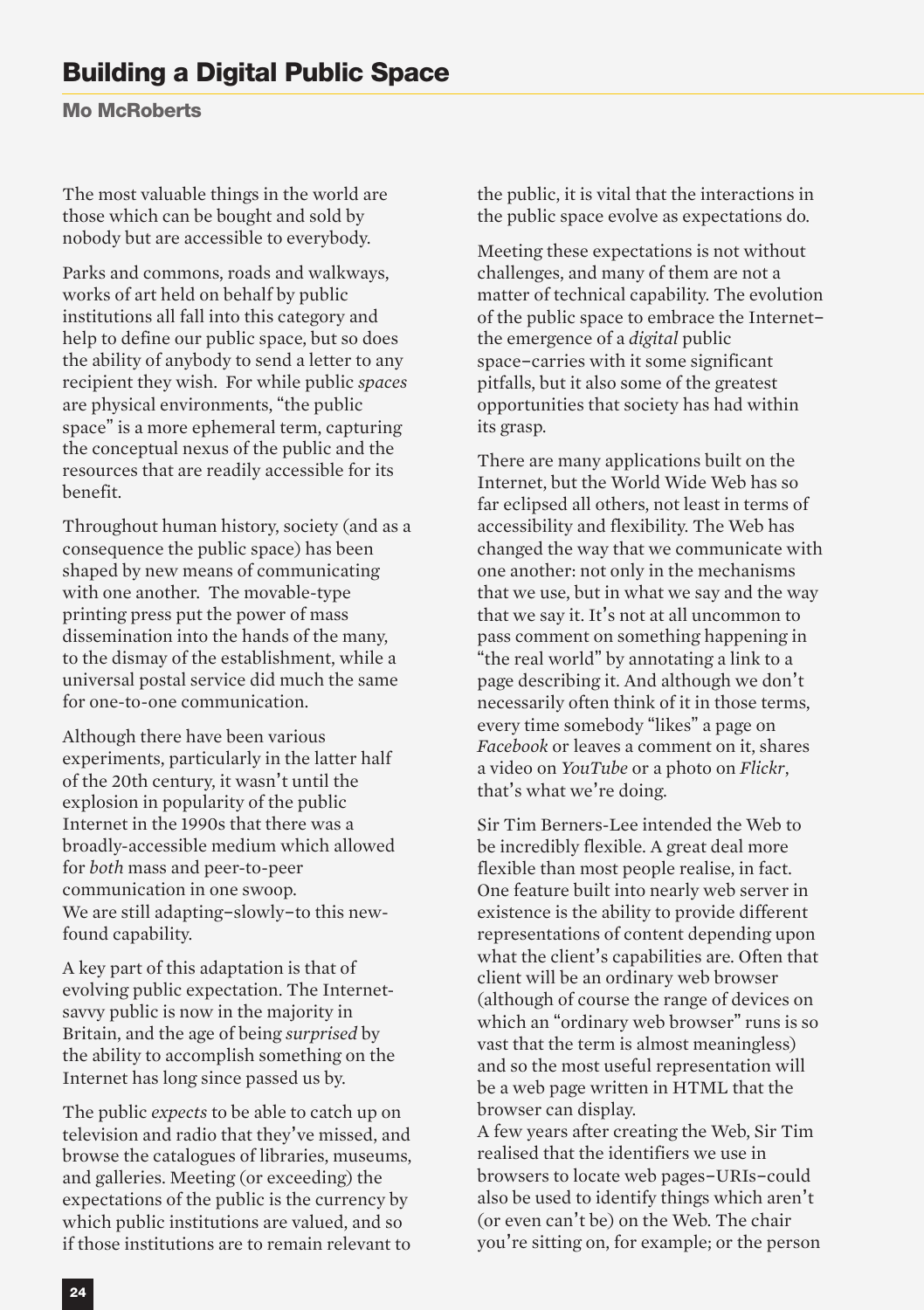who sold you a cup of coffee this morning; or a radio broadcast for which no surviving copies exist.

Just giving things a name (or in many cases, an additional name) which happens to take the form of a URI only achieves so much. The power of the Web lies in links: the name we give to a page or other digital resource also tells a browser everything it needs to know about how to retrieve that resource.

While the chair you're sitting on isn't a digital resource which can be published using a web server, information *about* that chair can be. That information could be a web page, a photograph, or it could be rich, structured, machine-readable information about it.

While there are lots of ways of producing this machine-readable information, the most exciting is the *Resource Description Framework*, or RDF. RDF provides a generic way to express structured data in a uniform way, regardless of the specifics of that data. It even provides the means to express individual vocabularies which are used to make up that data. Like the Web, RDF uses URIs to identify things, including other things being referred to in a given piece of data—this means that a description of one thing can link to the description of something else in much the same way as an HTML page, but in such a way that the links have context and meaning to software processing the data. By creating and publishing RDF, and making it available at the URIs used to name things, we create a *web of data* which sits transparently alongside the web of documents we're used to using in our browsers.

A web of data is immensely powerful. It allows us to express relationships between things in an unambiguous fashion: for example, it allows us to say that *this* television programme features *Brian Cox* (the physicist) while that television programme features *Brian Cox* (the actor). With structured data published in this way and indexable, we can create new kinds of journeys and experiences around the things they describe.

The use of resolvable URIs (that is, URIs you can retrieve data from) as a kind of name for something also carries with it some provenance information. As only a person or organisation who controls a domain name can publish data on that domain, you know—for example—that data published at a URI beginning with

"http://www.bbc.co.uk/" is data published by the BBC.

Because provenance is conveyed in this way, anybody can say anything *about* anything; the authority lent to the publisher on a given topic is determined by the application consuming that data, and could depend upon a great many factors. As a user, you might not care what the British Museum has to say about a television programme, but you might well care what your close friends have to say about it.

This degree of flexibility represents a fundamental shift in the relationship between institutions and the public. Rather than a traditional publisher/broadcaster and audience split, all parties become peers to one another in a space from which anybody can contribute-and everybody can derive value.

*Mo McRoberts works in the BBC*'*s Archive Development department, which develops partnership projects in conjunction with other publicly-funded institutions as well as other parts of the BBC seeking to get the most out of the BBC's vast (and rather varied) archives and ensuring that the next hundred years of increasingly-digital archives are built to last. From late 2011, he has led the technical design and overseen the development of The Space, a digital arts service created in conjunction with Arts Council England which brings more than sixty separate commissions of various shapes and sizes to a technically and culturally diverse international audience.*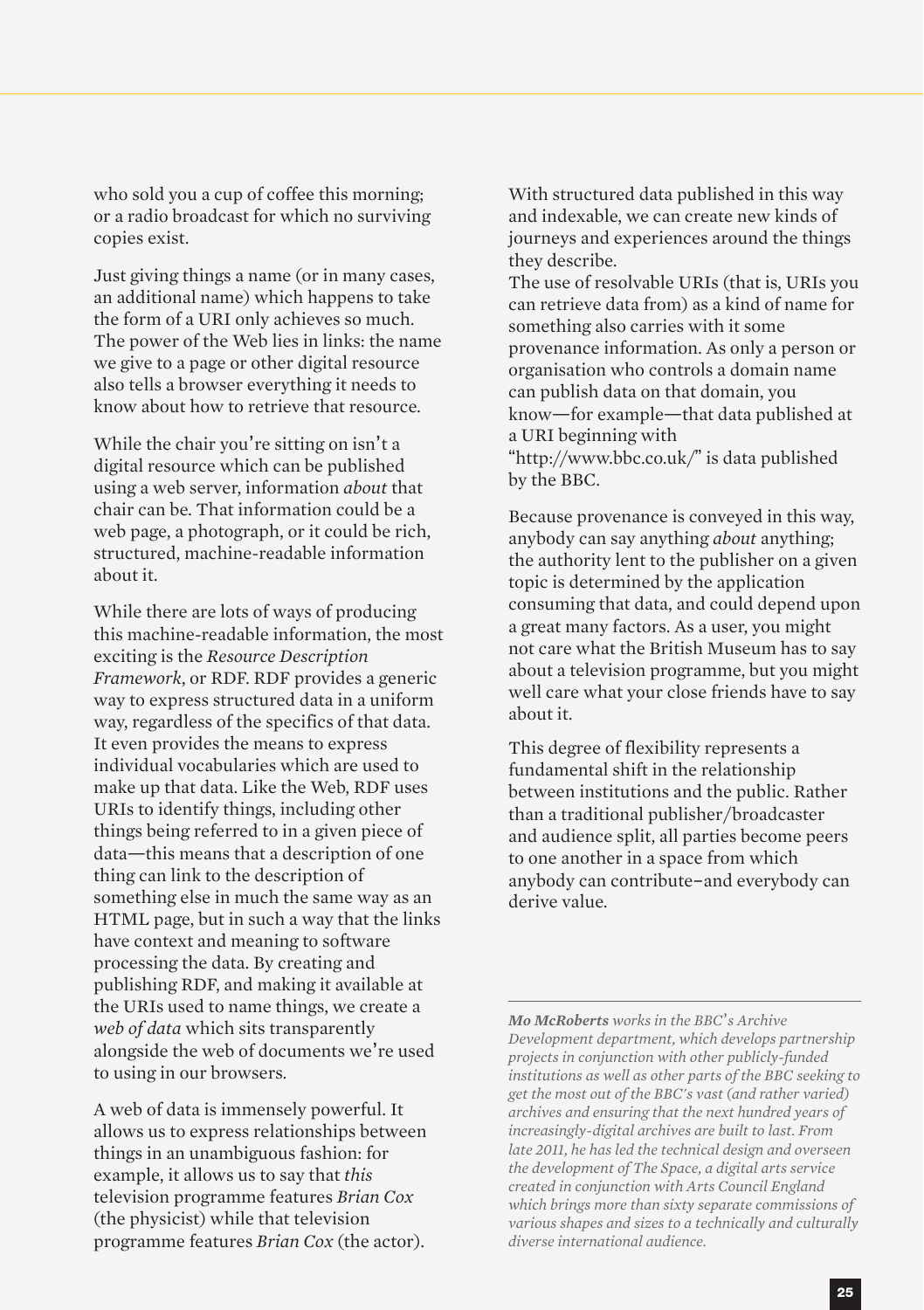**Emma Mulqueeny**

The Renaissance we are most familiar with started in the 14th Century and continued its trail of disruption for hundreds of years affecting language, art, design, understanding, belief, fashion, celebrity, politics and brought with it recognition for new types of talent and refinement of skill. It affected the lives of everyone in Europe at the time, although many argue that its affects were felt worldwide in connected nations.

I would argue that we are experiencing a second Renaissance now, a digital one if you take the time to explore the 14th Century Renaissance and research the documented writings and musings of the time, as well as reflective tomes, you will be able to find comparable stories being written now, by many people of all walks of life - from the academics to the tribes in Africa, photographing their land and borders for Google.

This is not the place to explore in detail those comparisons, but you might like to go off and have a bit of a play in your own time and come to your own conclusions, there is possibly several lifetimes of research out there already! However, for the purpose of this piece, I wanted to have a quick look at the affect this is having on education.

For me, the two greatest things that link the 14th Century Renaissance and this one are the dramatic change in the connectivity of people regardless of boundaries: be that land or capability; and the endless possibilities for peer-to-peer learning. Indeed these two things are one: the connectivity of people enables evermore discrete peer-to-peer education.

The disruption in how people learn and how people share knowledge will again be profound and seismic in its affect. I can see the cracks in the chrysalis of modern formal education even now, and it is exciting as well as scary.

#### *Education Nation*

It is through education that we grow as a nation, as an inter-nation. Take Ivan Illich's book: Deschooling Society (1971): written in the 70s with a kind of hippy dream of what it would be like if we could disestablish schools. It was seen as a great but impossible work - even though the rhetoric made sense in theory. Yet, I would argue that we have pretty much stumbled upon the environment he predicted we needed, in order to free the minds and talents of the young. He says at one point in the book:

*"Such criticism leads many people to ask whether it is possible to conceive of a different style of learning. The same people, paradoxically, when pressed to specify how they acquired what they know and value, will readily admit that they learned it more often outside than inside school. Their knowledge of facts, their understanding of life and work came to them from friendship or love, while viewing TV, or while reading, from examples of peers or the challenge of a street encounter. Or they may have learned what they know through the apprenticeship ritual for admission to a street gang or the initiation to a hospital, newspaper city room, plumber's shop, or insurance office.*

*The alternative to dependence on schools is not the use of public resources for some new device which "makes" people learn; rather it is the creation of a new style of educational relationship between man and his environment. To foster this style, attitudes toward growing up, the tools available for learning, and the quality and structure of daily life will have to change concurrently." (Illich, 1971)*

It seems to me that we have already stumbled upon this reality, and it is because of this ability to learn directly from living scholars, as well as discover new things from long dead people within minutes and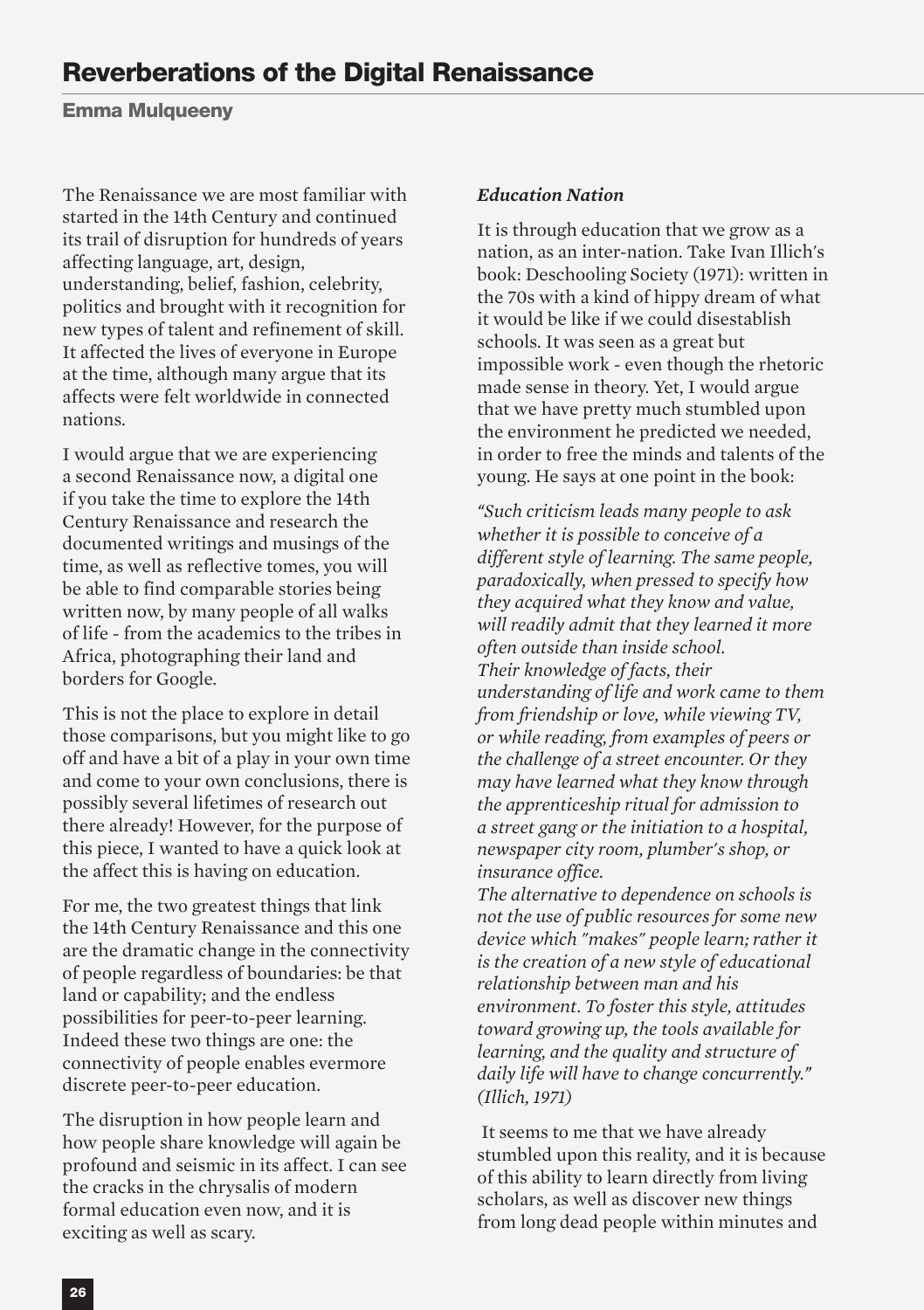without moving - discovering, as we go, current and active communities who are experts and passionate in subjects we newly discover, willing to share their learning and encourage ours.

Children are growing up in this world gripped by change, and their expectations are mighty: Open data, open borders, open source. Open Education in schools may seem a long way off from where we are right now - but I simply cannot see any other future for learning. It has to open up to survive and in doing so, we really rampup the tangible changes of this modern Renaissance.

I believe that the reality of the size of this change is the real reason why it is so hard for anyone to properly tackle the issue of teaching children modern day Computer Science (in schools). Everyone knows it is an issue, everyone knows that there is little that can be done with it within the current structure of education: teacher imparts expert knowledge to child; child learns in classroom; homework is done at home to reinforce classroom learning.

The teachers in the classroom cannot hope, nor do they want, to keep up with the relentless march of technology and associated skills. There is so much available for free and or structured online that really the only way to get the children coding is for them to learn outside the classroom, then use the physical space to share knowledge and solve challenges together, the teacher becoming the curator of the room, not the fountain of knowledge.

But this is not only true for Computer Science. It is true for History, Physics, Mathematics, Art, every (Renaissance) subject you can think of - the tools for learning, and the communities and experts are there for everyone in the digital space, regardless of location, borders, abilities if we truly solve this problem for Computer Science, we start to pull the thread of education and then it gets interesting.

I look forward to a world led by our children, experts in subjects we have not even yet thought of, and sharing that knowledge with each other, across borders and maybe, who knows, across time.

#### *References:*

*Illich, I., 1971, Deschooling Society, New York*

*Emma Mulqueeny is the founder of Rewired State and Young Rewired State: Coding a better country. Rewired State is the largest independent developer network in the UK with over 800 software developers and designers, bringing about digital innovation and revolution through rapid prototyping events (hack days). Young Rewired State is its philanthropic arm and is the only developer network of young programmers aged 18 and under who have taught themselves how to code. Both networks work together to prototype solutions to real world problems. Emma has recently been voted onto the Wired 100 list, writes regularly for The Guardian, The Telegraph and on her own blog and is best known for her campaign to* '*Teach our kids to code*'*, relentlessly pushing the potential of the UK digital industry.*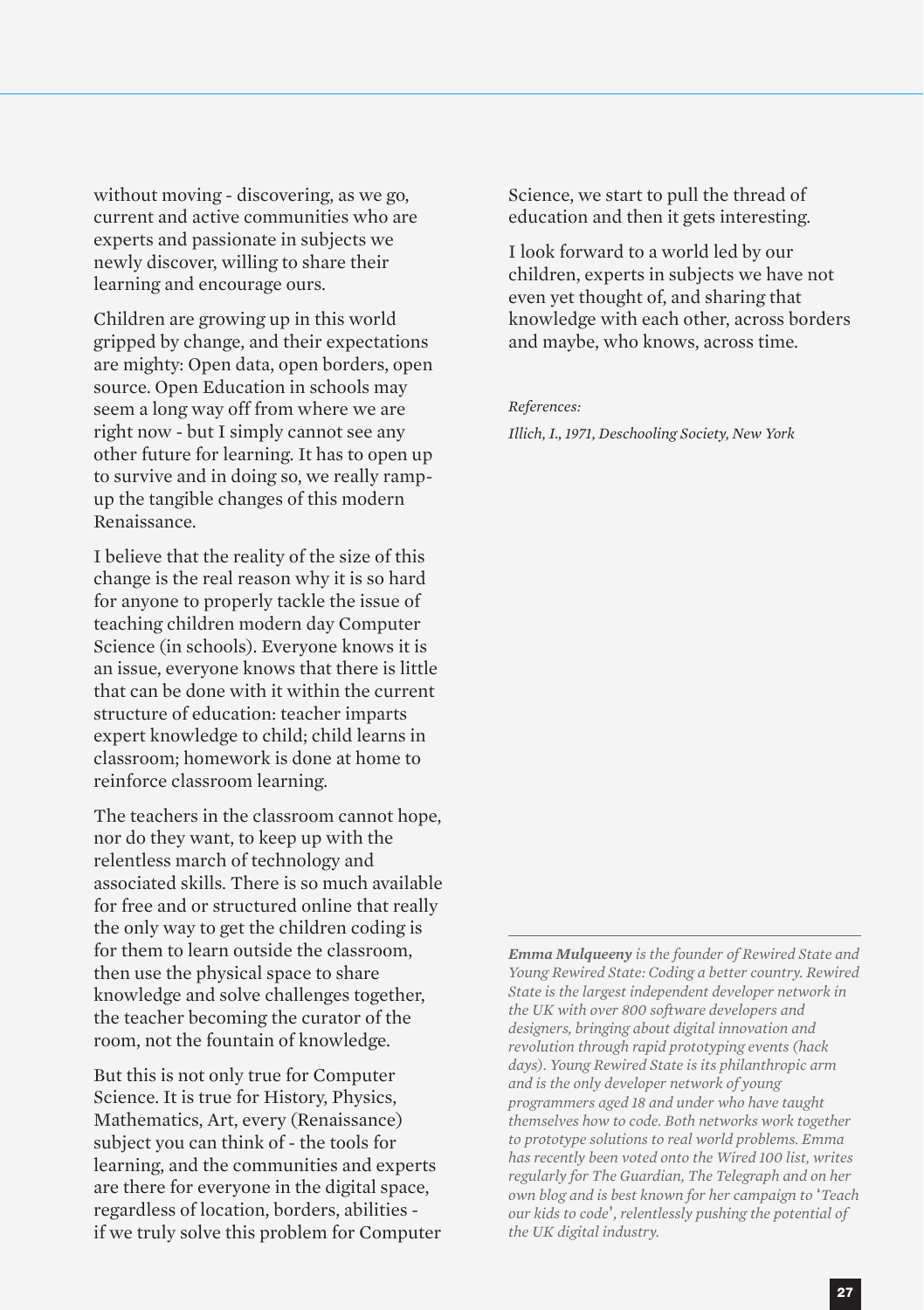**Jussi Parikka and Paul Caplan**

The Digital Public Space is not really a space. It is much more: it is a habit of production, sharing, mixing and remixing. It is in this sense "an affordance", something that enables us to communicate and produce in particular ways. It is less a question of what does the digital public space mean than what you can do with that. The idea of the public however is way too broad and it has been contested with the idea of the common. The public is an empty term unless we make the public into a common: something we share, care and produce together. This applies to both natural things, like the environment, but it applies to cultural production too. There is something "ecological", in the manner Félix Guattari (2000) used the term, about the common: it relates to those things that we share and care for together but also which has an impact on how we think, feel and mould ourselves and our shared being. The common remixes the way we are.

The digital common space is in this sense linked to a particular mode of production and this particular mode of production is a mode of social being. It is linked to the notion of the archive, which, to be honest, is overused and inflated in the discourse of digital culture. Everything seems to be an archive, with an intentional or accidental conflation of archives with any mode of (digital) storage. Storage does not mean archive: archives are based on principles of selection.

The media archaeologist Wolfgang Ernst (2013) insists us to specify our understanding of the archive in the digital age, and avoid the fluffy inflation of the term. For Ernst, the archive is a principle and in the digital age one where the archive becomes "a function of transfer processes" (Ernst 2013, p. 98). No more delay between storing and retrieving, the digital archive introduces a new temporality. Partly this has to do with the technical support of

archives, partly it has to do with the usability introduced by instantretrievability.

Digital common space is something meant for participation by us: this sort of "space" exists only when it is operational, used and shared. This applies to archival thinking in the digital age too. We are moving away from the idea of the archive as the other place meant for specialists and the Archivist, to the archive as the common use-space. What does this mean in practice? One way to approach these questions are through the practice of "remix".

Remix is usually seen as the province of DJs, VJs and artists – Girl Talk and D J Spooky, artists sampling what Mark Amerika calls 'source material everywhere' (2011) under the noses of the record company lawyers, wandering through their archives like a digital flâneur, cutting and pasting IP. The archive is a contested space. For digital capital the archive is private, proprietorial and tightly (digital rights) managed. For digital remixologist: public, common and open. The archive as source material here versus the archive as source material everywhere. But that field of struggle extends beyond the artist. We are all remixers now, archive surfers.

We walk through physical space with a remixological device in hand. We sample and remix everyday source material – our emails and status alerts, maps and news, photos and messages and with the development of 4G audio-visual streams. Our phones are a window into the archives, those of the broadcasters and record companies, those of the press and social networks. Across that tiny screen we wander, pick and choose, save and grab, remix playlists and viewlists, read-later lists. We read and write and read/write. Like Walter Benjamin's Arcades Project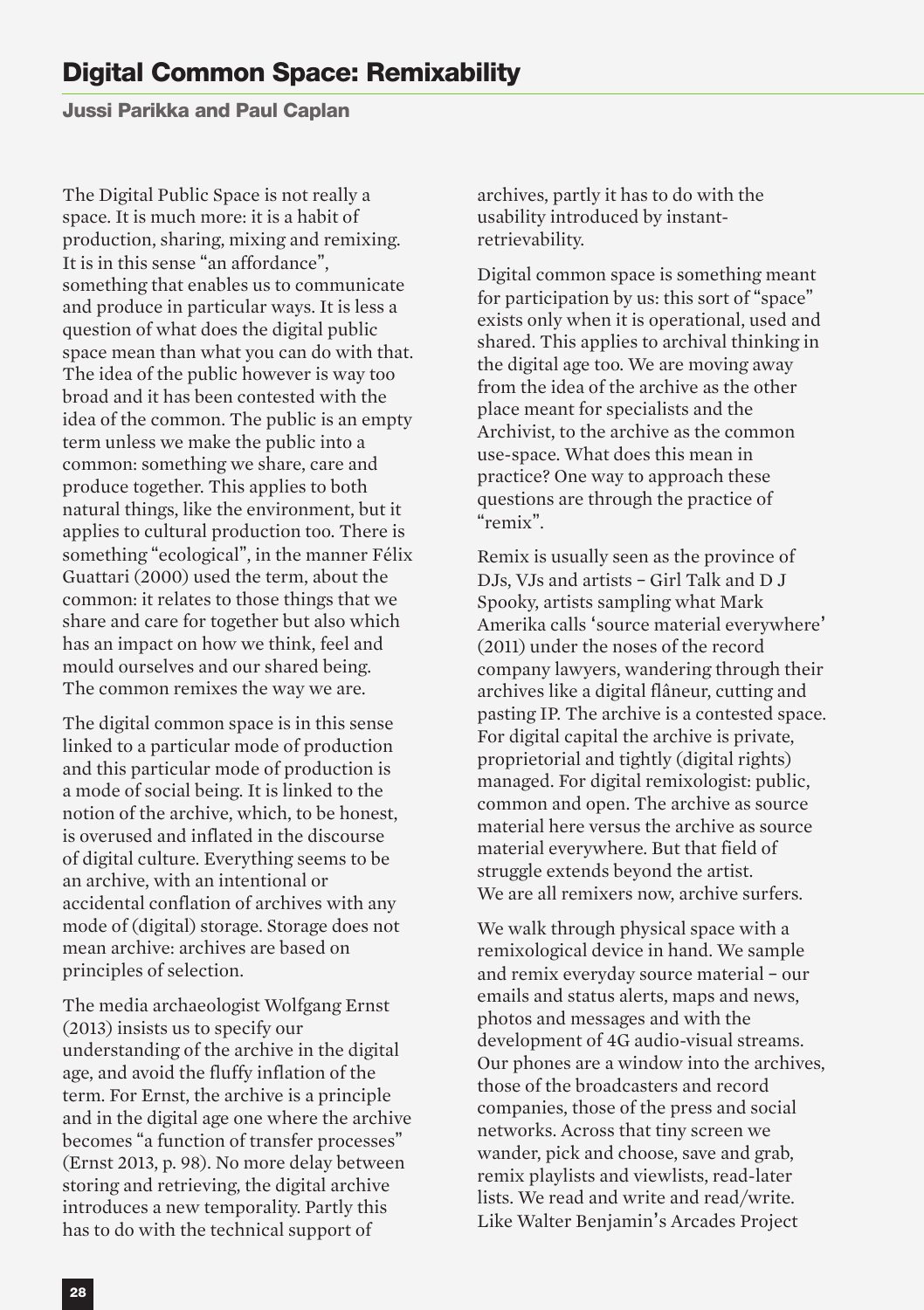(2002) our iPhone collects fragments, the rags 'n refuse of our time and of previous times, layered in their archives and ours (sic). Because it's not just the BBC, Sony and News Corporation's archives we remix. It is those of our 'Friends'. We dip into their timelines and like and share the rags 'n refuse of their archives. We remix them into our own or into others as we reTweet.

The rhetoric of this everyday remix is that we are powerful, owners and artists of our own archives and spaces: my Facebook page, my Timeline, my Tweets. Here the everyday act of remixology constitutes a commons. In reality however those personal and personal-social archives and the strange public-private spaces they set in motion have a shadowy existence as part of commercial archives every bit as powerful, protected and proprietorial as those of Warner Bros and MGM. Facebook's servers are archives. They invite us to wander and remix, to sample and connect. The rhetoric again positions this as run through with a common power of selection – I Like, I Share… But as unhuman, uncommon algorithms connect data points and every access and every remix act is fed back into the archive as a data trail and point to be mined for information and then served back into the Archive as another object to be sampled, shared and remixed, the common on which Friends meet is subject to a form of enclosure.

Our phones as remixological devices connect us with that full range of archives and enable us to remix in the public. But whether that creates a new digital commons or a new Enclosure is another question that needs to be addressed as part of every creation of the public – or indeed, the common.

#### *References*

*Amerika, M., 2011, Remix The Book, University of Minnesota Press, Minneapolis*

*Benjamin, W., 2002, The Arcades Project, Translated by Eiland & McLaughlin. Harvard University Press, Cambridge, Mass.; London*

*Ernst, W., 2013, Digital Memory and the Archive, Parikka, J. ed. University of Minnesota Press, Minneapolis*

*Guattari, F., 2000, The Three Ecologies, translated by Pindar and Sutton. The Athlone Press, London and New Brunswick, NJ.*

*Dr Jussi Parikka is media theorist and Reader in Media & Design at Winchester School of Art. He has authored several books on digital culture and media archaeology.*

*Paul Caplan is Senior Teaching Fellow in Digital Media & Design at Winchester School of Art (University of Southampton). Former photographer, journalist and digital consultant, his current research and practice explores remix and mobile media.*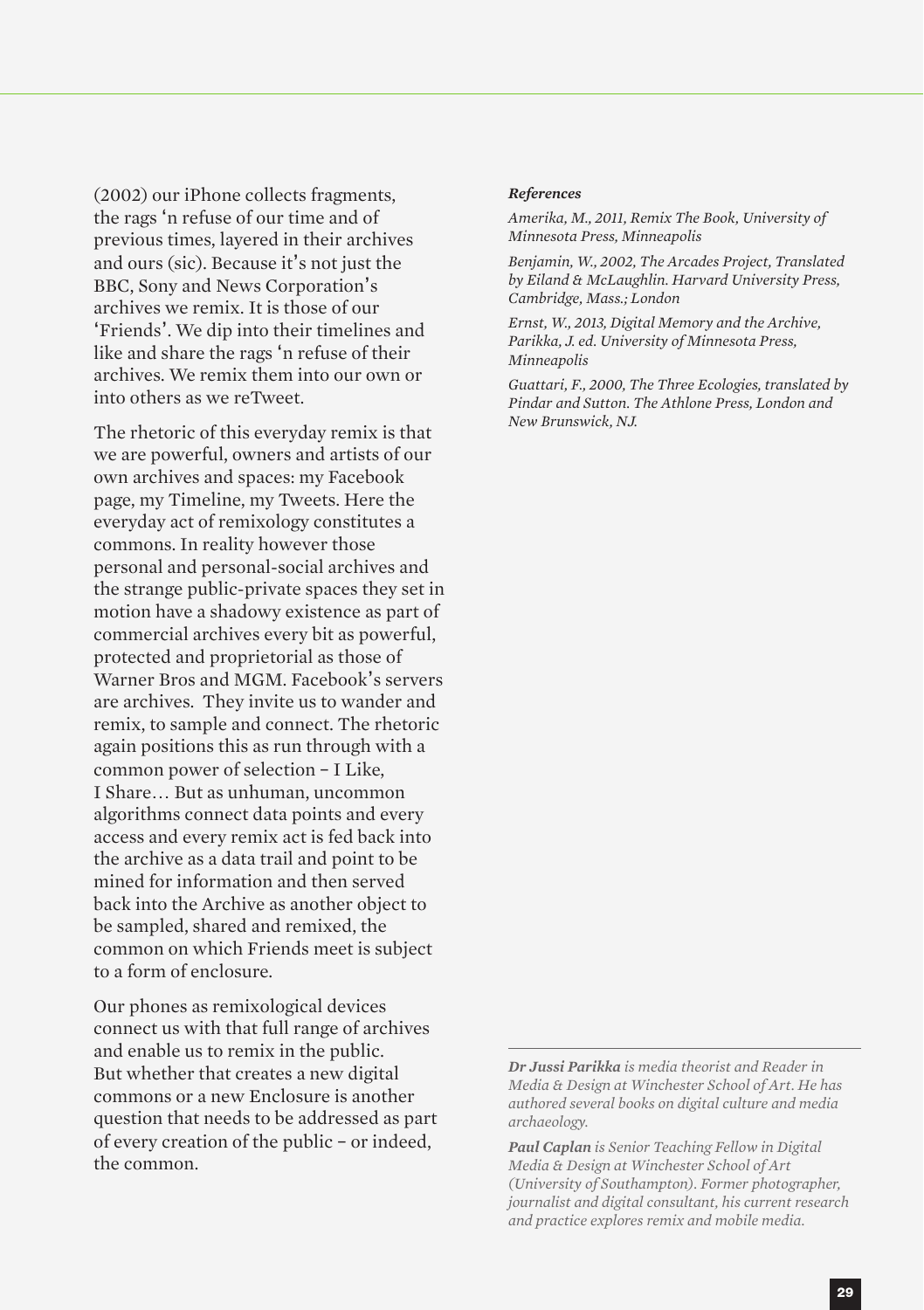**Aaron Straup Cope**

How will the role of museums, archives and libraries and their measure of success evolve in a Digital Public Space?

In 2011, I was invited to speak at the Experimenta Design Biennale in Lisbon, Portugal. One day, I asked a question to a panel of product designers and as I was sitting down I realised that I had meant to ask a very different question. What I said was:

*"Would you discuss the impacts of just-intime production facilities and on-demand manufacturing ?"*

*What I meant to say was:*

*"Would you discuss the impacts on your idea of success as professionals of just-in-time production facilities and on-demand manufacturing ?"*

*The world of product design was still relatively new to me but during the course of the event I was hearing an awful lot of comments like:*

*"It was ahead of its time."*

*"People weren't ready for it."*

*"I had 90,000 of them manufactured and then I had to figure out where to store them."*

*"I went bankrupt."*

It occurred to me that historically the notion of success for product designers has, by-and-large, been a binary one: Either, you had produced and sold four-million chairs (so to speak) and were considered a god among men or you were, basically, less than dirt. And right or wrong this has largely been a function of the cost and access to the means of production.

Building and tooling a factory remains a non-trivial and expensive endeavour. In order for everyone to recoup their costs the product needs to be sold at a premium or aspire towards "blockbuster" status.

In order to offset a sale price that doesn't reflect its true cost. So, we tend to celebrate those who can guarantee a return on investment.

This is fine. There is nothing de facto wrong with aspiring to, and having the opportunity to, create a product whose success is celebrated far and wide. But that is not the only definition of success or, at least, it shouldn't be.

I do not expect that any time soon we will all own and operate professional-grade automated machine tools (sometimes called CNC machines) in the basements of our homes. I do, however, believe that in time there will be a variety of small and large scale commercial operations in both urban and rural environments, whose services people might contract to produce bespoke and high-quality objects.

What will that mean for product designers? How will they achieve financial success (or at least stability) producing and selling items in small batches? Will they be able to weather the financial cost of a failed or avant-garde product? And what will it mean to do all of this in the absence of mass approval and celebration?

Increasingly, we are no longer able to use access to the means of production and, in the case of the internet, distribution as a proxy for either quality or authority, or ultimately success. Which is not to suggest the end of quality or authority but only to point out that the measure we've used in the past is no longer adequate.

Why didn t the businessman David Walsh give his art collection to an established museum, instead of building his own the Museum of Old and New Art (MONA) from scratch? MONA is the far end of the spectrum when we talk about what is possible. By all reports, David Walsh has more money than the sky but squint your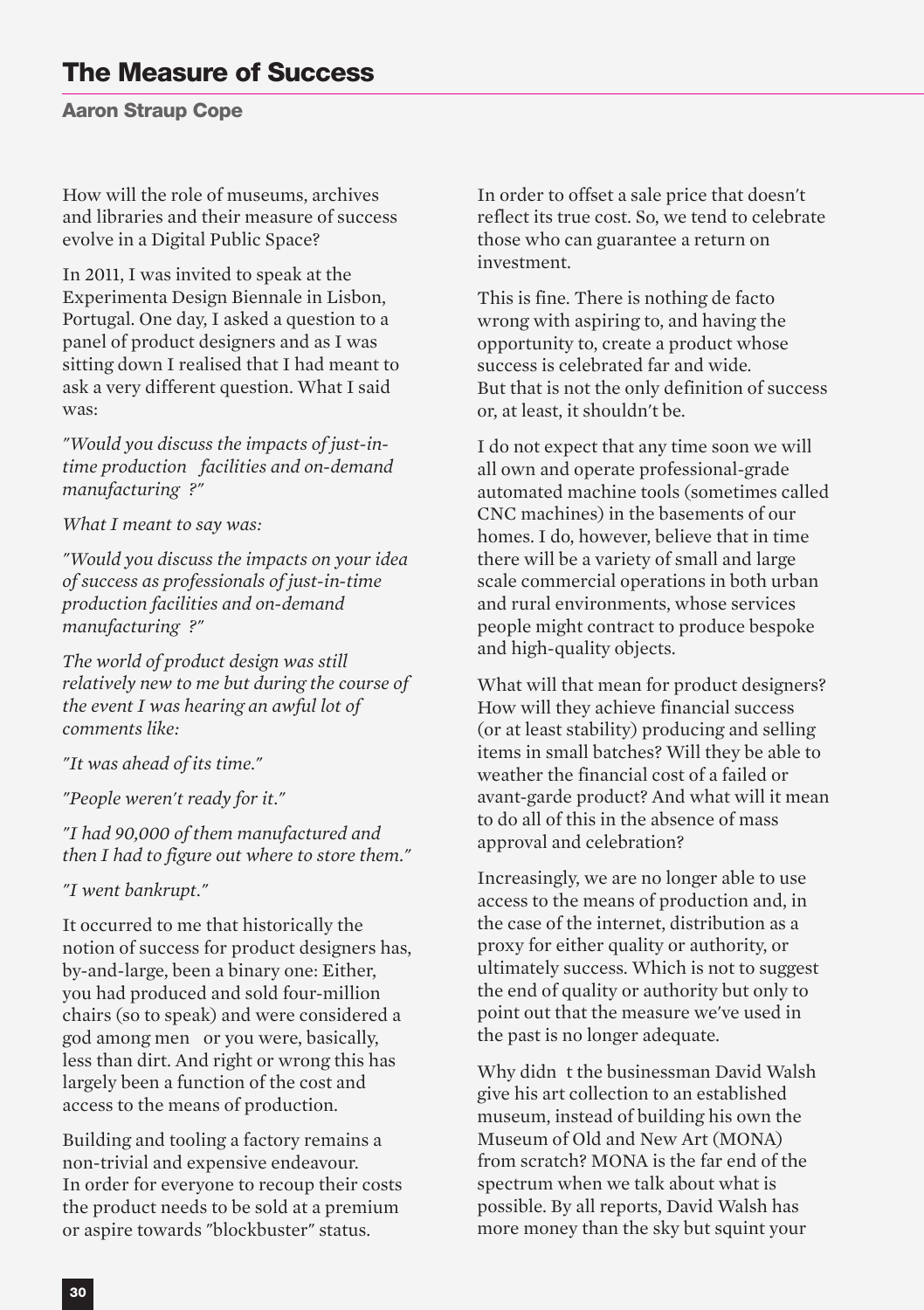eyes a bit and you see not money but means and desire.

Desire has always been present but is often absent of an outlet (absent the means). Now, look at the Internet because that is the ocean that museums, archives and libraries are swimming in. The Internet is the means that people are using to greater and greater effect to perform the roles that the cultural heritage sector has traditionally assumed.

Even if the subject matter of the things that are being "collected" seems trivial to us now. A comprehensive image catalogue of VGA display adapters on Tumblr does not an archive, or an expert, make. But it is an important piece of the puzzle. Particularly so when that same person writes and then publishes the definitive history of the technological and social impact of those devices.

Equally important is the idea that mere inclusion in a catalogue automatically confers merit to a subject. When catalogues were synonymous with "books", this made a kind of sense. But that measure no longer holds in a world of databases connected to a global network.

The opportunity that museums, archives and libraries have is to act as a zone of safekeeping, as a place to preserve the present for some as-yet unknown interest in the future; for all that "stuff" we've simply never had the means to collect.

Facebook is, today, the world's largest repository of wedding photos, which at the moment amount to little importance and even less interest. But come 50 years from now, they will be a wealth of hints and cues and emergent patterns about the times in which they were taken. They are the raw material of future scholarship. They are also locked away inside a commercial enterprise whose only long-term obligation is to their shareholders.

The cultural heritage sector is more than the sum of its scholarly publications. It is a public trust made possible by a community of strangers that is not limited to our professional colleagues because it is seen as a common good. With that trust, comes not only the question of access but increasingly an expectation of inclusion and participation.

It's not entirely clear to anyone what that means just yet but if we, as a community, don't stop to consider it, we may find that people simply take on the project themselves. Because they can.

*Aaron Straup Cope is currently Senior Engineer (Internets and the Computers) at the Smithsonian Institution's Cooper-Hewitt National Design Museum. Aaron spends a lot of time thinking about archiving social software and looking glass archives. He likes maps and olive oil and does not normally speak in the third person. The long version is: http://aaronstraupcope.com/about/*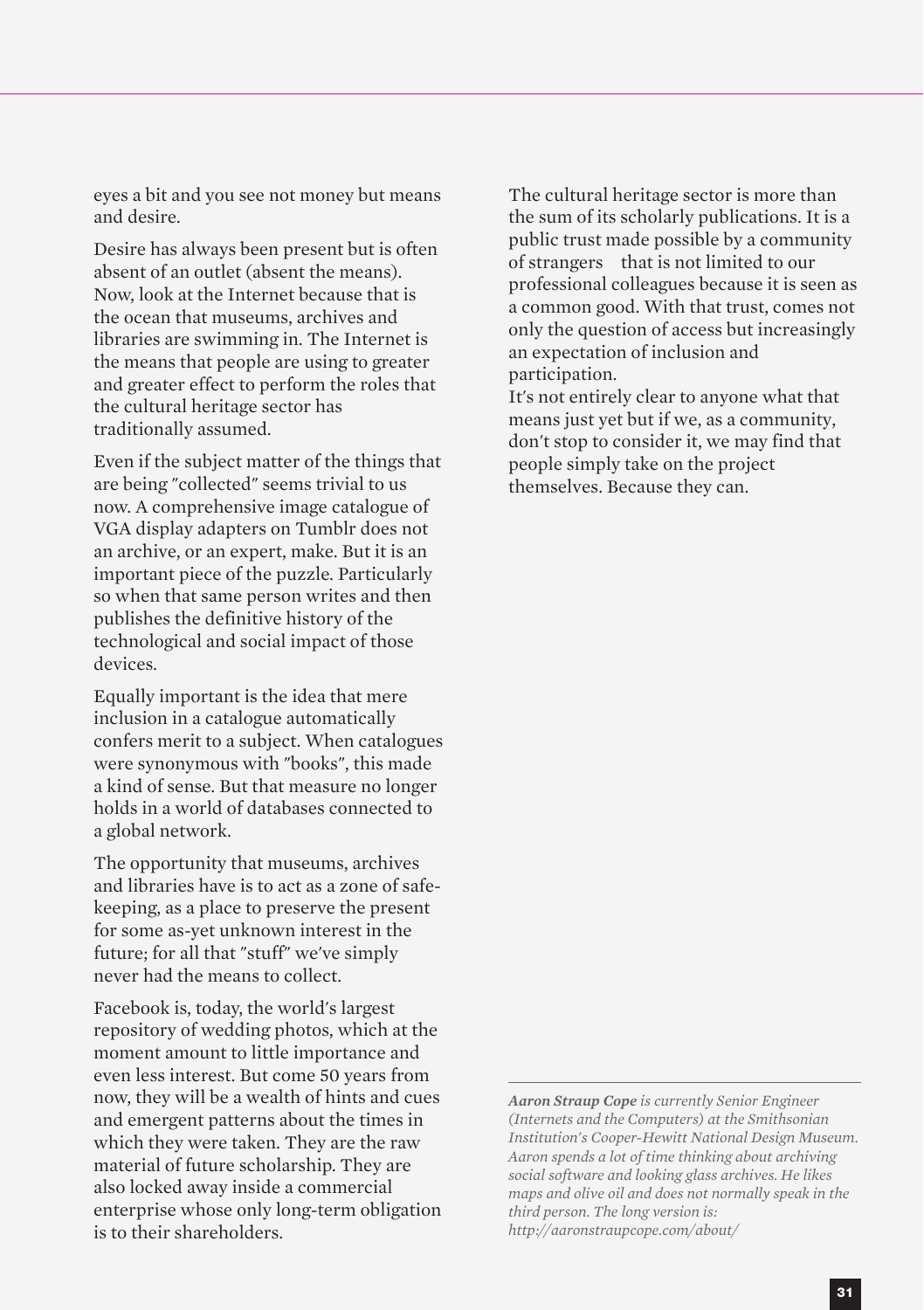**Marleen Stikker**

It is not that long ago that a new public domain was discovered. In 1993 the internet was a black screen with a blinking cursor that only divulged its secrets if you typed in Unix codes. With OReilly's Unix books by my side, I discovered the endless possibilities this new territory offered. At that time we all searched for metaphors that could help to explain this new area. Those who wanted to emphasise the speed of exchanging data called it the "electronic highway"; adventurers who saw it as a universe filled with planets and galaxies named it Cyberspace. With a group of people we chose for the metaphor of the city and built the first *Digital City*, or *De Digitale Stad (DDS)* as we say in Dutch. We created an additional public domain. *Public Domain 2.0.*

We chose the metaphor of the city not as a mirror of a geographical city, as it is often used now, but because this metaphor included the diversity of interactions we envisaged. It enabled us to play with the characteristics of private and public spaces and to establish a pluralist society of citizens and users. Both individuals and groups, professionals and amateurs, citizens and politicians, controlled and open. We were fully aware of the potential of this virgin territory on a branch to be cultivated and felt responsible for its open and public character. It is not an accident that the *Digital City* was built by the 80s generation. A generation that was used to take matters in their own hands and who had shown initiatives that created a public domain in the ether, for example, with pirate TV and radio stations. And of course by occupying empty buildings and starting independent chains of production and infrastructures. All fashionable terms now, applied then. The start of a public internet was a DIY movement, a maker movement avant la lettre. Co-creation was the norm. The public aspect of the internet is a beautiful legacy of the *No Future* generation.

#### *FAQ*

The euphoria of the endless possibilities and the public character of the internet did not last long. In 1997 the necessity rose to defend the newly discovered public domain against forces that tried to limit the openness. *DDS* was already involved in several lawsuits around copyright infringement, freedom of expression and distribution of child pornography. The judges were at a loss and the cases were dismissed, but the first signs of the long dispute about the open aspects of the internet were clear. During the *Documenta X* exhibition in Kassel, *Waag Society* presented the *"We want Bandwidth"* campaign; we also wrote a FAQ about the *Public Domain 2.0*, which celebrated this newly discovered public domain and tried to ensure that the internet remained an open place.

#### *We are the cursor*

The battle for the public domain in the internet is still unresolved and requires our full attention. But there is a new frontier. Technology has transformed our physical space: Internet of Things, RFID, sensors and advanced mobile technology. It now occupies the streets, our homes, our shops, our transport systems. We live in the time of "interreality", of mixed reality – there is interference between the programmed and the physical space. Only the mechanisms are no longer visible, you cannot observe what is happening. We need to determine what to do with this dimension of measurable things around us. It even affects the notion of our bodies and the notion of the self. The blinking cursor is not longer outside of us. We are the cursor. It is internalised, as it were – as a third, additional domain.

Nowadays, these three notions of public domain coexists: the public domain in the physical space, the public domain in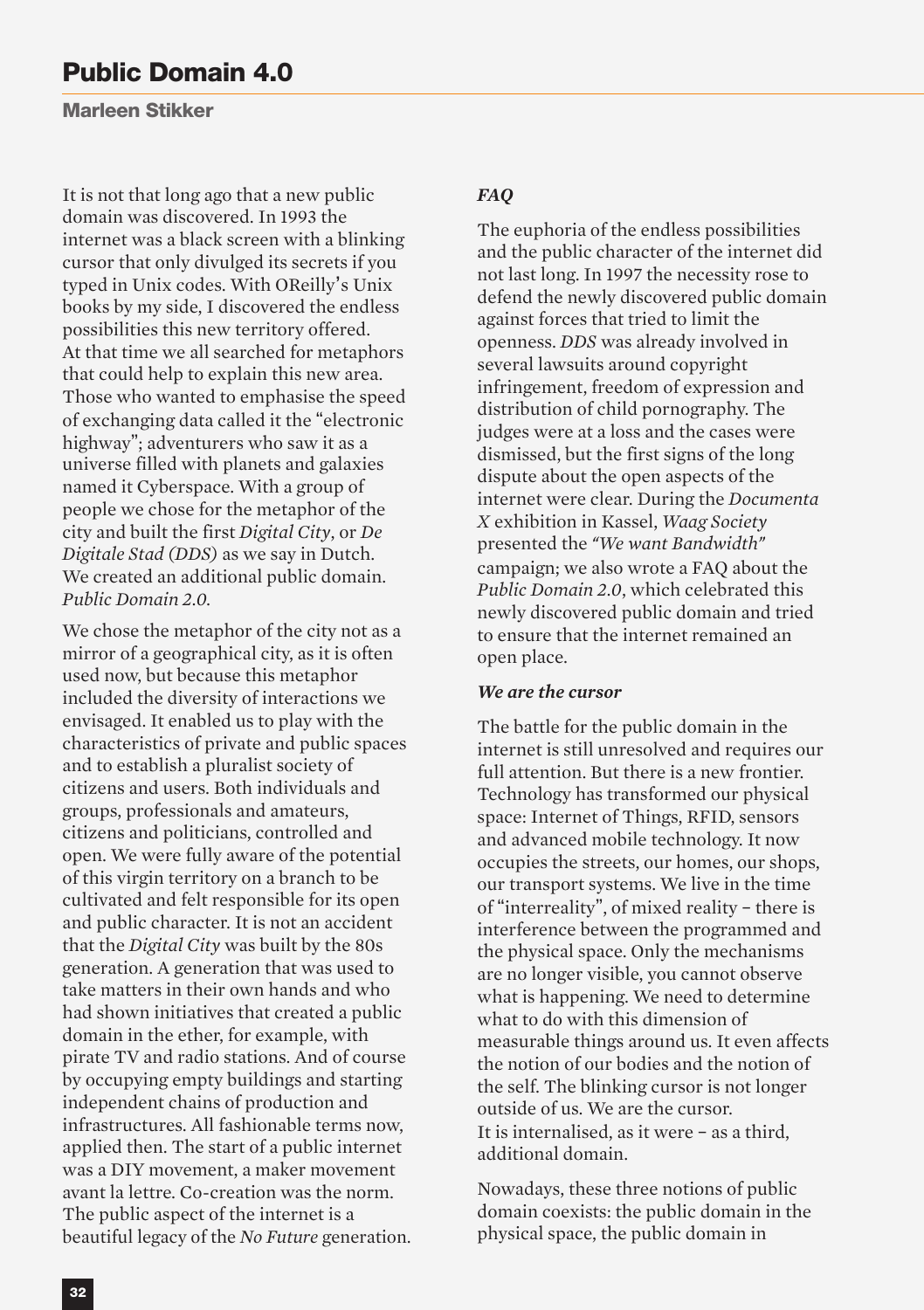cyberspace and the third emerging public domain that extends cyberspace into the physical space. Lets call this the coded space.

Technology is an invisible force in our lives. Algorithms and code have become more prescriptive than the law. And that brings us to the awkward situation that, while there is a lively debate about the interpretation of the law, we lack the ability to discuss the meaning of technology.

To safeguard the public domain in all three dimensions we have to develop a common language. A language that enables us to discuss the ethics and politics of technology and the requirements for an open and inclusive society.

*Marleen Stikker is the founder of De Digitale Stad (The Digital City): a virtual community first established in 1994 to introduce free public access to the internet. She is also founder of Waag, a social enterprise that consists of: The Waag Society and a Research Institute and Incubator for Creative Technologies and Social Innovation. She is chair of PICNIC, an innovation platform and leading European event for the Creative Industries, which is hosted every year in Amsterdam.*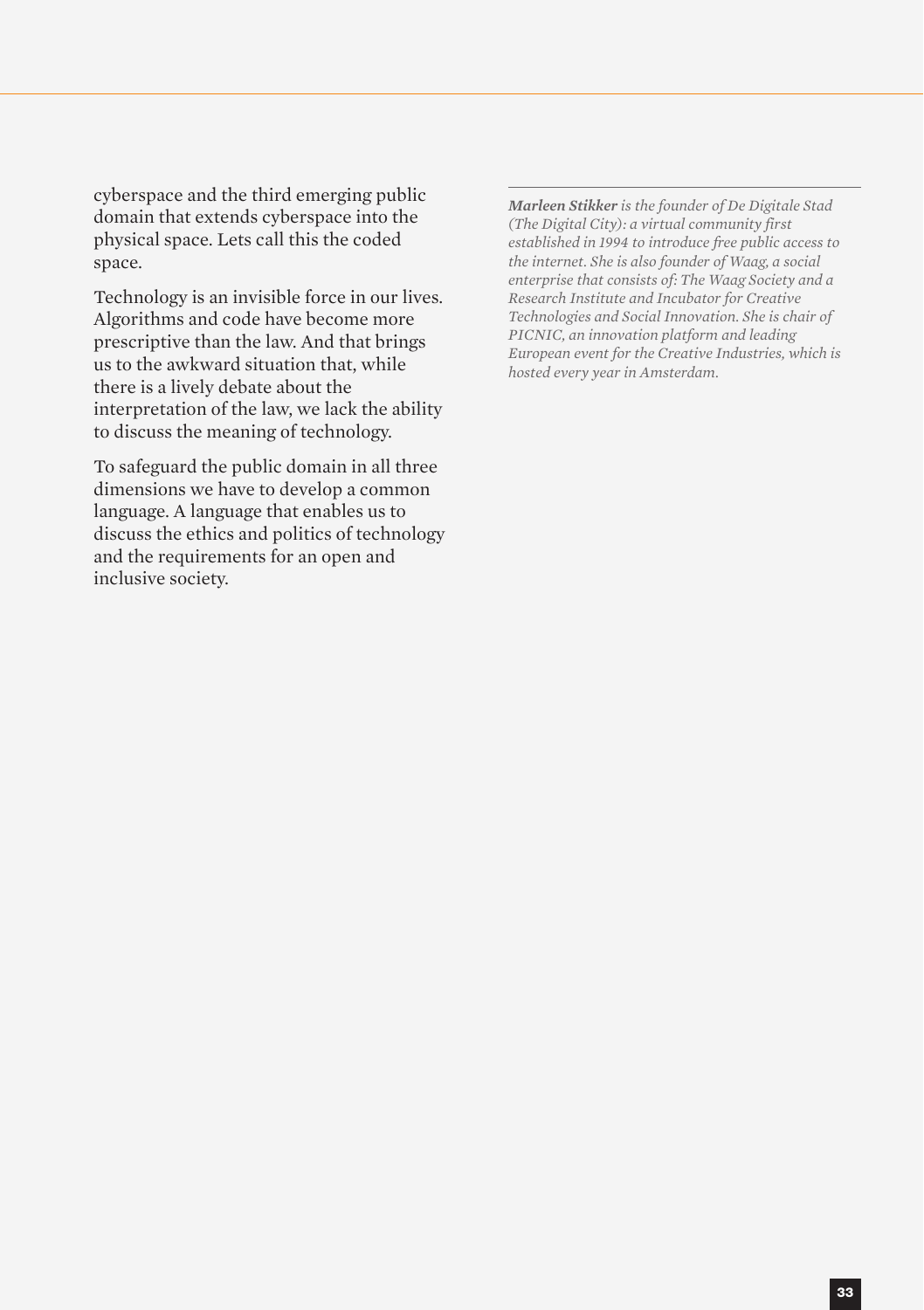#### **A Short Meditation on a Cartography of Hybrid Space and How to Intervene Within It**

**Michelle Teran**

A container of stories depicted through online video An arrangement of multiple temporalities Geotagging online information back to the city Unofficial archives Unofficial maps Located narratives Everyday performance Ephemera Forgotten histories YouTube The personal made public The publication of the private Digital Public Space To inhabit both city and network A tension between the online domain and the domain of the city

Life as an online stalker Invisible global audience To witness, categorize, collate experience To observe and interrogate To appropriate, misuse and recycle Creating constellations Emergence of the curatorial An invitation to follow Sharing memories, sharing space A view within Intimacy at a distance Distance Curiosity Longing Desire Getting lost Living autobiographically How we create identity in narrative

Performing excavations of the recent past Archeology of the everyday Stopping flow Freezing timelines Slowness Micro-histories Biography Memoir Memorial Life as an urban stalker Following traces A private detective A journalist A spy The implications of observation Leaky maps Pilgrimages to the spaces of memory Bearing witness There's no such thing as an innocent bystander

An intimate encounter with a stranger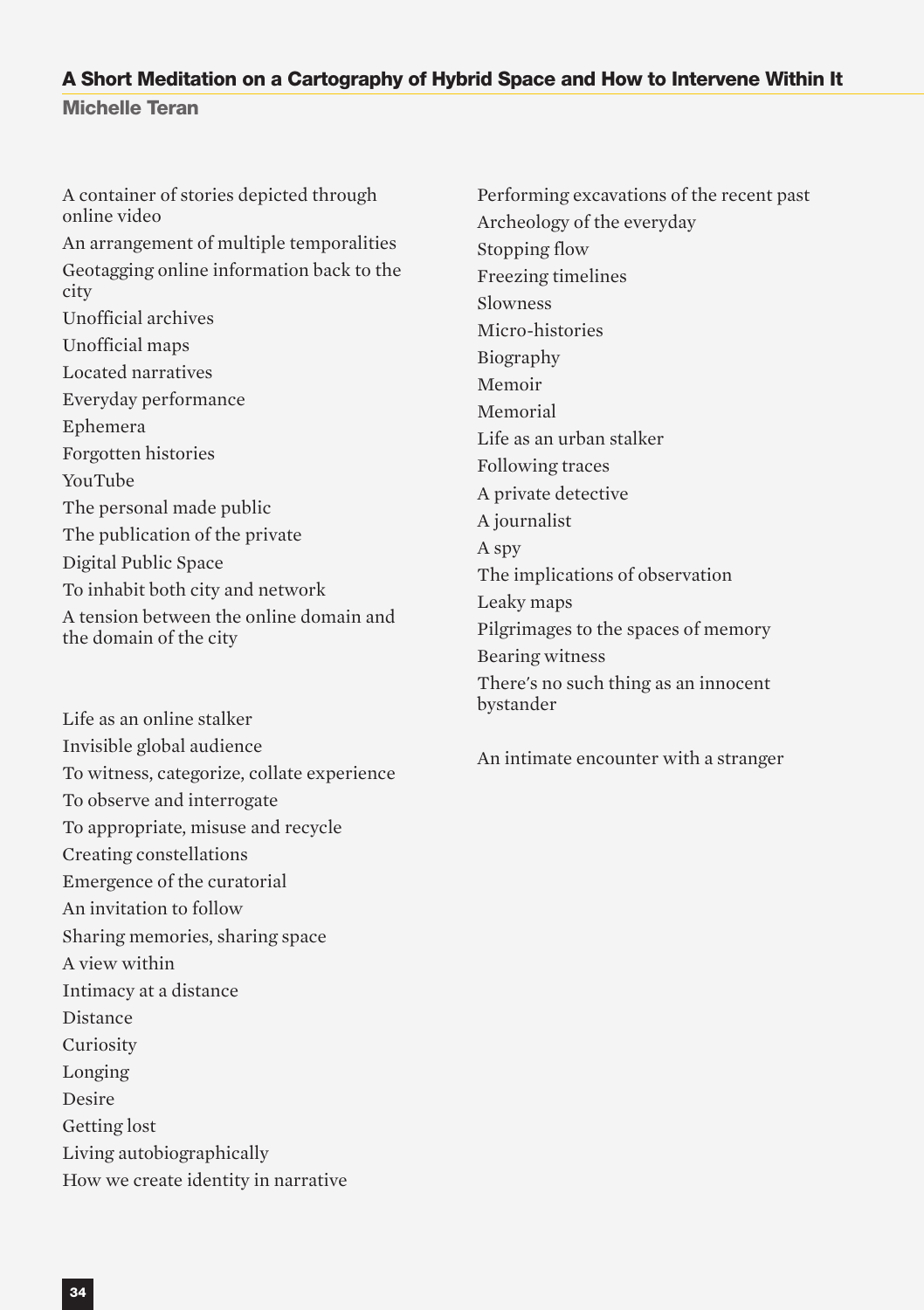*Michelle Teran is a Canadian-born artist whose practice explores media, performance and the urban environment. Her work critically engages media, connectivity and perception in the city. Her performances and installations repurpose the language of surveillance, cartography and social networks to construct unique scenarios that call conventional power and social relations into question. Currently she is a research fellow within the Norwegian Artistic Research Fellowship Programme at the Bergen Academy of Arts and Design, 2010-2013. She is the winner of the Transmediale Award, the Turku2011 Digital Media & Art Grand Prix Award, Prix Ars Electronica honorary mention (2005, 2010) and the Vida 8.0 Art & Artificial Life International Competition (Madrid). She lives and works between Bergen and Berlin.*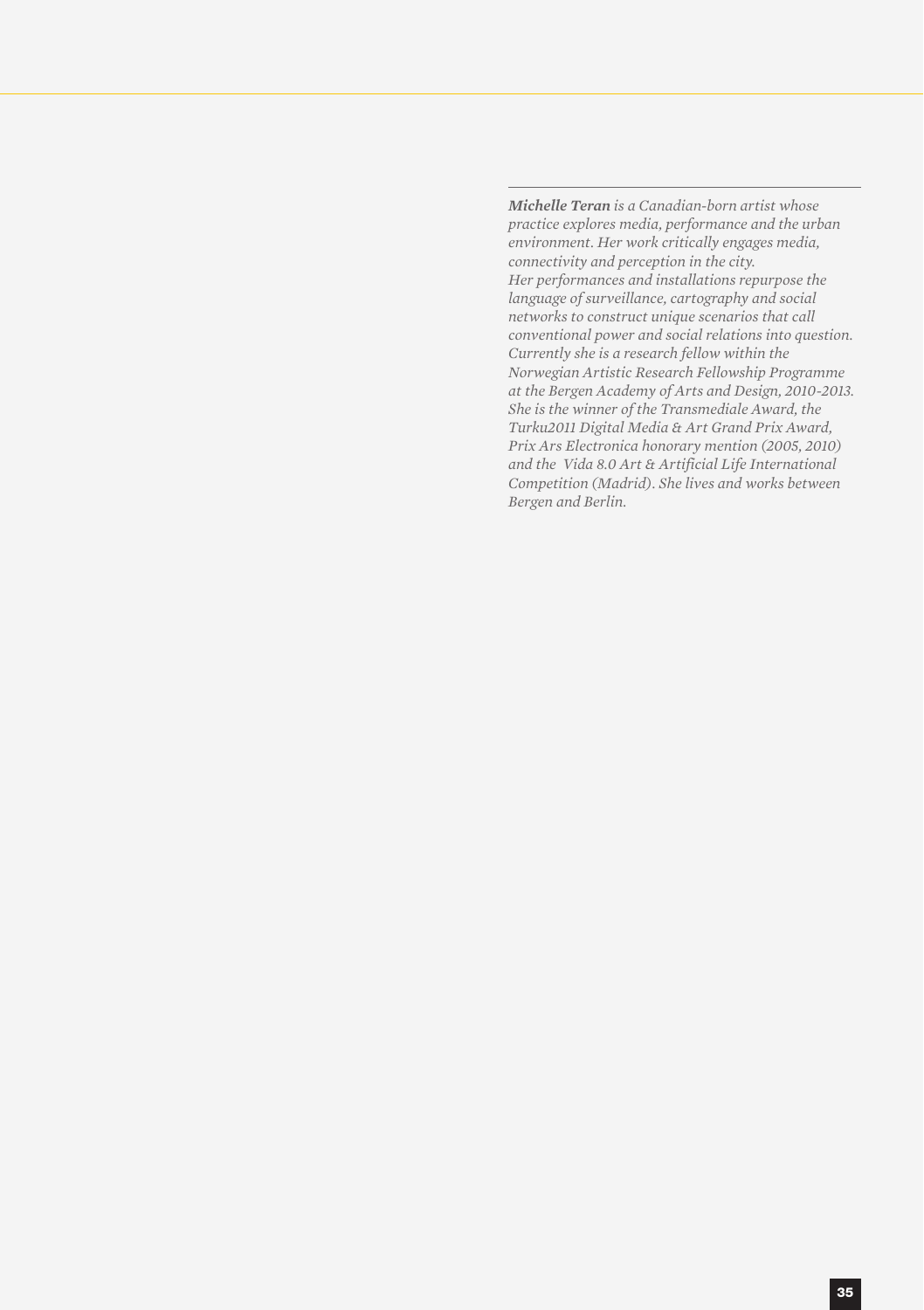# **Constructing a Digital Public Space**

#### **Bill Thompson, Drew Hemment, Rachel Cooper, Charlie Gere**

*This text was originally published in Hemment, D., Gere, C eds (2012) FutureEverybody. FutureEverything: Manchester, UK.*

The term Digital Public Space is being used by a growing number of cultural bodies to describe the online environment which will emerge as they make their digitised collections more available to each other and to the wider world. It expresses the growing desire to offer anyone, wherever they may be, the opportunity to access, explore and create online. It will open up collections of films, photographs, television programmes, books and much of the rest of the amazing material currently held in our museums, galleries, broadcasters and other memory institutions.

Looking beyond these cultural archives, it may include public information from open data stores, user-generated content, and data trails which individuals are able to control and trade. It will also include, where owners permit, material from the commercial world too.The digital media we produce is 'out there' waiting to be accessed and assembled in new ways. It creates threads connecting us through time. Our audience, or our collaborators, may be people looking back at us and our creations in twenty years time.

Within the Digital Public Space every digital asset that can be shared will be shared, and as we digitise more of the analogue past this could stretch to encompass the whole of recorded culture.The Digital Public Space will be a high street, not a shopping mall. It is intended to constitute a public space that supports many activities and can sustain private, political, cultural and commercial uses without being dominated by any or appropriated by one group or model.

It relies entirely on the open Internet and full access to all it offers, on which will be built the standards, tools and services

needed to create a commons, owned by nobody, accessible to all, outside the commercial imperative and free of state influence, an online space for interaction, engagement and experience, that can be used to inform, educate and entertain those who visit it.

It will be an online space that meets the needs of the cultural sector and the arts and which offers unparalleled opportunities to find and engage with audiences but it not be exclusively for this sector and will support and sustain other areas of activity.It will not be primarily a space for commercial activity but it will offer opportunities for commercial transactions and support all the necessary mechanisms and tools needed to make these trustworthy.

Like the Internet itself the Digital Public Space will not be owned by anyone, but will be constituted from the collaborative activity of all those who join it, existing as the shared space between their services, content and tools. It will grow as its constituent membership grows.

It will contain all that its constituent organisations wish to make available, whether born digital, fully digitised or a digital representation of a physical artefact, drawing on the world's cultural heritage in all its forms and variety. The Digital Public Space will make new forms of collaborative work possible in ways that as yet are not even imagined. It offers not just new means of making the things we already make, but of developing new forms of culture, based around shared catalogues and metadata and simple licensing of material.

The Digital Public Space has emerged as a framework for thinking about the ways in which the arts and culture will reshape themselves in the screen-based, online world that FutureEverything has foretold and shaped for many years. The Digital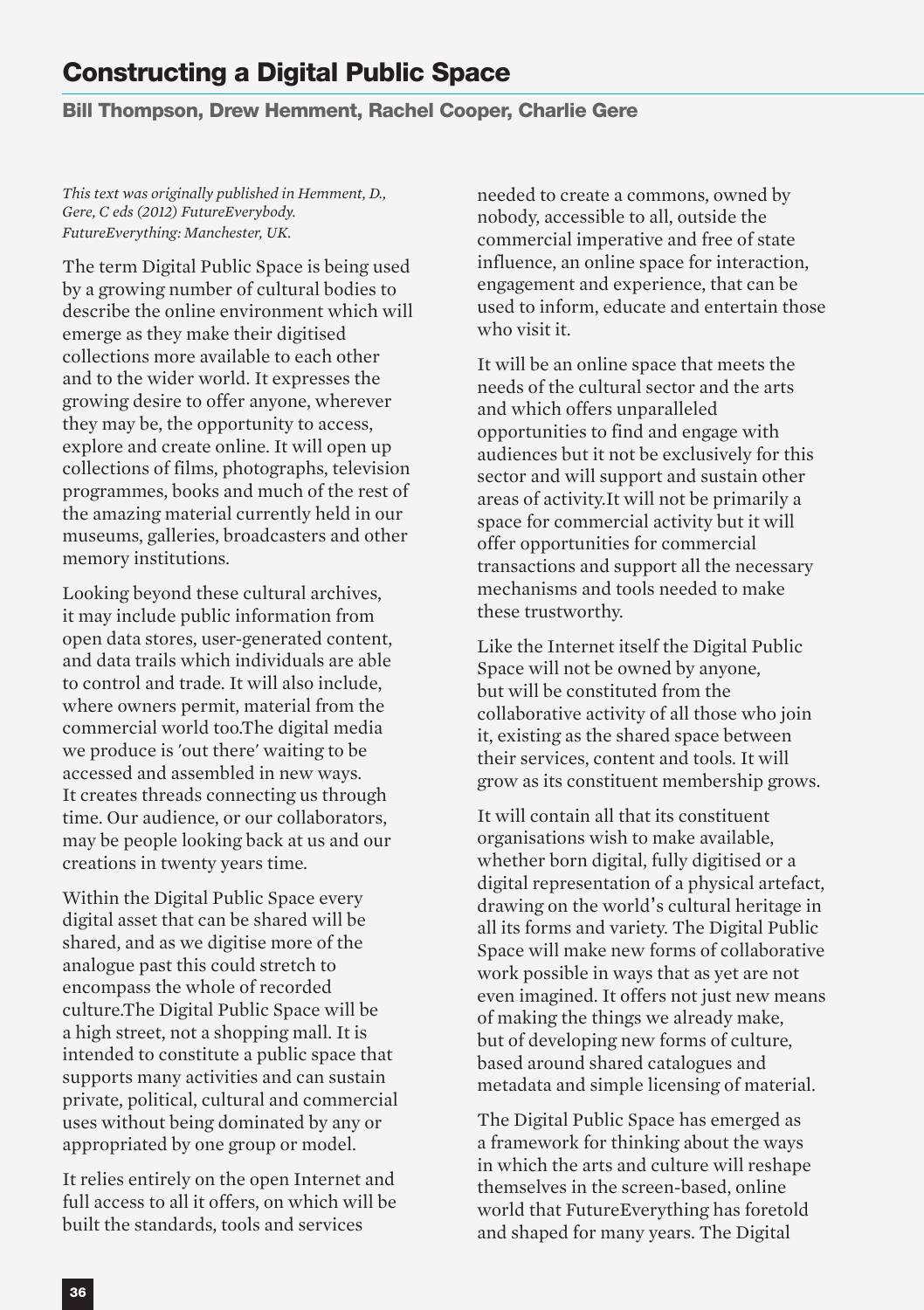Public Space makes new paradigms for cultural engagement for creators, audiences and institutions built around shared data models, open interfaces and standards for authentication, rights management and identity, but we do not yet have a clear idea of what that will enable or how it will be deployed.

The goal, therefore, is to look at the Digital Public Space from all angles, to challenge and refine the core ideas, explore the current and future technologies that could sustain it, and ask about its real value to artists, institutions and the public whom it is supposed to serve.

One question is whether it can release public value or simply whether it offers another way for larger institutions and corporations that hold rights to assert their hegemony, and lock the public out, and explore the technological barriers that stand in the way of delivering a genuinely public online service.

*Bill Thompson has been working in, on and around the Internet since 1984 and spends his time thinking, writing and speaking about the ways digital technologies are changing our world. A well-known technology journalist, he is Head of Partnership Development in the BBC's Archive Development Group, building relationships with museums, galleries and other institutions around ways to make archive material more accessible, and a Visiting Professor at the Royal College of Art.*

*Drew Hemment is an artist, curator and researcher. He is Founder and CEO of FutureEverything, Associate Director of ImaginationLancaster at Lancaster University, and Deputy Director of The Creative Exchange (CX). His work over 20 years in digital culture has been recognised in awards including Lever Prize 2010, Big Chip International Award for Innovation 2010 and Honorary Mention Prix Ars Electronica 2008. Drew is a member of the Manchester Innovation Group and the Leonardo Editorial Board. In 1999, awarded a PhD at Lancaster University, in 2009 elected a Fellow of the Royal Society of the Arts (UK), and in 2010 an Eyebeam resident (USA).*

*Rachel Cooper is Professor of Design Management at the University of Lancaster, where she is Chair of the Lancaster Institute for the Contemporary Arts, co-Director of ImaginationLancaster, and co-Director of HighWire (Digital Economies Innovation Doctoral Training Centre). She is also President of the European Academy of Design, Editor of The Design Journal, and a trustee of the Research and Development Management Association (RADMA).*

*Charlie Gere is Reader in New Media Research at the Institute for Cultural Research, Lancaster University. He is the chair of Computers and the History of Art (CHArt) and was director of the Computer Arts, Histories, Contexts, etc... (CACHe) project which ran from 2002 - 5, and which was concerned with the history of early British computer art. He is the author of Digital Culture (Reaktion, 2002), Art, Time and Technology (Berg, 2006), co-editor of White Heat, Cold Logic (MIT, 2008) as well as many articles and papers on aspects of the relation between new media and culture.*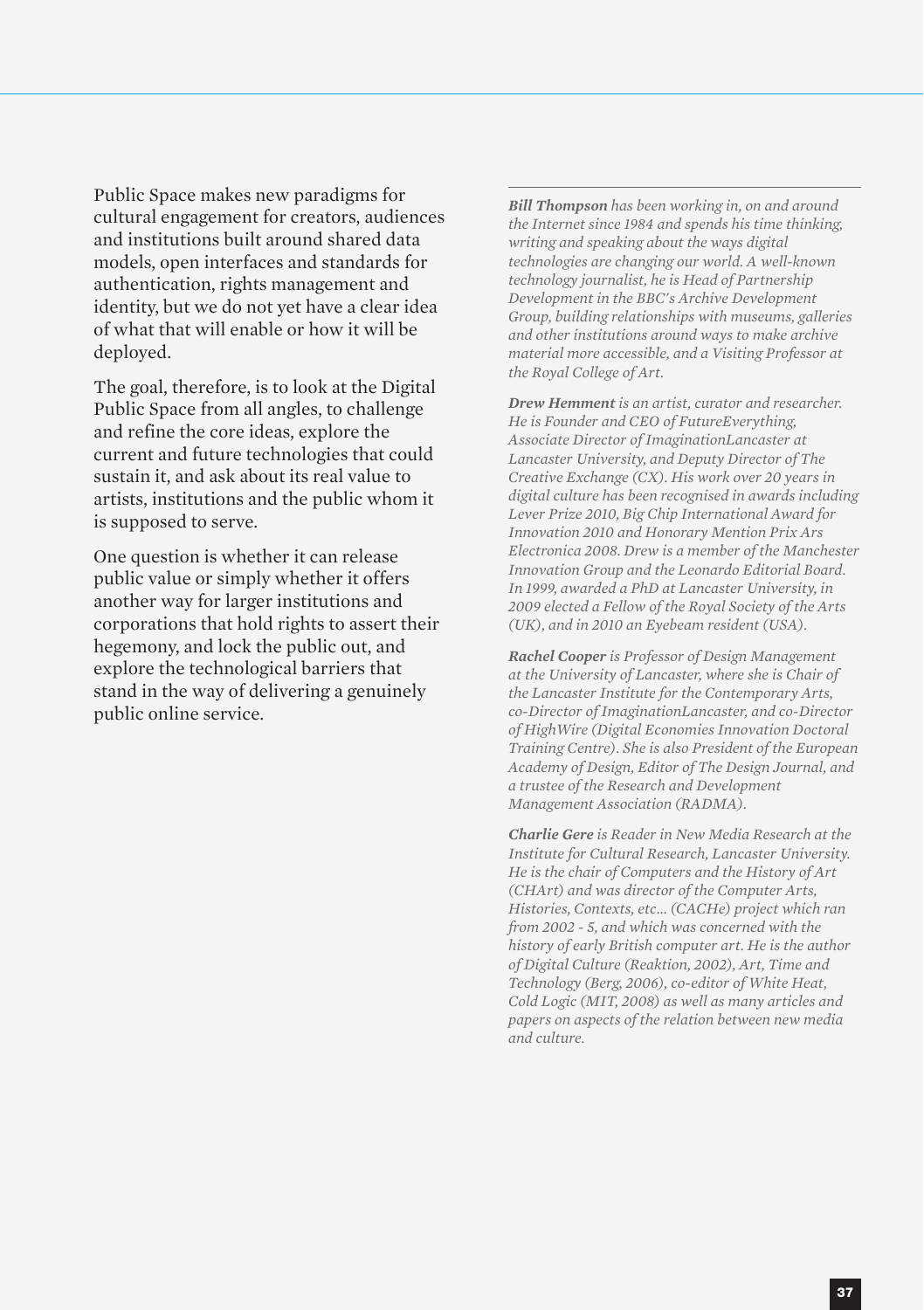#### **Editors:**

Drew Hemment Bill Thompson José Luis de Vicente Professor Rachel Cooper

#### **Editorial Board:**

Professor Colin Fallows (Chair) Steve Dietz Jo Kazuhiro Gunalan Nadarajan Mel Woods

#### **Editorial Assistant:**

Kevin Smith

#### **Published by:**

FutureEverything, 39 Edge Street, The Northern Quarter, Manchester M4 1HW, UK

#### **futureeverything.org**

#futr

2013

The work is licensed under a Creative Commons Attribution-NonCommercial 3.0 Unported License.

Cover Image by Kiosk Layout by Joe White

British Library Cataloguing-in-Publication Data: A British Library CIP Record is available